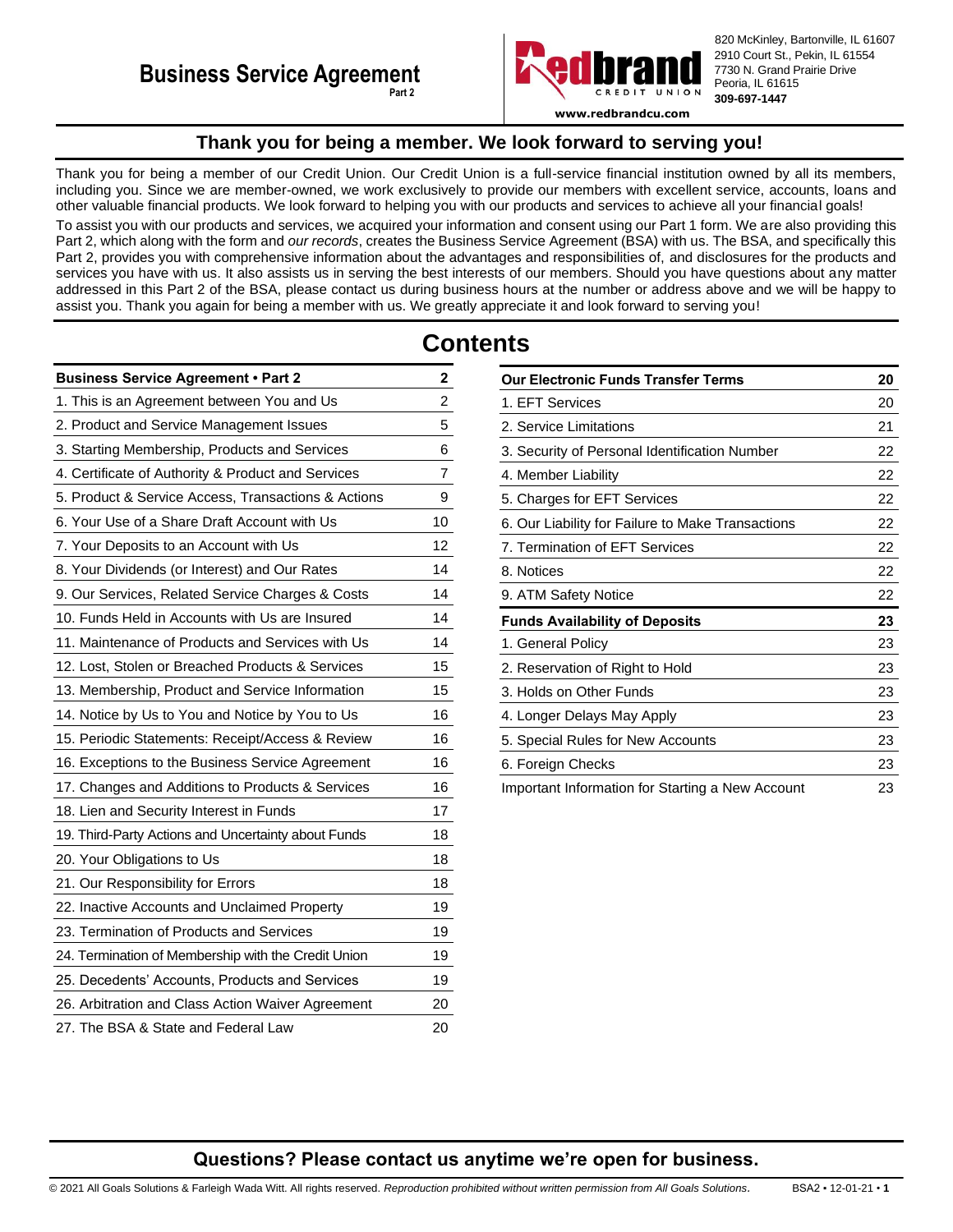# **Business Service Agreement • Part 2**

# <span id="page-1-1"></span><span id="page-1-0"></span>**1. This is an Agreement between You and Us**

# **a. The Purpose of this Part 2 of the Business Service Agreement**

This Business Service Agreement (BSA) Part 2 provides you with comprehensive information about the privileges and responsibilities of the products and services you have with us. It also assists us in serving the best interests of the members of our Credit Union. Please read and keep a copy of this BSA Part 2 *document*, and all contracts you have with us, for future reference.

#### **b. Agreement to Membership, Products and Services**

When you join our Credit Union and start accounts, loans, products and services with us, you may sign a Part 1 service form, and will be provided or be able to access this Part 2 *document*. The Parts 1 and 2, along with the related information and *documents* in *our records*, create the Business Service Agreement with us.

We refer to our Business Service Agreement form as a "Part 1 form" or "service form." We (or you) may complete the form, which you review and sign or authorize to use our products and services. The form may include information about the business or organization, you and the products and services you have requested. This information is entered in our *documents* or *computer system*. In fact, the service form may consist entirely of information in our *computer system*. The forms, *documents* and information are retained in *our records* and are used to start, maintain and *manage* the products and services you have with us. They are the first part of our Business Service Agreement-- the "Part 1."

We refer to this *document* as the "Part 2" of our Business Service Agreement. The Part 2 explains the *terms* of membership, products and services with us. It also includes "Our Electronic Funds Transfer Terms," "Funds Availability of Deposits" and "Our Rates & Service Charges." Most of these disclosures are found at the end of this Part 2 and are also accessible separately from the Part 2 on our website or on request from us. The Part 2 is the second part of our Business Service Agreement.

You understand that Parts 1 and 2, along with the information and *documents* in *our records*, create a legally binding contract with us. This contract is the Business Service Agreement, which we refer to as the "BSA." The BSA addresses how membership, products and services are started, confirmed, maintained, reviewed, changed, added or terminated (please see the word "*action*" in Provision 1.e.). The BSA applies when you *take actions, conduct transactions on* or use our products and services. It also addresses how we *manage* and communicate with you about our products and services. The *terms* of the BSA apply to all products and services unless those *terms* are superseded (controlled) by specific provisions in the contracts for those products and services. The BSA also applies to any person or organization that wants to *take action*, *conduct a trans*action or requests us to act on any matter concerning the business of our Credit Union. You consent to the *terms* of the BSA when you apply for membership, share your information with us, sign or authorize a *document*, use a product or service, receive or have access to a periodic statement, or request to do, or do, business with us *by any method we allow*. When you perform any of the preceding activities, you also affirm all the information you provide to us is complete and true, and any *document* has been completed and the information has been entered accurately in a *document* or our *computer system* and according to your instructions, as reflected in *our records*. You agree we may rely exclusively on the *terms* of the BSA and have no obligation to rely on any non-Credit Union documentation unless otherwise required by law. You understand you may contact us and request to review or access a paper or *electronically managed* copy of your information or *document* in *our records*, the current version of this Part 2, and all disclosures or other contracts, any time we are open for business. You may also access a current version of this Part 2 and all disclosures on our website at www.redbrandcu.com.

## **c. Organization of this Part 2 of the BSA**

The twenty-seven (27) Provisions of the Part 2 are organized chronologically, starting with important information, definitions and *management* matters you should know about the BSA. The Part 2 then addresses membership and starting new products and services. The Part 2 thereafter explains how you may *conduct transactions on* and use our products and services, and how we maintain and *manage*  them. It also describes how you or we may make changes and additions to products, services and the contracts that govern them. Finally, the Part 2 addresses product and service termination issues. The Part 2 concludes with three (3) important disclosures that also affect our accounts, products and services: "Our Electronic Funds Transfer Terms," "Funds Availability of Deposits" and "Our Rates & Service Charges." You may see the general organization of the Part 2 by reviewing the left side of the Table of Contents, which contains the twenty-seven (27) Provisions, and then the right side of the Table of Contents, which contains the disclosures. You may access any Provision or disclosure by page number, or by clicking on the title of the Provision or disclosure in the PDF of the Part 2. You may return to the Table of Contents in the PDF of the Part 2 by clicking on the acronym "TOC" located in the right lower corner of the PDF. Should you have questions about the organization of the Part 2, please contact us during business hours and we will be happy to assist you.

# **d. Questions? Please Contact Us at Your Earliest Convenience**

You may visit our branch or contact us at 309-697-1447 during business hours for assistance with questions or concerns about the accounts, loans, products or services you have with us. It is important you read and follow the *terms* of the

BSA so 1) we meet your product and service needs, 2) you fully benefit from the advantages of membership with us, and 3) you fulfill all your responsibilities and avoid service charges, costs, losses or liability. The BSA is written in English. It is your responsibility to get help from someone you choose if you have any difficulties in reading or understanding the BSA. Also, if you attempt to initiate an *action* or *transaction on* a product or service by communicating with us in a language other than in English, we have no obligation to permit or conduct the *action* or *transaction* unless we communicate about the *action or transaction* with you in that language. If you need help with any matter addressed in the BSA, contract, product or service, please contact us at your earliest convenience.

# **e. Important Definitions for the Business Service Agreement**

A number of important words and phrases used throughout the BSA are identified below by bolded capitalized words and phrases, and defined in alphabetical order (with the exception of "You" and "Us," which are defined first). To assure you are aware of specific important definitions, several key and frequently used words and phrases that follow are *italicized* throughout this Part 2. They include *action*, *by any method we allow*, *computer system*, *document*, *electronically manage, manage, our records, terms* and *transaction*. Please contact us during business hours with any questions you may have about the definitions of the BSA.

**You and Us.** The words "you" and "your" mean 1) a business (and its owner(s)), organization, representative, transactor or information user, member or person who requests to *take action* or *conduct a transaction on* membership, accounts, loans, products or services with us, and 2) any person or organization that requests us to act on any matter concerning the business of our Credit Union. The words "we," "our" and "us" mean our Credit Union and our associates.

**Accessible.** We use the words "accessible," "access" and "accessibility" to explain how 1) we may provide**,** and you may review and obtain**,** paper or *electronically managed documents* and the information that pertains to products and services with us, and 2) you may start and use a product or service *as we allow.*  **Account.** The words "account" and "subaccount" mean one of three (3) types of savings products you may start and use to hold your funds with us: a savings (share) account, a money market account, a checking (share draft) account or a term account (commonly referred to as a certificate or share certificate account). Accounts, along with membership and loans, are one of the three primary categories of products at our Credit Union. For further information, please see Provisions 2.k., 4., 6., 7.,11.,17. and 23.

**ACH.** Is an abbreviation for an automated clearing house *transaction*, which is an electronic credit to or debit from an account with us processed through an automated clearing house network. An ACH is an electronic fund transfer (EFT). **Action.** The word "*action*" and the phrases "*action on*," "*take action*" and "*take action on*" mean to start, confirm, maintain, review, change, add or terminate membership, accounts, loans, products or services with us *by any method we allow*.

**Add.** The words "add," "adding," "addition" and "additional" mean to *take action* to start and add a new account, product or service to the current products and services you have with us *by any method we allow*. We may note an addition by placing an "A" (for added) in a box on our form. For further information, please see Provision 17.

**As We Offer.** The phrases "as we offer" and "we offer" mean the products and services we may provide, and the methods (ways) you may access them. For further information, please see Provision 1.f.2).

**Associate.** The word "associate" and the phrases "associated person" and "associated organization" mean any person or organization employed or approved by us to assist us in any way with the business of our Credit Union.

**ATM.** Is an abbreviation for an Automated Teller Machine.

**Beneficial Owner.** The phrase "beneficial owner" means a person who owns twenty-five percent (25%) or more interest in a member business. We may refer to this person as a "beneficial owner" in *our records* to assist us in providing excellent service and *managing* our products and services for the business. For further information, please see Provision 4.

**BSA.** Is an abbreviation for the Business Service Agreement, which is a contract composed of our Part 1 service form, the *documents* and information in *our records* and this Part 2.

**Business.** The word "business" when used to describe any "going concern" or "enterprise," means a privately-owned entity organized and/or recognized under the law (a legal entity) that can join our Credit Union and use our products and services.

**Business Service Agreement.** The Business Service Agreement (the BSA) is a contract composed our Part 1 service form, the *documents* and information in *our records* and this Part 2.

**By Any Method We Allow.** The phrases "*by any method we allow*," "*as we allow*" and "*we allow*," and the word "method" mean the ways you may start, consent to, access, *take actions, conduct transactions on* or use membership, accounts, loans, products and services with us in-person, online or by phone, mail or ATM as we offer. For further information, please see Provision 2.i.

**Change.** The words "change," "changed," "changing," "revise," "revised," "revising," "update," "updated" and "updating" mean to *take action* to amend or modify any information, contract or matter pertaining to a person, account, product or service, or add a person to or remove a person from an account, product or service *as we allow*. We may note a change by placing a "C" (for changed) in a box on our form. For further information, please see Provision 17.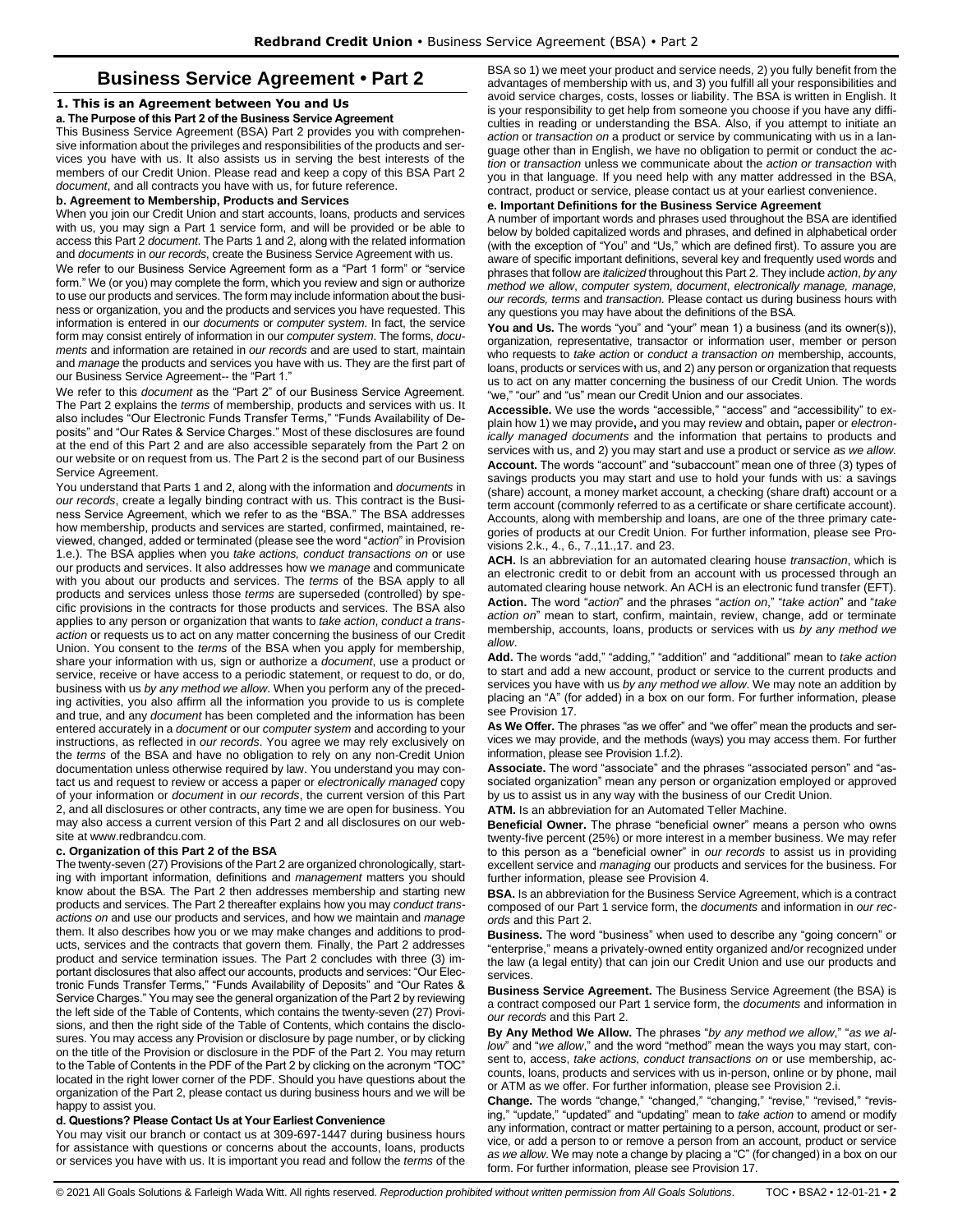**Check.** The word "check" means a check, share draft or draft issued, negotiated, deposited, collected, presented, paid or dishonored in any physical or *electronic* format we recognize. For further information, please see Provisions 6., 7. 6., 7., 15. and 22.b.

**Close.** The words "close," "closed" and "closing" mean to "terminate" an account, product, service or contract *as we allow*. Please see the definition of "Terminate." **Computer System.** The phrase "*computer system*" means, but is not limited to, all hardware, software and technology we use to *electronically manage* any aspect of our Credit Union's business, including your *actions* and *transactions on* membership, accounts, loans, products, services, information and *documents*. Our data processing system is part of our *computer system*, and our *computer system* is part of *our records*. For further information, please see Provision 2.e. **Conduct.** The words "conduct," "conducts" and "conducting" mean your consent and 1) performance of a *transaction* to deposit or withdraw funds from, 2) access

to information about, or 3) use of, a product or service *by any method we allow*. For further information, please see Provisions 2.i. and 5.

**Consent.** The words "consent," "agree," "authorize," "authorization" and "authorizing" mean your assent to (approval of) 1) the BSA and any contract, as applicable, 2) any product or service, and 3) any *actions, transactions on* and use of membership, accounts, loans, products or services *by any method we allow*. For further information, please see Provision 2.b.

**Contents.** The word "Contents" and the phrase "Table of Contents" refer to the first page of this Part 2 *document* that lists the twenty-seven (27) Provisions (in the left column) and the Disclosures (in the right column) that are contained in this Part 2. You may access a specific Provision or disclosure by clicking on the title in the Table of Contents in the PDF of the Part 2. You may also go to the Table of Contents from anywhere in the Part 2 by clicking on the acronym "TOC" located in the right lower corner in the PDF of the Part 2.

**Contract.** The words "contract" and "agreement" mean the BSA, any other contract or agreement that addresses membership, accounts, loans, products and services you have with us, and any changes or additions we make to the BSA, contract or agreement from time to time. For further information, please see Provision 1.f.2).

**Control Person.** The phrase "control person" means a person who has significant responsibility to control, manage or direct a business. We may refer to this person as a "control person" in *our records* to assist us in providing excellent service and *managing* our products and services for the business. For further information, please see Provision 4.

**Costs.** The words "cost" and "costs" mean all expenses, employee time, fees, charges, reimbursements, penalties, attorney or other professional fees, collection costs, losses, liabilities, physical damages, travel and related expenditures or litigation we incur addressing any matter involving you or the products and services you have with us.

**Disclosures.** The words "disclosure" and "disclosures" generally mean the explanatory information that addresses your rights under specific federal or state laws that we provide (or you may access) along with or separately from this Part 2, and are part of the BSA. Please review the right column of the Table of Contents to see the disclosures included at the end of this Part 2.

**Document.** The words "*document*" or "*documents*" mean, but are not limited to, anything on paper or any *electronically managed* copy, image, text, information, data, record and file we create or use to *manage* any aspect of our Credit Union's business, including your *actions* and *transactions on* our products and services. An example of a typical *document* is a contract you authorize to start a product or service with us. Our *documents* are retained *in our records*. For further information, please see Provision 2.d.

**Documentation.** The word "documentation" means anything on paper or any *electronically managed* copy, image, text, information, data, record and file you offer to us (or we request) to perform due diligence or verify your authority to allow you to *take action* or *conduct a transaction on* a product or service. For further information, please see Provision 2.d.1).

**EIN.** Is an abbreviation for Employer Identification Number.

**EFT.** Is an abbreviation for electronic fund transfer, which is an electronic credit to or debit from an account with us. For further information, please see "Our Electronic Funds Transfer Terms" at the end of this Part 2 of the BSA.

**Electronically Manage.** The phrases "*electronically manage*," "*electronically managed*," "*electronic management*" and the words "*electronically"* and *"electronic"* mean the use of our *computer system* and technology to create, start, enter, obtain consent to, copy, image, retain, provide, operate, conduct, execute, facilitate, secure, administer, maintain, support, service, assist with, change, add, update, collect on, terminate and protect any aspect of our Credit Union's business. This definition includes the *electronic management of* all your information, *documents*, *actions* and *transactions on* our products and services. For further information, please see Provision 2.e.1).

**Enter.** The words "enter," "entered," "entering," "note," "noted," "noting," "reflect," "reflected" and "reflecting" mean that we (or you**,** *as we allow*) type, input or write your information in *documents* or our *computer system* that pertains to your *actions* and *transactions on* our products and services, which becomes part of and is retained in *our records*.

**Funds Availability of Deposits.** Is the explanatory information we provide about your rights concerning the availability of funds from deposits to an account with us. Please see "Funds Availability of Deposits" at the end of this Part 2 of the BSA.

**ID.** Means current government-issued photo identification.

**Information User.** The phrase "information user" means a person in *our records* designated by the business or organization to access information about the accounts, products and services used by the business or organization. For further information, please see Provision 4.a.3).

**Initiate.** The words "initiate," "initiated" and "initiating" mean to "start" products or services *as we allow*. Please see the definition of "Start."

**Internet Service**. The phrases "internet service," "internet services," "e-commerce services" and "online services" mean our products and services that can be accessed and used through the internet as we offer, which are part of our *computer system*.

**IRS.** Is an abbreviation for the Internal Revenue Service.

**Item.** The word "item" means a promise or order to pay money in any form or medium we recognize.

Loan. The word "loan" means one of our lending products. Loans, along with membership and accounts, are one of the three primary categories of products at our Credit Union.

**Maintain.** The words "maintain," "maintaining" and "maintenance" mean your and our activities to keep the accounts, loans, products, services, *actions*, *transactions*, information and *documents* you have with us active, operational and current. For further information, please see Provision 11.

**Manage.** The words "*manage*," "*management*" and "*managing*" mean all our workrelated activities to create, start, enter, obtain consent to, copy, image, retain, organize, provide, operate, conduct, execute, facilitate, secure, administer, maintain, support, service, assist with, change, add, update, collect on, terminate and protect any aspect of our Credit Union's business. The definition of "*manage*" includes the *management* of all your information, *documents*, *actions* and *transactions on* our products and services. *Electronic management* (as defined in this Part 2) is one way we *manage* our business and the accounts, products and services you have with us. For further information, please see Provisions 2. and 11.

**Member.** The word "member" means a business or organization that has met the requirements of membership and has joined our Credit Union. The privilege of membership, along with accounts and loans, is one of the three primary categories of products at our Credit Union. For further information, please see Provision 3.

**Membership Share.** The phrase "membership share" means a specific amount of your money in an account that represents the required deposit to be a member and owner of our Credit Union.

**Mobile Device.** The phrase "mobile device" means any transportable equipment or technology (typically a phone or tablet) that allows you to access the internet to *take actions*, *conduct transactions* or use the products and services as we offer.

**NACHA.** Is an abbreviation for the National Automated Clearing House Association, which operates the Automated Clearing House (ACH) *transactions system*. For further information, please see Provision 5.c.

**Open.** The words "open," "opened" and "opening" mean to "start" membership, accounts, products or services with us *as we allow*. Please see the definition of "Start."

**Organization.** The word "organization" means any business, association, group or other private or government entity, whether formally organized and/or recognized under the law or not that can join our Credit Union and use our products and services.

**Original.** The word "original" refers to the first *document* (such as a Part 1 or other form) we use to start new products and services. We may note the original use of a form by placing an "O" (for original) in a box on the form.

**Our Check.** The phrase "our check" means our cashier's or teller's check that we write (issue) to people, organizations or you. For further information, please see Provisions 5.a., 6.e., g., n. and 22.b.

**Our Electronic Funds Transfer Terms.** Is the explanatory information we provide about your rights concerning EFT debits and credits to an account with us. Please see "Our Electronic Funds Transfer Terms" at the end of this Part 2 of the BSA.

**Our Rates & Service Charges.** Is the explanatory information we provide about the rates we pay on accounts and charges we may require for services we offer. This disclosure may also be referred to as the "Rate and Fee Disclosure" in the BSA. Please see "Our Rates & Service Charges," which is part of the BSA. You may access this disclosure on our website or by contacting us during business hours.

**Our Records.** The phrases "*our records*," "on file," "in our files" and the word "files" mean all *documents* and information we create, retain and use to *manage* any aspect of our Credit Union's business, including your information, *documents*, *actions* and *transactions on* our products and services. *Our records* are primarily contained in and composed of our physical paper files and *computer system*. For further information, please see Provision 2.h.

**Owner.** The word "owner" means a person with equity interest (an ownership interest) in a member business.

**Part 1.** The phrase "Part 1" means any service form, *document* and/or the information on paper or *electronically managed* in our *computer system*, used for any *action* or *transaction on* our products and services. For further information, please see Provision 2.d.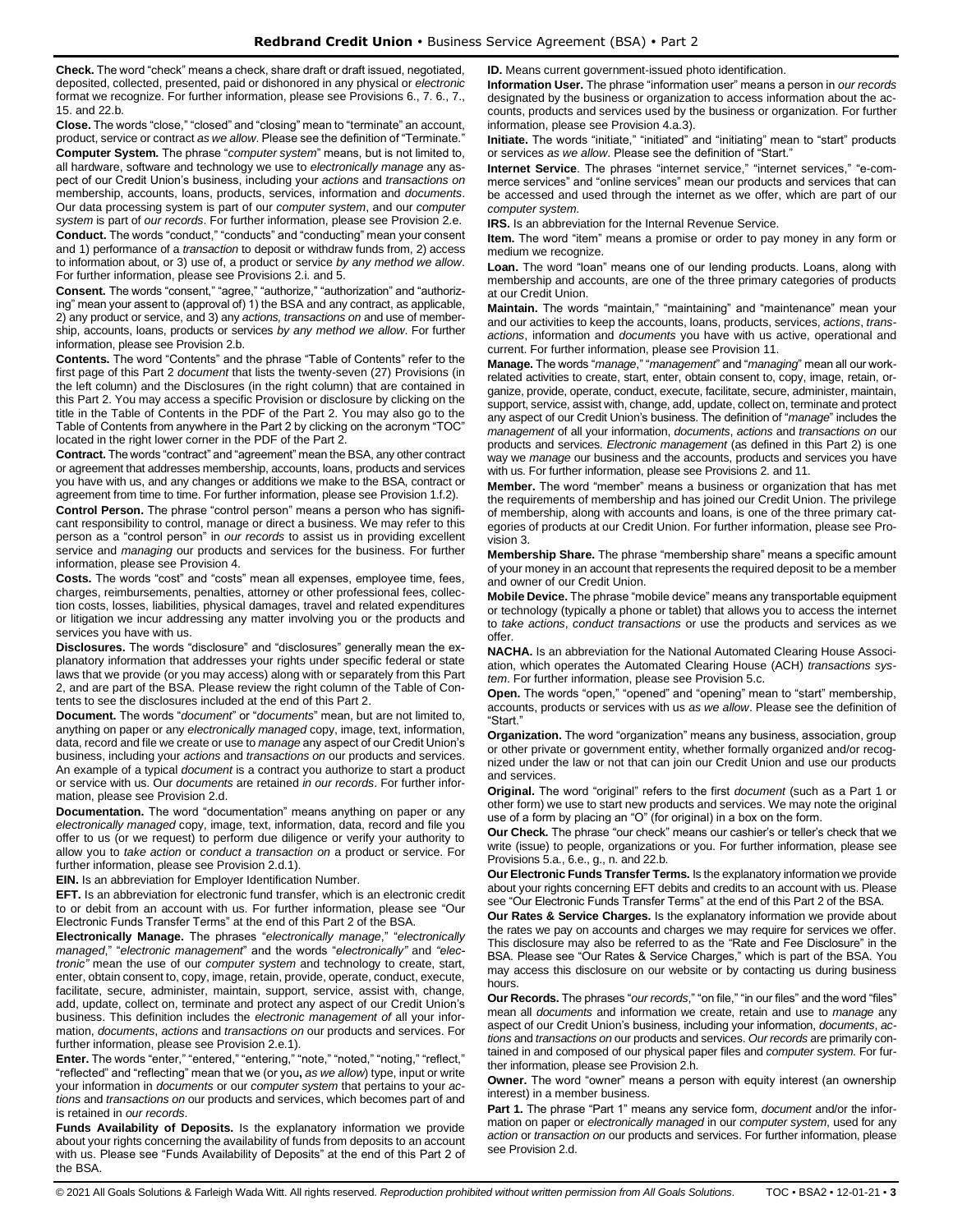**Part 2.** The phrase "Part 2" means this *document*, which along with service forms, the information and *documents* in *our records* and other contracts, as applicable, comprises the Business Service Agreement (BSA). This Part 2 contains a majority of the *terms* of the BSA. For further information, please see Provision 2.

**PDF.** The acronym "PDF" is an abbreviation for Portable Document Format file. It is a format we may use to *electronically manage* information and *documents* to address any aspect of our Credit Union's business, including your *actions* and *transactions on* our products and services. For further information, please see Provision 2.e.2).

#### **People and Person.** The words "people" and "person" mean human beings.

**Personal Identification Number.** The phrase "personal identification number (PIN)" means a confidential number you use to conduct *transactions* with EFT products and services (such as a debit card) to access an account with us. For further information, please see "Our Electronic Funds Transfer Terms" at the end of this Part 2 of the BSA.

**PIN.** Is an abbreviation for personal identification number (please see the definition of "personal identification number" above). For further information, also please see "Our Electronic Funds Transfer Terms" at the end of this Part 2 of the BSA.

**Products and Services.** The words "products" and "services" and the phrases "our products and services" and "the products and services" mean, but are not limited to, 1) our membership, savings and lending products, 2) our services we offer to access the products, and 3) our services we offer independent of the products. Accounts, loans and membership are the three primary categories of products at our Credit Union. For further information, please see Provision 2.k.

**Provision.** The word "Provision" means the twenty-seven (27) Provisions of this Part 2, which are listed in the left column of the Table of Contents. The Provisions of this Part 2 contain a majority of the *terms* of the BSA. For further information, please see Provision 1.c.

**Representative.** The word "representative" means a person who may *take actions*, *conduct transactions* and use our accounts, products and services on behalf of the business or organization she or he represents. For further information, please see Provisions 4.a.1), 11., 17. and 23.

**Revised.** The words "revise," "revised" and "revising" mean to "change" an account, product, service or contract *as we allow*. Please see the definition of "Change."

**Section.** The word "Section" refers to the six to ten Sections of the Part 1 service forms. Each Section has a number that is located at the far-right side of each Section on the Part 1s. If a Section number is missing on Page 1 of a form it is because that Section appears on Page 2 of the form. If a Section number is missing on Page 2 of a form it is because that Section appears on Page 1 of that form.

**Service Charge.** The phrase "service charge" and the words "charge" and "fee" mean an amount of money we require you to pay to partially cover the expense of a service you use with us. When the words "service charge" or "charge" are used in the BSA, they will typically be addressed in "Our Rates & Service Charges." For further information, please see Provision 9.

**Service Form.** The phrases "service form" and "Part 1" and the word "form" mean a *document* or the information on paper or *electronically managed* in our *computer system*, used for any *action* or *transaction on* our products and services. For further information, please see Provision 2.d.

**SSN.** Is an abbreviation for Social Security Number.

**Start.** The words "start," "starting," "open," "opened," "opening," "initiate" and "initiating" mean to *take action* to begin membership**,** accounts, loans, products or services *as we allow*. For further information, please see Provisions 2.i., 3. and 17.

**Technology.** The word "technology" means any hardware, software, equipment, instrumentation, system and solution (such as our *computer system*) that enables us to maintain and *manage* any aspect of our Credit Union's business, including your information, *documents*, *actions* and *transactions on* our products and services.

**Terminate.** The words "terminate" and "close" mean to *take action* to end and no longer use an account, product, service, contract or membership with us *as we allow*. We may note a termination by placing a "T" (for terminate) in a box on our form. For further information, please see Provisions 23. and 24.

**Terms.** The word "*terms*" means all the explanatory language of the BSA (which includes any service form, this Part 2 and the information and *documents* in *our records*), and any contract you have with us, as applicable. A majority of the *terms* of the BSA are found in this Part 2. The *terms* of the BSA, like all our contracts, are designed to serve the best interests of the members of our Credit Union.

**Through the Internet.** The phrase "through the internet" and the word "online" mean the use of the internet to *take actions*, *conduct transactions* or use our products and services (which will typically be with the internet services we offer). **Transaction.** The word "*transaction*" and the phrases "*transaction on*," "*conduct a transaction*," "*conduct a transaction on*" and "*conduct transactions on*" mean 1) any act, instruction, order or request to increase or decrease the balance of, or impose a lien or security interest on, the funds in an account *by any method we allow*, and 2) any request for or use of a product, service or information *by any method we allow*. The word "*transaction*" in this Part 2 may apply to a "loan" or obligation addressed in the BSA and other contracts, as applicable. The word "*transaction*" does not include any *action* to change, add or terminate an account, product or service. For further information, please see Provisions 2.i. and 5.

**Transactor.** The word "transactor" means a person designated in *our records* by a business or organization to *conduct transactions on* the accounts, products and services used by the business or organization. For further information, please see Provision 4.a.2).

**Use.** The word "use," as applied to you, means to *take action*, *conduct a transaction on* or in any way access or utilize our products and services. The word "use," as applied to us, means anything we employ to *manage* the business of our Credit Union, which includes *managing* your *actions* and *transactions on* our products and services.

**Your Check.** The phrase "your check" generally means a check you write to a payee drawn on an account with us. It also means a check drawn on another institution payable to you that you wish to deposit in an account with us or negotiate to us. For further information, please see Provisions 6., 7. and 15.

Your Information. The phrases "your information," "related information," "the information," "any information" and "all information" mean the information you provide to us about the business or organization and you that we use to *manage* any aspect of your *actions* and *transactions on* our products and services, along with *documents*  we retain in *our records*. The definition of "your information" includes all data, ID, pictures, photographs, images, film, voice and image recordings, fingerprints and other biometrics you share and we retain in *our records*. The definition does not include information you do not communicate or deliver to us, but we obtain elsewhere. For further information, please see Provisions 2.c. and 13.

**Your Number.** The phrase "your number" means any number we create and assign to an account, loan, product, service, membership or you, to *manage* any aspect of your information, *documents*, *actions* and *transactions on* our products and services. For further information, please see Provision 2.f.

# **f. Right to Rely on the Business Service Agreement (BSA)**

When you join our Credit Union, attempt to *take action* or *conduct a transaction,* or ask us to act on any matter concerning the business of our Credit Union, you consent to the *terms* of the BSA. You acknowledge we offered you a paper copy of the Part 2 in-person, and emailed it to your address (if provided) in *our records*. If we assisted you by phone, mail or through the internet, your consent acknowledges the Part 2 was accessible to you, and we offered to mail you a paper copy of the Part 2 (please see Provision 3.f.).

You agree we may *electronically manage* (e.g., image or otherwise enter in our *computer system*) your information, *documents*, consent and all accounts, loans, products or services you have with us. This allows us to protect all information, *documents,* products and services, achieve significant savings and provide excellent service to our members. For these same reasons, you understand and agree once we have *electronically managed* any paper *document* along with your information*,* we may also destroy the paper *document* and the information, unless otherwise required by law. You agree that along with all paper *documents* and any information*,* all *electronically managed documents* and your information, in *our records* are binding on you and us. You understand while we own all information and *documents* in *our records* that pertain to membership, accounts, loans, products and services you have with us, you may request to review and obtain a paper or *electronic* copy of a *document* or the information in *our records* any time we are open for business or as we offer. You also understand you may *take action* to start, confirm, maintain, review, change, add or terminate membership, accounts, loans, products or services with us at any time *as we allow*.

You agree we may rely exclusively on the BSA, other contracts, as applicable, and *our records* (and any changes and additions we make to these contracts from time to time) to start, maintain and *manage* your *actions* and *transactions on* all the accounts, loans, products and services you have with us. Further, you understand any changes and additions you make to the accounts, loans, products or services you have with us will also be governed by the BSA, other contracts, as applicable, *our records* and any changes and additions we make to them from time to time.

**1) Your Actions and Transactions Entered in Our Records.** On your request and for your convenience, we may agree to assist you with any product, service, *action* and *transaction* by phone, mail, in-person or online. To accomplish your request, we may enter the information in a *document* or our *computer system*  without having you sign a paper *document as we allow*. This means your consent and membership, accounts, loans, products, services, *actions* and *transactions*  will be *managed* with the assistance of our employees or the use of our *computer system by any method we allow* and will be confirmed by your use of the account, loan, product or service. You understand and agree if we honor your request to assist you with any *action* or *transaction* by phone, mail, in-person or online without a signed *document*, we will maintain and *manage* the requested membership, accounts, loans, products, services, *actions* and *transactions* as reflected in *our records*.

You also agree the *action* or *transaction* is governed by the BSA and any other contracts, as applicable. You understand if we *manage* your request without having you sign a paper *document*, we do so to provide you with excellent service and for your convenience to expedite the product, service, *action* or *transaction* you have requested. Should you have second thoughts and prefer we *manage* your request on paper or by another method *we allow*, please let us know at your earliest opportunity. On your notification, we will be happy to provide you with a *document* for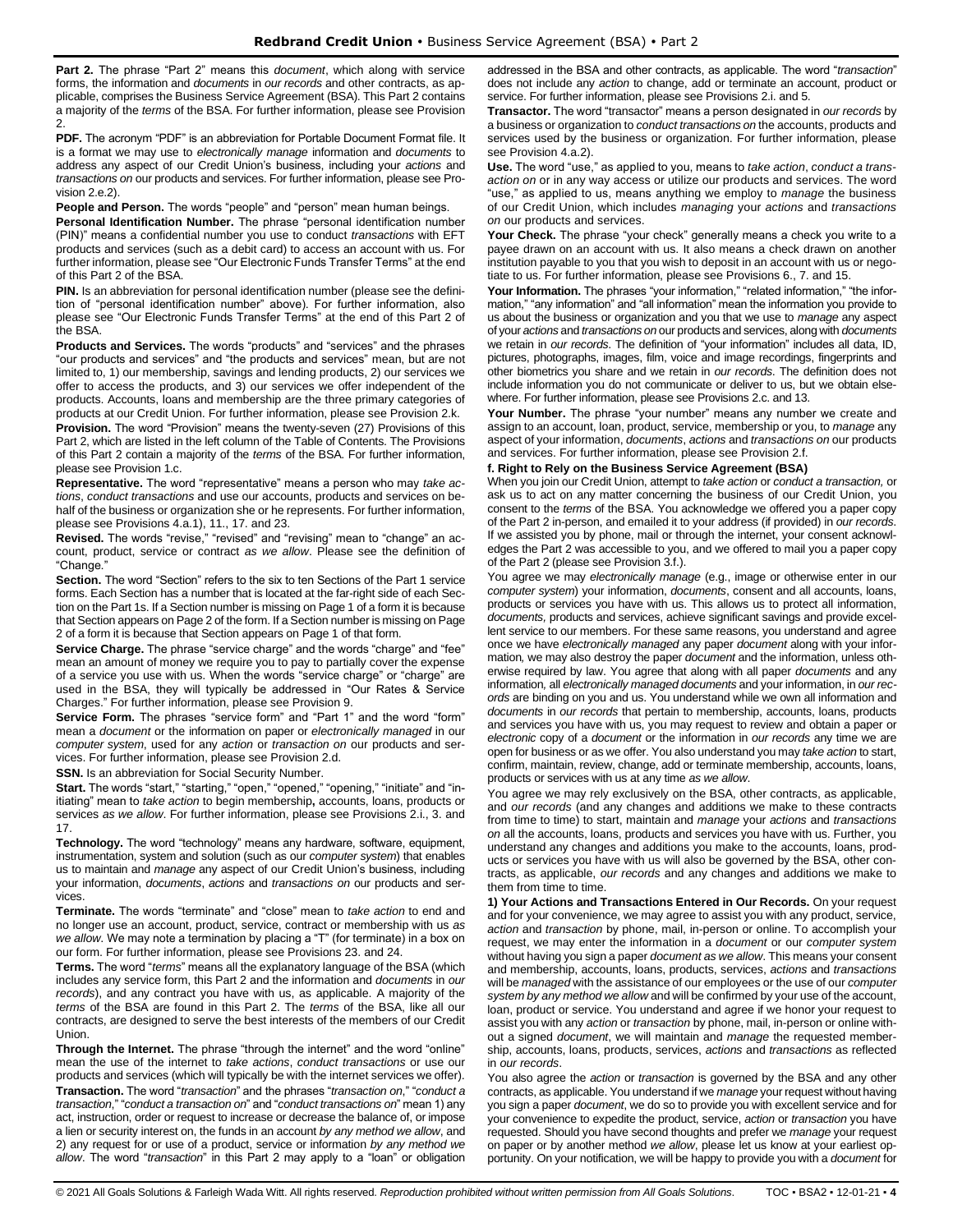your signature or authorization, or find an alternative method for you to *take actions* or *conduct transactions on* accounts, loans, products or services with us. Finally, you understand you may request to review, confirm, obtain, change, add or terminate any product, service, *action* or *transaction*, any time we are open for business or *by any method we allow*. You may also request a paper or *electronically managed* copy of your information or a *document* in *our records* from us any time during business hours or *as we allow*.

**2) Products and Services Addressed by the BSA.** In addition to our products and services addressed in the BSA, we may offer products and services not mentioned in the BSA that are covered by its *terms* and any other contract, as applicable. If a contract for another product or service does not address a matter covered by the BSA, the *terms* of the BSA may apply to the matter. For example, if a contract for a product or service does not address whether that contract can be imaged (which is one method we may *electronically manage* a *document*) and that the image is binding on you and us, then we may *electronically manage* (image) and rely on that contract for the product or service as addressed in the *terms* of the BSA (please see Provisions 1.e. and f.). To provide members with excellent service and plan for future products and services, the BSA may address products and services currently not offered, which may be offered at a future date. Should you have any questions about the applicability of the BSA to a product or service, please contact us any time we are open for business.

# **g. Obligation for Advice on Matters Involving You**

To protect our Credit Union's interests, we may seek legal or other professional advice to address any matter concerning you or the products and services you have with us. We may seek advice to assist you with any products and/or services you request (for example, to review and advise us on any documentation you present, such as Articles of Incorporation, Operating or Partnership Agreements, registrations with the Secretary of State, business licenses, tax returns, other organizational formation or request affirmation documentation, trusts, powers of attorney, etc.). We may also seek advice in connection with a person's, organization's or your claims or disputes regarding you or your information, funds, *actions* and *transactions on* products and services (for example, to review and advise us on any subpoenas, summons, levies, garnishments, claims, court orders, etc., that we receive). If we obtain legal or other professional advice to address any matter concerning you or the products and services you have with us, you agree to pay all costs, including reasonable attorney fees, incurred for that assistance. You further agree we may deduct all costs for the assistance from the account(s) you have with us, and you will be obligated for any additional amount owed. You understand and agree since these costs are incurred because of you or the products and services you have with us, fairness dictates that you are responsible for these costs, rather than imposing the costs on the members of our Credit Union.

#### **h. Prohibition on Photography, Filming and Recording**

To protect and assure the privacy of members', employees' and visitors' information, we prohibit photography, filming and recording of any type with any device or technology on our Credit Union's premises without prior express/written consent from us. This prohibition extends to outdoor areas near any ATM, Kiosk, or any other facility or device that may display, broadcast or provide any information. Any violation of this prohibition may result in the termination of products and services with us, or the exercising of our rights under the BSA or the law.

# <span id="page-4-0"></span>**2. Product and Service Management Issues**

#### **a. Overview of this Provision**

This Provision addresses a number of important matters that affect how we *manage* our products and services. The Provision begins with an explanation of how you may start and consent to products and services. It then explains how we maintain and *manage* your information, *documents*, *actions* and *transactions on* our products and services, and retain them in *our records*. The Provision concludes by describing the methods you may use to *take actions* or *conduct transactions on* our products and services, along with an explanation of the products and services we may offer. These important *management* issues assist us in serving the best interests of our members.

# **b. Consent to Membership, Products, Services and Contracts**

You may consent to membership, a contract, an account, loan, product, service, *action* or *transaction by any method we allow*. You may also consent to another person *taking actions* or *conducting transactions on* the products and services you have with us, as addressed in the BSA. Your consent may be demonstrated by, but is not limited to: 1) a signature, thumbprint, fingerprint, stamp, mark, facsimile signature or email, 2) verbal confirmation in-person, by phone, voice command, recorded message or conversation, 3) signing or using a signature pad, tablet, computer, device or mobile device, 4) using a debit card, credit card, ATM card, code, password, PIN, ATM, kiosk or shared branch, 5) a notation by our employee in *our records* as *we allow*, 6) entering the information in *our records* as we offer, 7) the receipt or accessibility of a statement, 8) *electronic* and/or digital signature or agreeing to an internet service we offer, and 9) the maintenance or use of, or allowing another person to use, a product or service. Please see the definition of "consent" in Provision 1.e.

#### **c. Information Management for Products and Services**

The information you communicate or deliver to us is crucial for us to provide you with excellent service and maintain and *manage* all products and services. We may specifically use your information to *manage* your *actions and transactions on* our products and services you have with us. You understand your information may be *managed* on paper or *electronically*. In either case, you may request to review or access your information any time during business hours. Please see the definition of "your information" in Provision 1.e., and Provision 13.

#### **d. Document Management for Products and Services**

We use our *documents* to *manage* the business of our Credit Union in general, and your *actions and transactions on* the products and services you have with us in specific. Examples of our *documents* include any paper or *electronically managed* service form (Part 1), form, application, loan form, note, contract, this Part 2, record, file, letter, disclosure, schedule, periodic statement, statement, check, item, receipt, information return, notice, warning, advisory, explanatory material, newsletter or anything else we create or use to *manage* the business of our Credit Union. You understand and agree the *documents* we create and/or use to *manage* our products and services and retain in *our records,* are binding on you and us. You also understand you may request to review or access a *document* any time during business hours. Please see the definition of "*documents*" in Provision 1.e.

**1) Documentation You Offer for Us to Perform Due Diligence.** You may offer or we may request documentation to perform due diligence or to verify your authority to *take action* or *conduct a transaction on* a product or service on behalf of the business or organization. Examples of documentation may include, but are not limited to, any paper or *electronically managed* letters, business or organization formation or operational agreements, resolutions, letters, licenses, trusts, powers of attorney, wills, estate papers, claims, court orders, legal instruments or anything you deliver or share with us concerning you or your *actions* or *transactions on* products and services. You understand and agree when you provide documentation, which we may retain in *our records* for due diligence purposes, it is not binding on us unless otherwise required by law. Please see the definition of "documentation" in Provision 1.e.

#### **e. Our Computer System to Manage Credit Union Business**

Our *computer system* is vital to providing you with excellent service and maintaining and *managing* all the products and services with us. Our *computer system* may include, but is not limited to, our data processing system, our employees' computers, tablets and mobile devices, our phone system, website, internet services, kiosks, ATMs, networks, backup data storage systems, offsite data archival systems, all data, software and applications retained and utilized in the cloud, and any other software, equipment, instrumentation, solution or technology we use now or in the future. If offered, our *computer system* also includes any Credit Union "member use only" computers, tablets and mobile devices. The information and *documents managed* in our *computer system* are part of *our records*. Please see the definition of "*computer system*" in Provision 1.e.

**1) Electronic Management of Credit Union Business.** We may use our *computer system* to *electronically manage* any aspect of the business of our Credit Union, which includes all your information, *documents*, *actions and transactions on* our products and services. You understand you may request to review or have a copy of *electronically managed* information or *documents* in *our records* any time we are open for business. Please see the definition of "*electronic management*" in Provision 1.e.

**2) Information and Documents may be Accessible in PDF.** For your convenience, to assure accuracy and security, and to reduce costs for our members, we may *electronically manage* any information or *documents* as a Portable Document Format (PDF) file. PDFs may be accessible on our website, in the internet services we offer and as attachments to emails. To open, review, print, download, save and read a PDF *document*, you will need to download a PDF display application, such as Adobe Reader, to your computer, mobile device or other technology. As of the date of the BSA, Adobe Reader is accessible at no charge at Adobe.com. You understand you may also request to access any information or *documents* on paper during business hours. Please contact us and we will be happy to assist you. Please see the definition of "PDF" in Provision 1.e.

#### **f. Your Number for Membership, Products and Services**

Your number is extremely important to provide you with excellent service and maintain and *manage* all the products and services you have with us. We may create your number on paper and/or *electronically* with our *computer system*. We may refer to your number as an "account number," "member number" or "membership number" in communications or when referencing *our records*. The phrase "your number" may also refer to a "subaccount number," which is a secondary number we assign that is organized under your number ("your subaccount number"). We may use a subaccount number to *manage* your *actions and transactions on* our products and services. Should you have any questions about your number, please contact us at your earliest convenience. Please see the definition of "your number" in Provision 1.e.

#### **g. Management of Accounts, Products, Services & Numbers**

You understand while you have the privilege to start, use and maintain an account we offer, we *manage* the privilege to have an account at our Credit Union. You also understand and agree for business, compliance and risk management purposes, we may change, suspend or terminate an account (and if applicable subaccounts) and reimburse the funds to you as needed. We may decline to restart an account (or subaccount) at our discretion. You further agree we *manage* the privilege to use our products and services and may change, suspend or terminate this privilege, as needed and at our discretion, as addressed in the BSA and other contracts, as applicable, unless otherwise required by law. Finally, you agree we *manage* your number(s) for business and compliance purposes, and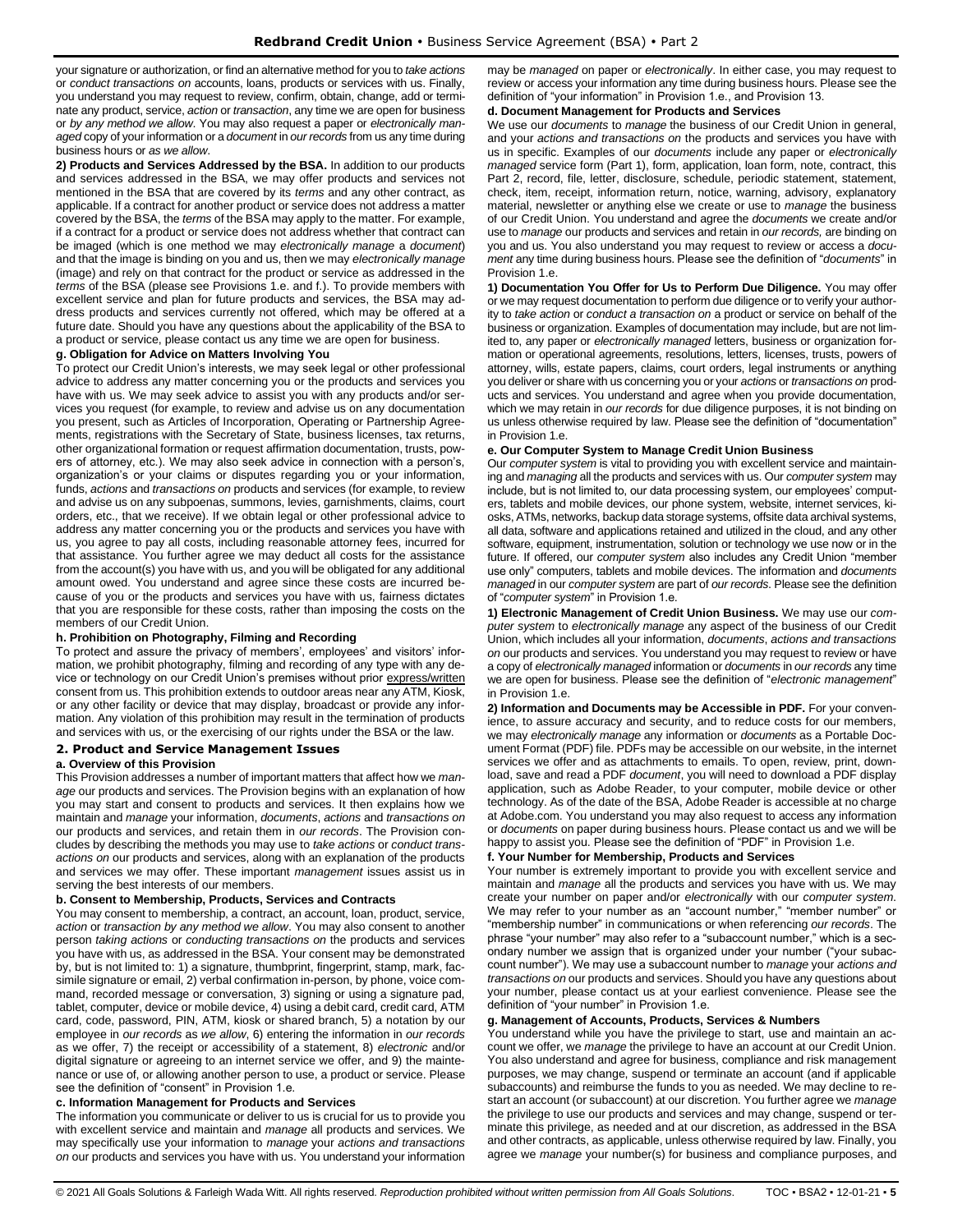may change or terminate your number(s) (or subaccount numbers) as needed and at our discretion.

#### **h. Our Records are Used for All Business Purposes**

We create and use *our records* to *manage* the business of our Credit Union in general, and your *actions and transactions on* the products and services you have with us in specific. *Our records* are composed of all information and *documents* retained 1) on paper in physical files, 2) *electronically* in our *computer system,* or 3) in any other solution or technology we use to *manage our records* (such as offsite data archival systems). To protect all information and *documents*, achieve cost-savings and for the convenience of our members, we may *electronically manage* most of *our records*. For these same reasons, ultimately all *our records* may be *electronically managed*, unless otherwise required by law. You may request to review or obtain your information or a *document* in *our records* any time we are open for business. Please see the definition of "*our records*" in Provision 1.e.

# **i. Methods to Take Actions and Conduct Transactions**

You may *take actions*, *conduct transactions on* and use our products and services *by any method we allow*. Specifically, the ways you may access, *take actions*, *conduct transactions on* and use our products and services may include, but are not limited to, 1) in-person, by phone, mail, facsimile, email, drive-through window, night deposit or drop box (or lock box), 2) through the use of a debit card, credit card, ATM card, code, password, PIN, check, signature pad or device, ATM, kiosk, shared branch or any product or service, and 3) through the internet with a computer, tablet, phone, device, mobile device or other technology. An *action* or *transaction* conducted *by any method we allow* is valid no matter what method *we allow* you to use. Please see the definitions of "*action*," "*by any method we allow*" and "conduct" in Provision 1.e.

#### **j. The Title of Products and Services You Have with Us**

The products and services you have with us are generally titled on our *documents* and in our *computer system* so the name used on the product or service (typically the business or organization name) matches the EIN and SSN certified. This allows us to maintain and *manage* the product or service in *our records* for you and satisfy reporting requirements. Due to the maintenance, *management* and reporting requirements, the information and *documents* accessible to you may not contain the full or exact title you prefer. However, on your request, we often can include a description or legal title on a *document* or in *our records* that explains the purpose of and/or business, organization and/or person(s) who may use a product or service.

#### **k. Our Exclusive and Beneficial Products and Services**

To be entitled to use and enjoy all our financial products and services, a business, organization or person must first be eligible for the privilege of being a member of our Credit Union (our first product). As a member, you may request the exclusive products and services we offer that generally come under one of two categories: our savings products and services, and our lending products and services. Both are valued by our members for their rates and our excellent service. However, we may offer other beneficial financial products and services in addition to our traditional savings and lending solutions. Examples of products include membership, accounts and loans as we offer. Examples of services include teller assistance, phone assistance, *transactions* and safe deposit boxes, which typically require use of our premises, employees or *computer system* to provide the service to you. Please see the definition of "products and services" in Provision 1.e.

**1) The Products and Services We Offer.** *Please see "Our Products and Services" for a comprehensive summary of our beneficial products and services.*

**2) All Non-Business Products and Services We Offer.** All nonbusiness and non-organization products and services you have with us are governed by the Member Service Agreement (MSA). The MSA Part 2 can be accessed on our website or on request from us any time we are open for business.

## **l. The Length of this Part 2 of the BSA**

To assure excellent service, comprehensive information, and to proactively answer your questions about our products, services and Credit Union, we provide this Part 2. It is lengthy 1) because of the numerous legal, operational and practical matters that affect membership, accounts, loans, products and services, and 2) because it is important to explain why everything we do at our Credit Union is in the best interests of the members. Should you have questions about any matter addressed in the BSA, please contact us during business hours and we will be happy to assist you.

# <span id="page-5-0"></span>**3. Starting Membership, Products and Services**

All our members together own our Credit Union. The Provisions of the BSA are intended to serve the best interests of our members.

#### **a. Requirements to Start Membership with Us**

To become a member of our Credit Union, you must be in our field of membership, provide any information we request and meet all our requirements for eligibility, due diligence and verification. Before allowing a business or organization to join our Credit Union, we may require a representative to provide proof of five (5) important matters. First, that the business or organization is lawfully formed (e.g., by providing of Articles of Incorporation, Operating or Partnership Agreement, registration with the Secretary of State, business license, tax returns, client/customer references and/or other documentation from the last three years (though we may serve non-lawfully formed businesses or organizations at our discretion)). Second, that the business or organization is eligible for membership with us. Third, that the business or organization wants to join our Credit Union and start membership,

products and services with us. Fourth, each representative must substantiate her or his authority to act as a representative for the business or organization (e.g., by providing a notarized board resolution, partnership letter, business license, driver's license or other proof of ownership or authority). And fifth, each representative must substantiate her or his identity as a representative of the business or organization (typically with ID). By consenting to the BSA, you acknowledge you have informed us of the persons who are representative(s), transactor(s) and/or information user(s) who may act on behalf of the business or organization when *taking actions* or *conducting transactions* on the accounts, loans, products and services the business or organization has with us. You agree to notify us in writing of any change in authority of any representative, transactor and/or information user. You also agree to notify us if the beneficial owner(s) or control person of the business changes, as addressed in Provision 4. of this Part 2. We may rely on the BSA and *our records* until you tell us in writing of any changes and we have had a reasonable time to act on the written notice. By consenting to the BSA, you certify the business or organization does not engage in the internet gambling business, and will notify our Credit Union before engaging in any internet gambling business in the future.

Please understand that membership is a privilege and not a right, and is granted to you by our Credit Union on the condition you observe all applicable laws, regulations, the BSA and all other contracts, obligations and responsibilities with us.

# **b. Your Identification, EIN or SSN and Backup Withholding**

To join our Credit Union we may require the business's or organization's and your full current name(s), the physical address of the business or organization and your residence (and, if different, your business's or organization's and your mailing addresses), and the business's or organization's phone number and your phone number, birthdate, employer and occupation. We may also require all necessary due diligence documentation to validate the business or organization (as addressed above in Provision 3.a.), the business's or organization's Employer Identification Number (EIN) or Social Security Number (SSN), your SSN and your current government-issued photo identification. We require all this information to both provide you with excellent service and to protect your valuable information and funds (and without it, we may not be able to start membership, products and services). For IRS reporting purposes, you may need to certify that the EIN or SSN matches the name and address provided, and indicate if you are subject to backup withholding. Your delivery, review and certification of this information may be required for membership, products or services. For your and our protection and to fulfill our due diligence responsibilities, you may need to obtain an EIN for an account, product or service relationship you wish to start that is not for your personal use. For your convenience and protection we may also request your mother's maiden name, your email address, other identification and information requirements and other undiscoverable confidential information (such as your most or least favorite subject in school, artist, fruit or vegetable, etc.) and require you to create a password in order to *take actions* or *conduct transactions on* our products and services (please see Provision 5.a.). To provide you with excellent service, for your convenience and for your and our protection, you agree we may photograph you and retain a copy or image of your current government-issued photo identification (hereafter referred to as ID) to identity you for the products and services you have with us. We may request to see your current government-issued military photo identification, and though we will not image or copy it, we may enter the information in *our records*. We may also require other current government ID (such as your driver's license or passport) that can be copied or imaged along with entering the information from your military ID. If our copy or image of your ID (or other identification) is expired, to continue to serve you, for your convenience and for your and our protection, you agree we may request, review and retain a copy or image of your current ID. If the IRS notifies us of a discrepancy with the name, EIN, SSN or information in *our records*, you may be subject to backup withholding, requiring us to withhold and pay a portion of dividends, interest or other payments to the IRS.

When you join our Credit Union and start products and services, we may require you to sign or authorize a service form to assist us in *managing* the products and services you have with us. We may note the original use of the form by placing an "O" (for original) in a box on the form. Alternatively, on your request we may agree to start, obtain your consent to and *manage* membership, products and services with the assistance of our employees or the use of our *computer system*  (please see Provision 1.f.1)). You agree for purposes of accuracy, we may subsequently verify and correct, complete or update your information in *our records*. You understand and agree that to provide you with excellent service and for your and our protection, we may photograph, film and retain all pictures, photographs, film, likenesses or images of any person (including you) who enters or uses our (or an associate's) premises, facility, location or service solution. Additionally, to provide excellent service, for training and quality assurance purposes and for your and our protection, you agree we may record and retain all conversations with you and anyone who contacts, calls and/or leaves us messages *by any method we allow*. You agree we may obtain, retain and use all ID, pictures, photographs, images, film, voice and image recordings, fingerprints and other biometrics of you with our *computer system* or other technology to identify you and *manage* any product, service, *action* or *transaction* addressed by the BSA or other contract, as applicable. Finally, you agree we may obtain, retain, maintain and *manage* all ID, photographs, images, film, voice and image recordings, fingerprints and other biometrics of you in *our records*.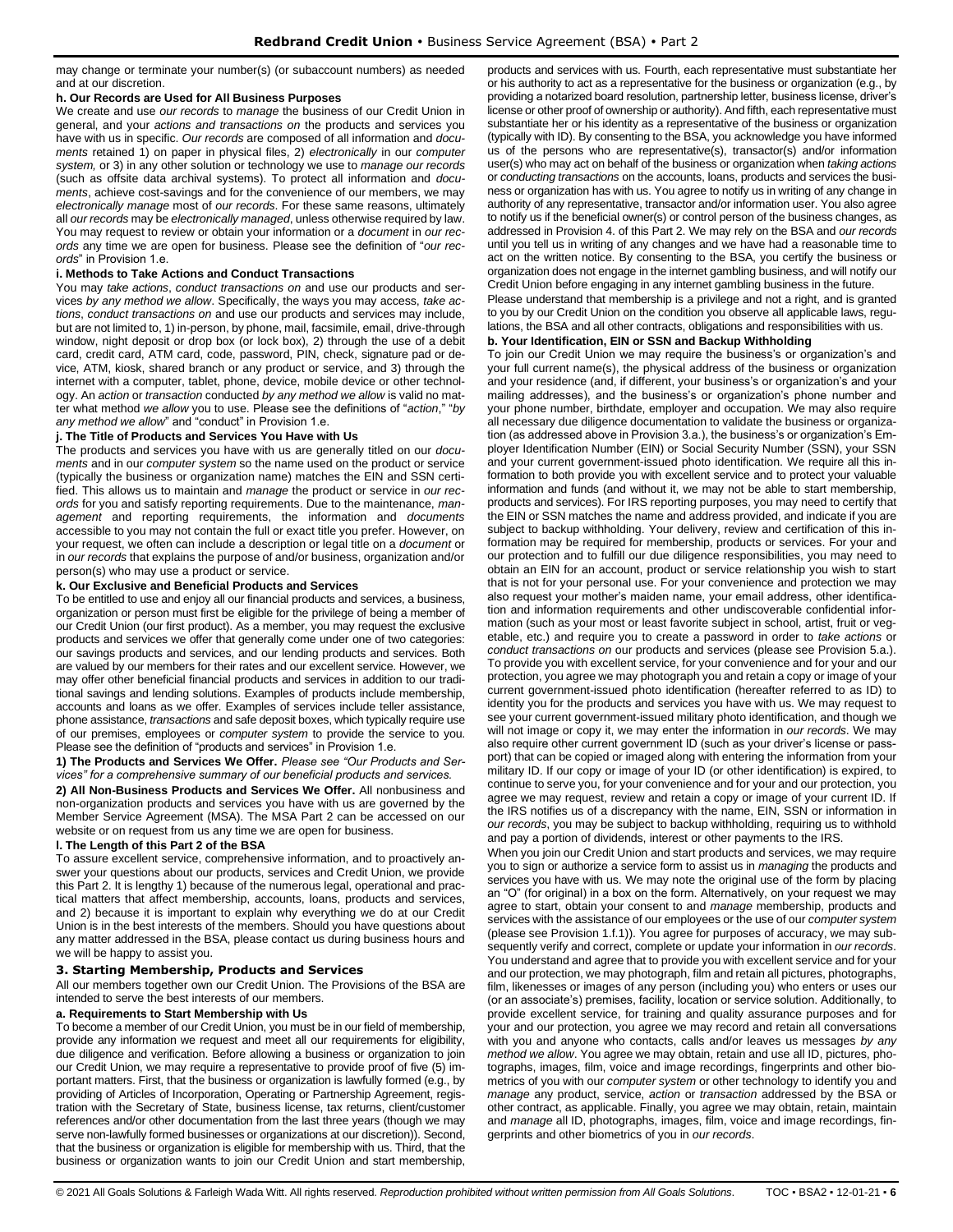#### **c. Your Authorization for Us to Obtain Information**

You agree we may review your account, employment and credit history, which includes obtaining reports from third parties and credit reporting agencies, to confirm your eligibility for membership, accounts, loans, products and services we may offer. We obtain reports for two important reasons. The first is to provide you with excellent service by pre-qualifying you for products and services with us: that way we can make a product or service available to you as soon as possible. The second is for loss prevention purposes, which is required to fulfill our due diligence responsibilities to our members. Additionally, to provide you with excellent service, for your convenience and your and our protection, we may request additional information to assist you with any currency needs for the accounts, loans, products and services you may request.

#### **d. Starting Membership, Products and Services Online**

We may offer an internet service that allows you to join our Credit Union and start products and services with us online. This internet service is governed by any contract you agree to online, the BSA, all other contracts, as applicable, and *our records*. Should you have any questions about this service, please contact us at your earliest convenience.

#### **e. Starting Membership, Products and Services by Mail**

On your request and for your convenience, we may at our sole discretion mail *documents* with your information to you to join our Credit Union and start products and services with us. We do not advise mailing your confidential information since it exposes you to numerous problems (ID theft, fraudulent *transactions*, etc.). We recommend you come to our Credit Union at your convenience (or use an internet service we offer) to start membership, products and services with us. In fairness to the members, if you request us to mail your information, you agree to take responsibility for all problems and losses that result from theft and/or unauthorized use of your information. Please contact us during business hours for information about starting membership by mail.

#### **f. Starting Membership, Products & Providing the Part 2**

When you join our Credit Union we will first review a number of important matters about membership, products, services and the BSA (please see Provision 3.g.). Thereafter we (or you) may complete a service form (which we may require to be notarized) and/or enter the business's or organization's and your information in *our records* according to your instructions to start the products and services you have requested. Once you have reviewed your information, you will consent to the *terms* of the BSA and to the use of our products and services. If we assist you in-person we will offer you a paper Part 2 of the BSA, and email it to your address (if provided) in *our records*. If we assist you by phone, mail or through the internet, we will make the Part 2 of the BSA accessible to you *by any method we allow*, or offer to mail you a paper Part 2 of the BSA. We will ask (or advise you to ask) if you have questions about any matter addressed in the BSA, and encourage you to contact us during business hours for help with any product or service. Finally, we will remind you that you can always access a current Part 2 of the BSA and disclosures on our website, and may contact us about the information or *documents* in *our records* any time we are open for business.

#### **g. Matters We Address when You become a Member**

When you join our Credit Union we: 1) review all required documentation and obtain information that substantiates the validity of the business or organization and its eligibility for membership to fulfill our due diligence responsibilities, and verify your ID, 2) may obtain relevant account, employment and credit reports, as needed, 3) review important information about membership, products, services, privileges and responsibilities with you, 4) enter the information about the business or organization and you and the product(s) and/or service(s) in a form or our *computer system* and review that information with you, 5) offer you a paper Part 2 of the BSA (or offer to mail it to you), email you the Part 2 of the BSA (if we have an address on file), and make the Part 2 of the BSA accessible to you on our website or in an internet service we offer, 6) run all required verifications and reviews, and address all applicable compliance requirements, 7) review and have you consent to membership, products, services and the BSA, *as we allow*, 8) start the accounts, products and services requested by you, 9) ask you (or advise you to ask) if you have any questions and encourage you to contact us during business hours about any matter pertaining to our products and services, *and* 10) remind you that you may always access a current Part 2 of the BSA and disclosures on our website, and contact us about the information or *documents* in *our records* any time we are open for business.

#### **h. Denial of the Privilege of Membership**

We may deny the privilege of membership to a business, organization or person for any reason not prohibited by law, including but not limited to, 1) ineligibility for membership, 2) failure to provide required documentation, information or ID, 3) information from a third-party report, 4) any lost or stolen check, card or access device, 5) overuse of *actions* on our products or services, 6) a breach of or unauthorized access to a product or service, 7) business or compliance purposes, 8) to stop or prevent a loss, 9) potential lack of capacity or victim of undue influence, 10) failure to comply with any *term* of a contract, 11) failure to use products or services to justify membership, 12) inactive or abandoned products or services, 13) chronic dissatisfaction with us, 14) disparaging our reputation, 15) default on any obligation, 16) causing us a loss, 17) not voluntarily repaying a loss, 18) previous expulsion, 19) anything unethical or unlawful concerning your business or organization, you or our business, 20) any alteration, forgery or fraud concerning your business or organization, you or our business, 21) any falsification or misrepresentation concerning your business or organization, you or our business, 22) any alleged crime

concerning your business or organization, you or our business, 23) abuse of or threats to anyone associated with us, or 24) any other reason we believe is appropriate to *manage* the business of our Credit Union.

#### **i. Also Please Review the Three Important Disclosures**

We recommend you also review "Our Electronic Funds Transfer Terms," "Funds Availability of Deposits" and "Our Rates & Service Charges." These disclosures have specific application to this Provision as well as a number of other matters throughout the BSA. Most of these disclosures are found at the end of this Part 2, and are accessible to you separately from the Part 2 on our website or upon request from us.

#### <span id="page-6-0"></span>**4. Certificate of Authority & Product and Services**

When you start the accounts, products and services your business or organization has with us you acknowledge you have designated the representative(s) to act on behalf of the business or organization as reflected in *our records*. You understand it is your responsibility, and not our responsibility, to assure all *actions* and *transactions on* accounts, products and services by your representative(s) coincide with your business's or organization's affairs and activities, and its and your financial and/or estate planning needs. Because you are in control of the account(s) with us, you irrevocably waive the right to dispose of the funds in the account(s) with us by will (please see Provision 4.d.). To provide you with excellent service, assist you with products and services, and fulfill our due diligence responsibilities with respect to your business, we may need to obtain important specific information about any person who owns or manages the business. Initially we may need to identify the number of people who have at least a twenty five percent (25%) ownership interest in the business, along with each such owner's name, birthdate, physical address and SSN. If an owner of the business is a trust, we will need to obtain the trustee's name, birthdate, physical address and SSN. We will note each such owner's interest in the business with the letter "O" in her or his Section of our form or in *our records*. If a representative, transactor or information user is an owner, we will include the letter "O" in her or his Section of our form or in *our records*. The "O" indicates the owner is a "beneficial owner" of the business in *our records*. We may also identify the person who has significant responsibility to control, manage or direct the business (and his or her title if applicable). We will note this person's management responsibility with the letter "C" in her or his Section of our form or in *our records*. The "C" indicates that this person is the "control person" of the business in *our records*. You agree to notify us if the beneficial owner(s) or control person of the business changes. All this information assists us in providing excellent service to and *managing* the products and services for the business, and provides us with the key individuals in the event we need to contact a specific person about the business's products and services with us.

The business or organization, and each owner, officer, partner, director, member, employee, manager, volunteer, fiduciary or person, that consents to the BSA warrants that the business or organization has been duly formed and currently exists and certifies the following provisions.

#### **a. Representatives, Transactors and Information Users**

The representative(s), transactor(s) and/or information user(s) identified on the BSA Part 1 form and/or in *our records* is/are authorized to act on all the accounts, loans, products and services the business or organization has with us based on the designated authority and Certificate of Authority as addressed below.

**1) Representatives & Accounts, Products and Services.** To start, maintain, *take actions* and *conduct transactions on* the accounts, products and services with us, the business or organization will designate a person or persons to be the representative(s) of the business or organization. We will require each representative to provide all her or his information and ID (as explained in Provisions 3.b. and 4. above) and consent to the BSA. The business or organization may have one representative or multiple representatives on the accounts, products and services it has with us. Multiple representatives have equal rights to *take actions* and *conduct transactions on* the accounts, products and services. These rights allow each representative alone to start, confirm, maintain, review, change, add, terminate and *conduct transactions on* the accounts, products and services on behalf of all representatives and the business or organization for any purpose. This includes a representative withdrawing funds, terminating and adding new accounts, products and services, or adding or removing a representative, transactor or information user, on behalf of the business or organization. You understand and agree any representative may sign the signature of any other representative (or transactor) on an account, product or service (such as to issue or deposit checks or initiate wires), and guarantees the signature or authorization of any or all other representatives (or transactors as applicable) for all *actions* and *transactions on* the accounts, products and services. You also agree a representative may conduct any *transaction* by cash, check, EFT, wire, etc., *by any method we allow* on behalf of the business or organization with or without the knowledge, signature, endorsement or authorization of any other representative (or transactor as applicable) on the account(s), product(s) and service(s). Furthermore, by the business or organization maintaining the accounts, products and services with one or multiple representatives, you consent to any *actions* or *transactions on* accounts, products and services by any representative on the accounts, products and services. If you request us to designate a person as a representative by entering the representative's information in *our records* without signing or authorizing a form, you agree this person is a representative. You further agree this person may subsequently sign or authorize a form as a representative. Once the business or organization has designated a representative, it is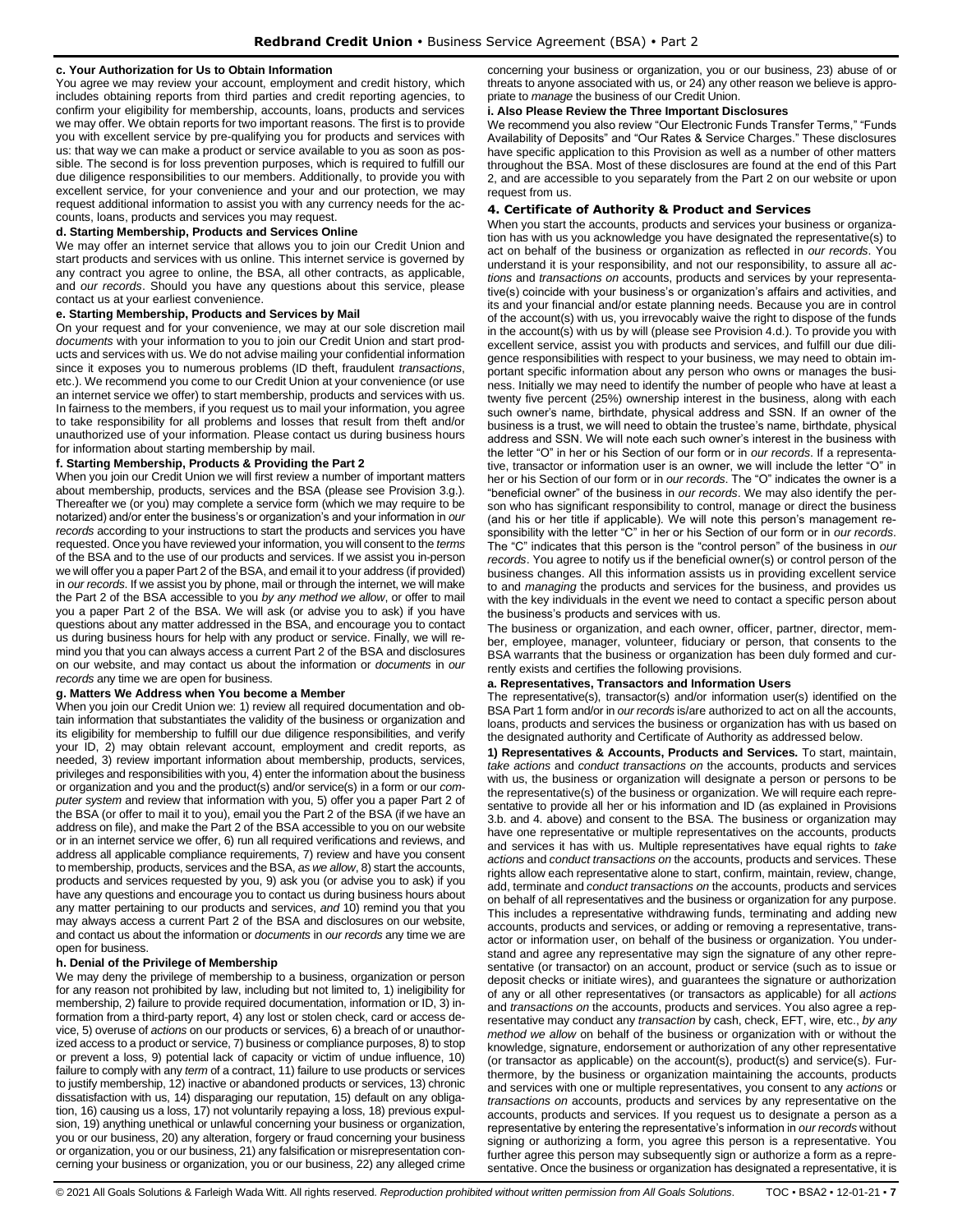your sole responsibility (and not our responsibility) to monitor the representative's *actions* and *transactions on* the accounts, products and services. You agree we have no duty or responsibility to monitor, inquire about or notify you of the use and purpose of any *action* or *transaction* conducted by a representative, or assure any *action* or *transaction* is for your benefit. You understand you take full responsibility for any representative, and for all *actions* and *transactions on* the accounts, products and services by that representative. You agree the business or organization is responsible for any service charges, costs, losses or liabilities incurred for any *action* taken or *transaction conducted on* an account, product or service by a representative regardless of whether the business or organization benefited from the *action* or *transaction*. A representative's authority to *take actions* and *conduct transactions* will continue until we receive written notice that you have terminated the representative's authority and have a reasonable opportunity to act on that notice. If you wish to terminate a representative's authority on an account, product or service you must notify us and complete the termination *as we allow*. We have no duty to prevent a representative from *taking actions* and *conducting transactions* until you have notified us and completed the termination as we allow. A representative may remove her or himself from the accounts, products and services you have with us, and we have no duty to notify the business, organization or any representative of the removal. If a representative decides to remove her or himself, we may require her or him to notify us in writing and/or sign or authorize a form (or be removed *as we allow*). A representative's removal from the accounts, products and services, does not relieve the business or organization or the representative from any responsibilities, obligations or liabilities for *actions* taken or *transactions* conducted as a representative under the BSA. If a business (or any owner) or organization owes us money for any reason, we may enforce our rights against all funds in any account used by the business (or owner) or organization, regardless of which representative (or transactor) deposited the funds in the account. You agree a security interest granted by a representative on an account will continue to secure that obligation to us, regardless of whether that person is a representative or not. Finally, for any obligation owed to us, our rights take priority over all other claims to the funds in an account unless otherwise required by law (please see Provisions 18. and 20.).

**2) Transactors & Accounts, Products and Services.** A representative may designate a person (or persons) to be a transactor on the accounts, products and services that the business or organization has with us. A transactor is authorized by you to *conduct transactions on* (i.e., deposit and withdraw funds, and obtain information about) the accounts, products and services on behalf of the business or organization. We will require each transactor to provide all her or his information and ID (as explained in Provisions 3.b. and 4. above) and consent to the BSA. A transactor only has the right to *conduct transactions on* the accounts, products and services, and has no other rights to the accounts, products and services. Further, a transactor cannot *take action* to start, change, add or terminate an account, product or service, except to remove her or himself from the accounts, products and services as explained in this Provision. You understand and agree any transactor may sign the signature of any representative or other transactor on an account, product or service (such as to issue or deposit checks or initiate wires), and guarantees the signature or authorization of any or all other representatives and transactors for all *transactions on* the accounts, products and services. You also agree a transactor may conduct any *transaction* by cash, check, EFT, wire, etc., *by any method we allow* on behalf of the business or organization acting alone, with or without the knowledge, signature, endorsement or authorization of any other representative or transactor on the account(s), product(s) or service(s). If you request us to designate a person as a transactor by entering the transactor's information in *our records* or *as we allow*  without signing or authorizing a form, you agree this person is a transactor. You further agree this person may subsequently sign or authorize a form as a transactor. Once you have designated a transactor, it is your sole responsibility (and not our responsibility) to monitor the transactor's *transactions on* the accounts, products and services. You agree we have no duty or responsibility to monitor, inquire about or notify you of the use and purpose of any *transaction* conducted by your transactor, or assure that any *transaction* is for your benefit. You understand you take full responsibility for any transactor, and for all *transactions on* the accounts, products and services by your transactor. You agree the business or organization is responsible for any service charges, costs, losses or liabilities incurred for any *transaction on* an account, product or service conducted by a transactor, regardless of whether the business or organization benefited from the *transaction*. The transactor's authority to *conduct transactions* will continue until we receive notice (which we may require in writing) you have terminated the transactor's authority, and we have a reasonable opportunity to act on that notice. Any representative may remove a transactor from the accounts, products and services, which we may require to be confirmed in writing. We may also suspend any further *actions* and *transactions* on the account until you sign or authorize an updated form (or remove the transactor *as we allow*) or terminate the accounts, products and services. A transactor may remove her or himself from the accounts, products and services you have with us, and we have no duty to notify the business, organization or any representative of the removal. If a transactor decides to remove her or himself, we may require her or him to notify us in writing and/or sign or authorize a form (or be removed *as we allow*). A transactor's removal from the accounts, products and services, does not relieve the business, organization or the transactor from any responsibilities, obligations or liabilities for *transactions* conducted by the transactor under the BSA.

**3) Information Users & Accounts, Products and Services.** A representative may designate a person or persons to be an information user on the accounts, products and services that the business or organization has with us. An information user is authorized by you to request and access all information about the accounts, loans, products and services with us on your behalf *by any method we allow*. Your information user and you (and not us) are responsible for how your information user utilizes your information. We will require each information user to provide all her or his information and ID (as explained in Provisions 3.b. and 4. above) and consent to the BSA. An information user only has the right to access all information about the accounts, loans, products and services you have with us and has no other rights to the accounts, loans, products and services. Further, other than accessing information, an information user cannot *take actions* or *conduct transactions on* accounts, loans, products or services, except to remove her or himself as an information user as explained in this Provision. If you request us to designate a person as an information user by entering the information user's information in *our records* or *as we allow* without signing or authorizing a form, you agree this person is an information user. You further agree this person may subsequently sign or authorize a form as an information user. You agree we have no duty or responsibility to monitor, inquire about or notify you of the information user's access to or use of the information about the accounts, loans, products and services, or assure that the access or use of that information is for your benefit. You understand you take full responsibility for any information user on accounts, products or services with us, and for anything your information user does with your information. You agree the business or organization is responsible for any service charges, costs, losses or liabilities incurred for any access of information about an account, product or service by an information user regardless of whether the business or organization benefited from the access of information. The information user's authority will continue until we receive notice (which we may require in writing) you have terminated the information user's authority, and we have a reasonable opportunity to act on that notice. Any representative may remove an information user from the accounts, loans, products and services, which we may require to be confirmed in writing. We may also suspend any further *actions* and *transactions* on the account until you sign or authorize an updated form (or remove the information user *as we allow*) or terminate the accounts, products and services. An information user may remove her or himself from the accounts, loans, products and services you have with us, and we have no duty to notify the business, organization or any representative of the removal. If an information user decides to remove her or himself, we may require her or him to notify us in writing. We may also suspend any further *actions* and *transactions* on the account until you sign or authorize an updated form (or remove the information user *as we allow*) or terminate the accounts, products and services. An information user's removal from the accounts, loans, products and services, does not relieve the business, organization or information user from any responsibilities, obligations or liabilities undertaken or incurred as an information user under the BSA.

#### **b. Certificate of Authority**

The business or organization and each representative, transactor or information user identified in the BSA and/or in *our records* certifies and agrees the business's or organization's accounts, loans, products and services will be governed by the *terms* of the BSA, as amended from time to time. The authority given to a representative, transactor or information user will remain in full force until written notice of revocation is delivered to and received by us. Any such notice will not affect any checks, drafts or items in process at the time notice is given. A representative will notify us of any change in the business's or organization's composition, assumed business names, or any aspect of the business or organization affecting the BSA before the change occurs. We have no duty to inquire about the powers and duties of any representative, transactor or information user and have no notice of any breach of fiduciary duties by any representative, transactor or information user unless we have actual notice of wrongdoing.

### **c. Your and Our Liability under this BSA**

The business or organization agrees we will not be liable for any losses due to your or a representative's failure to notify us of changes in the business's or organization's composition, assumed business names, or any aspect of the business or organization that affects the BSA. The business or organization and each representative, transactor or information user agree to indemnify and defend us against and hold us harmless from any loss, damage, claim or liability as a result of unauthorized acts of any current or former representative, transactor or information user or acts of any representative, transactor or information user which we rely on before notice of any change to either an account, product, loan or service or the business or organization.

#### **d. Waiver of Testamentary Account Distributions**

You understand and agree it is your sole responsibility as a business (and owner) or organization (and not our responsibility) to assure the features of the accounts, products and services you have with us, as designated by your representative in *our records*, accurately reflect your personal, domestic, financial, business and estate planning needs. Matters you may want to consider include, but are not limited to, those created, changed or terminated by marriage, children, grandchildren, adoption, separation, divorce, remarriage, disability, retirement, death or as a result of any agency, power-of-attorney, guardianship, conservatorship, trusts, wills, businesses, corporations, partnership agreements, contracts, indebtedness, etc. If permitted by applicable state law, you irrevocably waive your rights to make testamentary dispositions from any account, and do so with the understanding that the features of an account control and supersede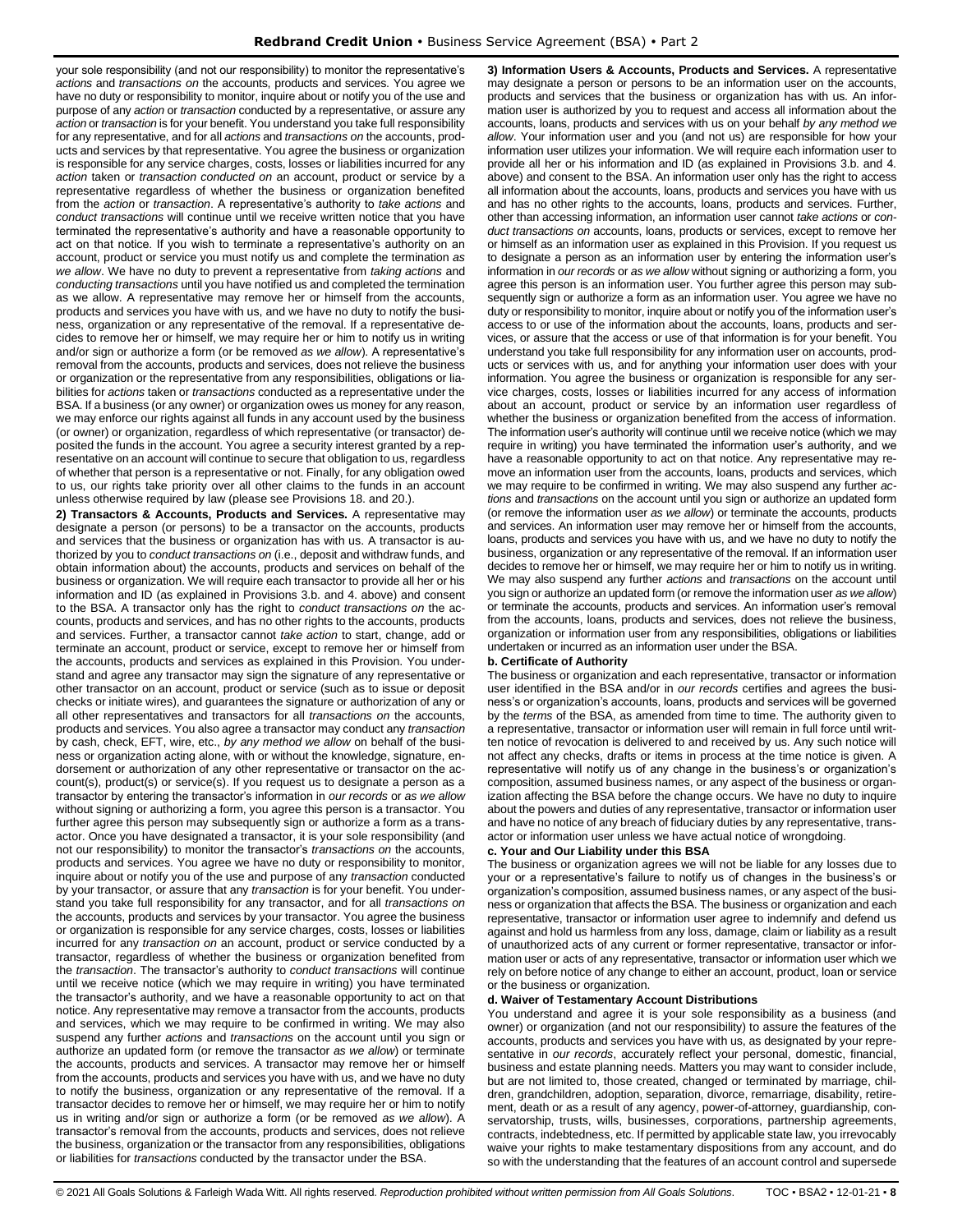any inconsistent testamentary disposition. It is your responsibility to assure the features of the accounts, products and services you have with us accurately reflect and take into consideration your personal, domestic, financial, business and estate planning needs. In addition, you can *take action* to start, confirm, maintain, review, change, add or terminate an account, product or service at any time *as we allow*. Therefore, you irrevocably waive your right to make a testamentary disposition of any account at our Credit Union, both now and in the future. You agree since you are in complete control of the features of the accounts with us, and can, as a representative or through a representative, *take action* to start, change, add or terminate the accounts at any time *as we allow*, on your death we may rely exclusively on the BSA and *our records* concerning all matters that affect the accounts, products and services you have with us.

#### **e. See "Our Rates & Service Charges"**

We recommend you also review "Our Rates & Service Charges," which has specific application to this Provision as well as a number of other matters throughout the BSA.

# <span id="page-8-0"></span>**5. Product & Service Access, Transactions & Actions**

# **a. Authorization of Transactions and Actions**

Your signature on a form, *document* or *as we allow* (when required) is important for identifying you and allowing you to start, consent to, *take actions* and *conduct transactions on* our accounts, loans, products and services. On your request, we may agree to obtain your consent to *take actions* and *conduct transactions* on products and services with the assistance of our employees or the use of our *computer system* (please see Provision 1.f.1)). You understand and agree that all ID, photographs, images, film, voice and image recordings, fingerprints and other biometrics obtained when you take any *action* or conduct any *transaction* are *managed* by us as explained in Provision 3.b. To provide you with excellent service and for your and our protection we may require your physical signature or reconfirm your signature in-person or before a notary public prior to any *action* or *transaction on* an account, loan, product or service. We may also require your ID, a second form of ID and other (or updated) information (such as your physical address, SSN, birthdate, password, mother's maiden name, thumbprint or fingerprint, date and type of last *transaction*, other historical factual and confidential information, etc.) before you may *take action* or *conduct a transaction on* an account, loan, product or service.

You may deposit and withdraw funds by cash, check, EFT, wire or by any other method *we allow*. You may also authorize the payment of checks, other *transactions* or *actions by any method we allow*. You agree we may pay checks and honor *actions* or *transactions on* an account, loan, product or service that contain your signature or authorization, even if you later claim the method of consent or the *action* or *transaction* was not authorized. On your request, we may allow you to include a legend on or notation in *our records* and on checks requiring two or more signatures or authorizations on your checks, *actions*, *transactions* or any other matter pertaining to the accounts, loans, products or services you have with us. You understand this legend or notation requiring two or more signatures or authorizations may only be entered in *our records* or as *we allow*. You agree any such legend or requirement is for your convenience only, and it is your sole responsibility (and not our responsibility) to supervise your internal control affairs with all persons you authorize. You also agree we may pay a check, or honor any *action*, *transaction* or other matter pertaining to the accounts, loans, products or services with us, with only one signature or authorization by any person you authorize. You understand we have only allowed you to add a legend or requirement for two or more signatures or authorizations because you 1) are in the best position to address your own internal control affairs with the persons authorized, and 2) have agreed to take responsibility for and recover any loss that occurs from a violation of your requirement.

If we contact you about an *action* or *transaction on* an account, loan, product or service that you confirm is authorized (which our employee may note in *our records* or *as we allow*), you agree we may rely on your confirmation. If you share your information, password, code or PIN (or any other method of authorization *we allow*) with any person or organization, you agree you authorize *actions* or *transactions on* the account, loan, product or service conducted by this person or organization. You further understand that until you notify us and revoke your authorization, all *actions* or *transactions on* the account, loan, product or service conducted by this person or organization are authorized and genuine, even if they are not conducted for your benefit or according to your instructions. If you request and we agree to provide you with cash for any *action* or *transaction*, you understand once you are in possession of the cash, you (and not us) are completely responsible for its care and safekeeping from any loss, theft, damage or destruction. Should you have any concerns about the loss or theft of cash, please let us know and we may be able to provide you with one of our checks (for which there may be a service charge). Additionally, for your and our protection and security purposes, you agree we may pay any person (including you) requesting a withdrawal in cash with a limited amount of cash, our check, an EFT or wire. You understand and agree these cash withdrawal options are appropriate since a person can obtain cash by depositing the check at her or his own financial institution, and we can schedule the delivery of cash for you on your request.

#### **b. Transaction and Action Options & Required Forms**

When you *take action* or conduct a *transaction on* accounts, loans, products or services, we may require you to use a specific form or *document* to conduct or complete the *action* or *transaction*. If you do not use that form or *document*, for your and our protection we may refuse to honor, perform or complete the *action*  or *transaction*. Whether an *action* or *transaction* is honored, completed or not, you are responsible for any loss or liability we incur as a result of your failure to use a required form or *document* or follow the *terms* of the BSA.

# **c. Account Transfers by Wire or ACH**

We may offer wire transfers or ACH transfers that allow you to send or receive debits or credits to an account with us. We may require all wire transfers to be authorized in writing. When you initiate a wire or ACH transfer you may identify either the recipient or any financial institution by name and account or identifying number. We (and other institutions) may rely on the account or other identifying number you give us as the proper identification number, even if it identifies a different person or institution. You understand we may confirm the information on all wire requests before sending the wire. Once we have sent an outgoing wire, the transfer is final and cannot be stopped, so please make sure all the information about the wire is correct and that you want the wire sent according to that information. If you provide incomplete or inaccurate written or verbal transfer instructions to us, we will not be responsible for any resulting wire transfer losses, delays or failed *transactions*. You understand international wire transfers may not be completed for several weeks**,** or at all.

Wire transfers are governed by Federal Reserve Regulation J if the transfer is cleared through the Federal Reserve. ACH *transactions* are governed by the rules of the National Automated Clearing House Association (NACHA). You acknowledge that our processing of international *transactions* may be delayed if necessary to complete screening required by Federal law. You must ensure that all international entries you initiate are designated with the appropriate international entry code, as required by NACHA rules. All entries will be credited to or debited from the account you have with us in U.S. dollars. Currency conversion will be at rates determined by, or available to, us or the Automated Clearing House. You bear all currency conversion risk as well as all gains or losses associated with currency conversion for international entries. All wires and ACH transfers must comply with applicable U.S. law. If you use these services and receive funds by wire or ACH transfer, you agree to confirm the transfers by reviewing your periodic statement (or online service we offer), since we are not obligated to notify you when funds are received. While we may conditionally and provisionally credit the account you have with us with an ACH transfer, if we are not finally and ultimately paid for the transfer, we may reverse the credit to the account and the sender will be deemed not to have paid you. If we cannot reverse the credit or you do not have sufficient funds in an account, you agree to reimburse us for the amount of the reversed transfer.

#### **d. Limitations on Account Transactions**

**1) Account Withdrawal Limitations.** You understand we have no obligation to honor a request to withdraw funds if you do not have 1) sufficient available funds in an account or 2) one of our overdraft services (please see "available balance" in Provision 6.i.). If a check or other transfer or payment order is presented against insufficient available funds in an account, we will require a service charge. If there are sufficient available funds to pay some but not all checks or items drawn or presented against the account, we may pay or allow withdrawals for those checks, transfer or payment orders for which there are sufficient funds in any order we choose, according to applicable law and the *terms* of the BSA. There are a number of circumstances where you may not be able to withdraw funds from an account, including but not limited to: 1) our methods are inoperative due to emergencies or problems, 2) the product or service has been terminated, 3) we are unable to contact you, 4) failure to provide required documentation, information or ID, 5) failure to use a required method or *document*, 6) exceeding a limit or an amount set by us, 7) failure to meet a minimum balance for thirty (30) days, 8) deposited check funds are not available, 9) funds are collateral for an obligation, 10) any lost or stolen check, card or access device, 11) a breach of or unauthorized access to a product or service, 12) business or compliance purposes, 13) to stop or prevent a loss, 14) potential lack of capacity or victim of undue influence, 15) failure to comply with any *term* of a contract, 16) funds held or offset per a security interest or lien, 17) account and/or funds held for a dispute or uncertainty, 18) unpaid check(s) or EFT(s) for insufficient funds or stop payment orders, 19) deposited item(s) charged back for nonpayment or a claim, 20) a garnishment, levy or similar legal claim or notice, 21) default on any obligation, or 22) our belief that an *action* or *transaction* may be fraudulent. To comply with the law and to protect you and the members of our Credit Union, you understand we may require written notice of your intent to withdraw funds from an account you have with us at least seven (7) calendar days and up to sixty (60) calendar days before the time you would like to make the withdrawal. Finally, you understand in the event any account is overdrawn, any loan is past due, or you are otherwise in default under any contract with us, we may suspend your ability to conduct *actions or transactions* to any or all accounts, products, services, until you have resolved the matter with us.

**2) Account Transfer Limitations.** You may make unlimited withdrawals from the checking account(s) you have with us by any method we allow. In addition, you may make unlimited withdrawals or transfers from all other accounts in-person, by ATM, by mail request or by calling us for one of our checks. However, we may limit the number of certain types of withdrawals from some types of accounts as identified in "Our Rates & Service Charges."

**3) Account Transaction Volume Limitations.** We may limit the number of items deposited and the frequency of deposits and other *transactions* you can make each day to the account(s) you have with us. The date we use to determine the number of *transactions* is the date a *transaction* is posted to (actually credited to or debited from) an account, rather than the date you conducted the *transaction*. Should the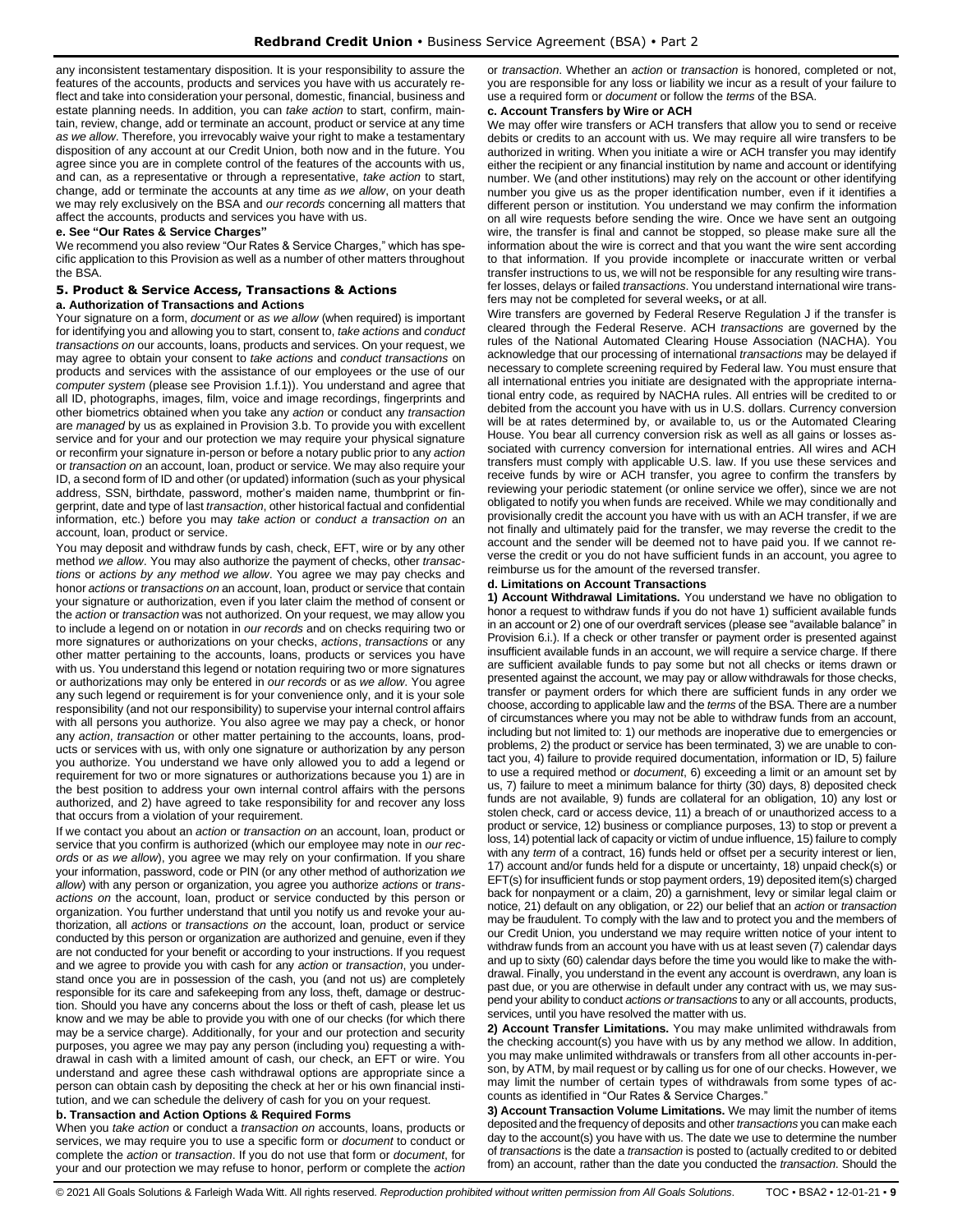*transactions on* an account with us exceed the limitations we establish, we may limit your *transaction* activity, require a service charge or terminate the account. You understand if *we allow* or honor a *transaction* that exceeds these restrictions (a nonconforming *transaction*), we are not required to allow or honor any future *transaction* that exceeds these restrictions.

**4) Limits on ATM Transactions.** For your and our protection, we may limit the number and dollar amount of cash withdrawals at ATMs. We may also limit the number and amount of deposits by cash and check at ATMs. Our current limitations on ATM cash withdrawals are stated in "Our Electronic Funds Transfer Terms" at the end of this Part 2 of the BSA. Should you need to make withdrawals and deposits that exceed our ATM limits, you may come to our branch any time we are open for business.

#### **e. Accounts May Not be Transferred to Others**

The accounts you have with us are non-negotiable, non-assignable and nontransferable to another person or organization. This means you may not endorse, negotiate, transfer, secure or pledge any account and the funds in that account to a person or organization other than us for any reason. Unless a person's name appears on a service form or is in *our records*, she or he may be denied access to all accounts, products and services and all funds and information pertaining to the accounts, products and services unless otherwise required by law.

#### **f. When a Transaction or Action May be Refused**

Generally to conduct an *action* or *transaction* on an account, product or service with us, you must be a representative on the account, product or service. For your and our protection, you understand we may refuse an *action* or *transaction on* an account, loan, product or service for any reason not prohibited by law, including but not limited to, 1) our methods are inoperative due to emergencies or problems, 2) we are unable to contact you, 3) failure to provide required documentation, information or ID, 4) failure to use a required method or *document*, 5) exceeding a limit or an amount set by us, 6) failure to meet a minimum balance for thirty (30) days, 7) inactive or abandoned products or services, 8) deposited check funds are not available, 9) funds are collateral for an obligation, 10) any lost or stolen check, card or access device, 11) a breach of or unauthorized access to a product or service, 12) business or compliance purposes, 13) to stop or prevent a loss, 14) potential lack of capacity or victim of undue influence, 15) the product or service has been terminated, 16) failure to comply with any *term* of a contract, 17) funds held or offset per a security interest or lien, 18) account and/or funds held for a dispute or uncertainty, 19) unpaid check(s) or EFT(s) for insufficient funds or stop payment orders, 20) deposited item(s) charged back for nonpayment or a claim, 21) a garnishment, levy or similar legal claim or notice, 22) default on any obligation, 23) limited to a share account and voting by mail, 24) ineligible for membership, 25) membership terminated, 26) notification of death, 27) anything unethical or unlawful concerning your business or organization, you or our business, 28) our belief that an *action* or *transaction* may be fraudulent, 29) any alteration, forgery or fraud concerning your business or organization, you or our business, 30) any falsification or misrepresentation concerning your business or organization, you or our business, 31) any alleged crime concerning your business or organization, you or our business, 32) abuse of or threats to anyone associated with us, or 33) any other reason we believe is appropriate to *manage* the business of our Credit Union.

#### **g. Transactions and Actions Online**

We may offer an internet service that allows you to *take actions* or *conduct transactions on* products or services with us online. For your convenience, and in order to remind you to go online to start the service, we may note your request for this internet service on a form or enter it in *our records*. This internet service may be governed by a contract you agree to online, the BSA, all other contracts, as applicable, and *our records*. Should you have any questions about this service, please contact us at your earliest convenience.

#### <span id="page-9-0"></span>**6. Your Use of a Share Draft Account with Us a. Completing Your Checks and Check Register**

When you write a check drawn on a share draft account with us, you must write your payee's name, complete the numerical and written amount lines on the check and sign your name. Always begin by writing the payee's name and the amounts at the start of the far-left side of these lines to avoid leaving any spaces; this will reduce the risk of your check being altered. It is also important to draw a line after the payee's name and after the written amount to protect yourself against alterations. Please make sure all information you write on your check is legible. Finally, make sure the numerical and written amounts of your check match, since the written amount is likely the amount we may pay from the account. If the amounts do not match, you agree we may pay either amount or return the check unpaid, at our sole discretion.

Once completed, you should write the check number, amount, date, payee's name and purpose in your check register or payment records, and deduct the amount of the check from the account balance. This helps you to keep track of the current balances of an account, which in turn helps you avoid insufficient funds or overdraft service charges (please see Provisions 6.i. through l.). It also allows you to detect and report checks with alterations and forged drawer's signatures (please see Provision 15.b.). Please use dark permanent ink (preferably black ink) to complete and sign your checks. You agree you are responsible for any losses incurred for your checks if you do not use a dark permanent ink when writing your checks. You should also keep your checks in a secure location and separate from your ID so they are not stolen from you. If there are multiple representatives or a transactor on the account, each representative or transactor may sign (or authorize), issue and endorse checks in the business's or organization's name. If you require more than one signature on a check drawn on an account with us, you agree we may pay that check regardless of the number of signatures on it if the check is issued by a person authorized to *conduct transactions on* the account (please see Provision 5.a.). You understand when you write a check you are ordering us to pay the check, and that payment is proper even if you did not completely fill out or sign your check.

#### **b. Please Use the Check Forms We Provide**

For your protection, when starting a share draft account you agree to use the checks we make available that we refer to as, "your checks." Your checks are actually forms (check forms) provided to you by our approved associate. It is important that you use our associate-provided checks because 1) the security features help protect against fraud losses, and 2) the forms help us confirm that a check is your check when presented for payment. Using any other check form may indicate fraud, and you agree we may refuse to pay it if we believe our refusal may prevent a loss, and is not dishonor or wrongful. Alternatively, if you use and we pay a check not provided by our associate that results in any loss or service charges, you agree to be responsible for any loss and service charges incurred. The reason you are responsible for any loss and service charges is because in order to obtain check forms from another organization or person, you must provide your information to unknown people, any of whom may create a fraudulent check drawn on the account. Accordingly, we use an associate's check forms to help avoid losses, and require you to take responsibility for all losses and service charges for not using these forms.

#### **c. Dates on Your Checks**

We may pay a check you write regardless of its date or language limiting payment to a certain time (for example, "stale dated" checks or checks bearing a "void after" date legend). However, we are not obligated to pay a check before its date or more than six (6) months after its date. Attempts to limit payment of a check by date or language are ineffective because 1) checks presented as EFTs or other transfers may not include the date, 2) our processing technology may not allow for the examination of a date, and 3) a person in possession of your unpaid check may take legal action against you for the amount and costs. If you do not want an outstanding check paid, you may place a stop payment order on the check (please see Provision 6.d.). Similarly, if you date a check for payment in the future (often referred to as a "postdated check notice") and notify us, we may agree not to pay a check before its date. Please be aware this postdated check notice will only be effective if it allows us a reasonable amount of time to act on and not pay the check. Additionally, for the notice to be effective we will need your name, your number, the check's number and date, amount and the payee's name. You understand that failure to fulfill any of these requirements may result in payment of the check. If you fulfill these requirements, we will return the check as postdated and require a service charge to cover some of our employee's time. Should you request us to cancel a postdated check notice and pay the check, we may also require a service charge to cover some of our employee's time. For your convenience, we may agree to a verbal postdated check notice that will expire after fourteen (14) calendar days unless you confirm that notice in writing. Once confirmed in writing, the notice will be effective for six (6) months, and can be renewed for an additional six (6) months for a service charge. You understand we have no duty to notify you when your notice will or has expired.

#### **d. Stop Payment Orders on Your Checks and ACHs**

You may request us to stop payment on any check drawn on or ACH debit scheduled from a share draft account you have with us by a stop payment order *as we allow***,** which we may require to be confirmed in writing. Your request (order) to stop payment will be effective only if we have a reasonable amount of time to act before the check is presented or the ACH entry is transmitted to us. For the request (order) to stop payment to be effective we will need your name, your number, check number, the date of the check or ACH entry, the name of the payee and the amount of the check or ACH entry. You understand that failure to comply with any of these requirements may result in payment of the check or ACH entry. If you fulfill these requirements, we will return the check or ACH entry and require a service charge to cover some of our employee's time. Should you request us to cancel a stop payment order and pay the check or ACH entry, we may also require a service charge to cover some of our employee's time. For your convenience, we may agree to a verbal stop payment order that will expire after fourteen (14) calendar days unless you confirm that order in writing or *as we allow*. A stop payment order on a check placed or confirmed in writing will be effective for six (6) months and can be renewed for an additional six (6) months for a service charge. A stop payment order on an ACH entry will continue until the entry is returned or until you cancel the stop payment order (which may require the payment of a service charge). We have no duty to notify you when your stop payment order will or has expired.

You understand that although you may stop the payment of your check, generally the person or organization in possession of the check may recover the full amount of the check from you (which may include interest and costs). In addition, if you owe money to the payee of the check or ACH entry, stopping payment on the check or ACH entry means you will not have paid the money to that person. In the unlikely event we pay a check or ACH despite a timely, accurate and complete stop payment order, we may be obligated to credit the account you have with us. We also may not be obligated to credit the account and you will need to address the matter with the payee. If we issue a credit to the account,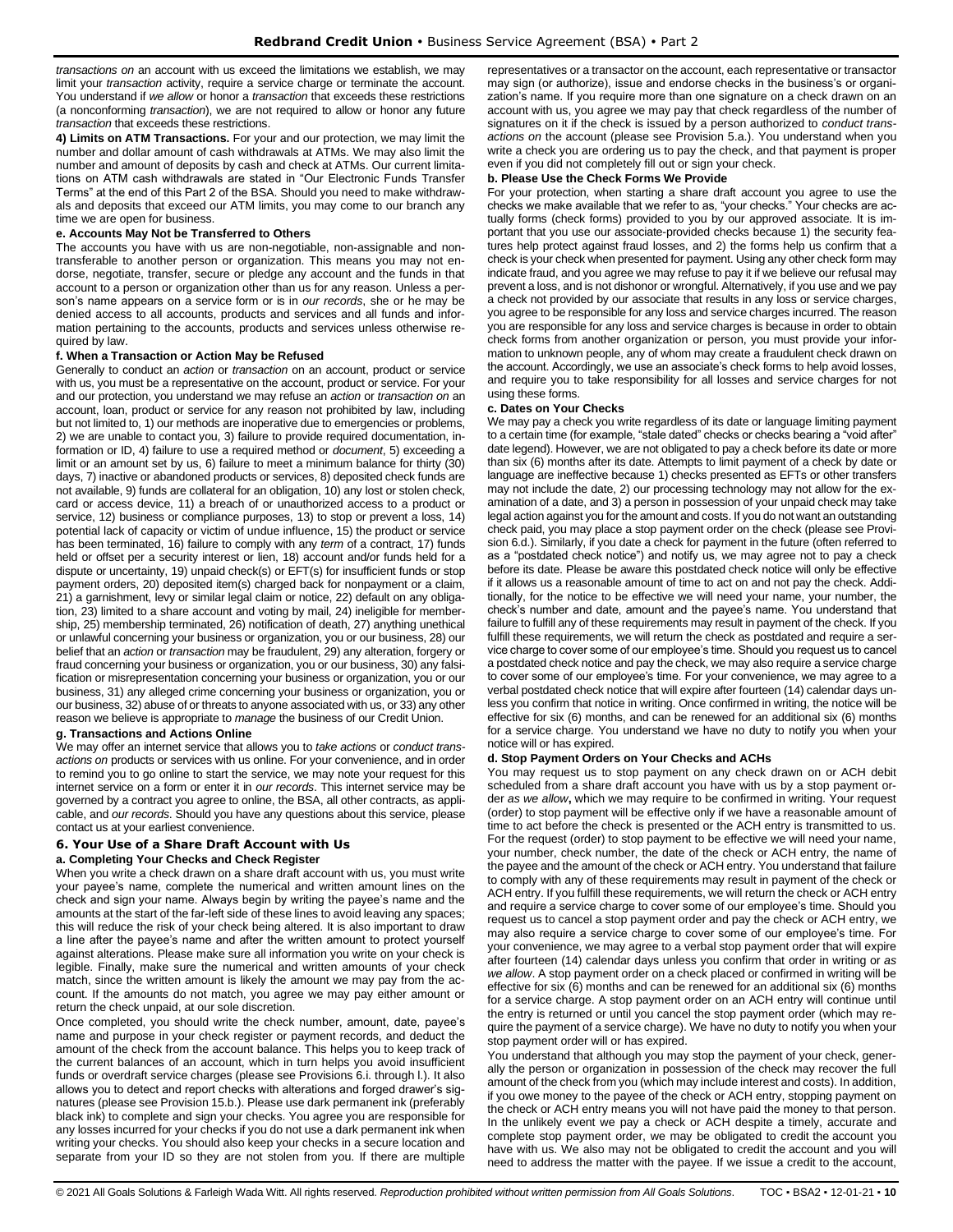you agree to sign or authorize a statement explaining the dispute with your payee, and assist us in taking legal action against any and all persons or organizations to recover our loss. You understand if you repeatedly place stop payment orders on your checks drawn against insufficient funds, we may consider that account abuse and may terminate the account.

## **e. No Stop Payment on Our Cashier's or Teller's Checks**

If we provide you with one of our checks that is payable to you or that you have requested us to make payable to another person, business or organization, it is your sole responsibility to make sure you want the person, business or organization to be paid with the check before you deliver the check to that person, business or organization. You understand that if you give our check to a person, business or organization, and afterwards become displeased with the person, business, organization or *transaction* and do not want the check paid, *we will not be able to stop payment on our check.* If you have any doubt about the person, business, organization or *transaction*, do not give the check to that person, business or organization, since we will not be able to stop the payment of the check. Should you change your mind and decide not to use one of our checks, you may return the actual physical check to us and request a refund for the amount of the check.

#### **f. Conversion of Checks to Electronic Fund Transfers**

In some circumstances, a person, merchant, business or organization can convert your check and check information into an EFT and debit the account you have with us. The conversion of your check to an EFT is covered by "Our Electronic Funds Transfer Terms," which is part of the BSA (and is found at the end of this Part 2). You agree we may honor the EFT and debit the account just as if the original check was presented for payment. Should a person, business or organization convert your check to an EFT, you will have to contact that person, business or organization if you wish to access a copy of your check. You understand that if we return your check to a business or organization unpaid for insufficient funds or stop payment, the business or organization may try to re-present the check as an EFT. The EFT that represents the dishonored check will be treated as a re-presented check.

# **g. Presentment of Your and Our Checks**

For your and our protection, compliance purposes and to cover costs for our members, we may require any person presenting your or our check to comply with our due diligence requirements before we pay the check. These requirements may include, but are not limited to, the presenter supplying us with her or his ID, SSN, birthdate, physical address and authority to present (negotiate) the check. We may also require the person to sign a statement of receipt, place her or his thumbprint or fingerprint on the check and pay a service charge. If a check is payable to two or more persons (whether payable sequentially or together), we may require all payees or endorsers to sign the check in-person at our Credit Union (or *as we allow*) to assure all endorsements are valid. You agree that if a person presenting a check declines to carry out any of these requirements, we may refuse to pay the check, and that our refusal is not dishonor or wrongful since this person has not complied with our presentment requirements. (A presenter always has the option to deposit and receive funds for the check at the presenter's own financial institution). For your and our protection, checks presented after our 2 p.m. cut-off hour may be treated as if presented on the next business day we are open. You agree to be responsible for legal advice we require regarding any matter concerning a check drawn on an account you have with us (please see Provision 1.g.). Also, for your and our protection and security, we may pay a person presenting your check with our check or an EFT, and we may decline to pay this person with cash. You understand and agree that payment with our check is not wrongful since this person can obtain cash by depositing the check at her or his own financial institution. Additionally, for your and our protection and security purposes you agree we may pay any person (including you) presenting our check with a limited amount of cash, our check or an EFT, and may decline to pay the check entirely with cash. You understand and agree these payment options are appropriate since a person presenting our check can obtain cash by depositing the check at her or his own financial institution, and we can schedule the delivery of cash to you on your request, for which there may be a service charge.

#### **h. Our Use of Automated Collection and Payment Processes**

We use electronic check deposit, transmission, presentment, payment and return technology to *manage* the greatest number of checks in the most cost-effective manner for the benefit of the members of our Credit Union. These automated processes rely on and can only recognize information in the Magnetic Ink Character Recognition (MICR) line at the bottom of the check, which contains your number, amount of the check and check number. To achieve these cost efficiencies for our members, you agree when we pay or take a check for deposit and collection we may disregard all information on the check (including notes and legends) other than 1) the identity of the institution the check is drawn on, and 2) the information encoded in the MICR line (whether consistent with other information on the check or not). You also agree when we pay a check without physically or visually examining it, it does not mean we failed to exercise ordinary care in paying the check.

## **i. Determination of Available Balance to Pay Items**

Checks and other *transactions on* a share draft account with us are paid based on your available balance, and not the actual balance. Your actual balance is the actual amount of funds in the account (based on credits and debits posted to the account at that time). Your available balance is generally equal to the actual balance, less the amount of any holds placed on recent deposits, holds placed for other reasons, and holds for pending *transactions* (such as debit card purchases) we have authorized but have not yet posted to the account. If an item presented for payment against the account exceeds the available balance, we will treat it as presented against insufficient funds even if the actual balance exceeds the amount of the item (please see Provision 6.k.).

## **j. The Order in which Checks and Other Items are Paid**

In general, we pay checks and other *transactions* in the order they are presented to us, regardless of when you issued or authorized them. Insufficient funds balances on accounts may result from 1) checks paid, 2) holds on funds of deposited checks, 3) ACH debits such as online bill payment *transactions*, 4) payments authorized by a representative (or transactor) or other withdrawal requests, 5) items deposited by a representative (or transactor) and returned unpaid by the paying institution, and 6) imposition of requested or required service charges. Checks and ACH debits may be presented to us in batches or data files, and are paid when we process the data file. Checks in the same data file are processed in low to high amount order. Checks presented for payment at our branch are processed at the time of payment. Debit card *transactions* are processed when transmitted to us, which may occur immediately or up to several days later. You understand that the merchant or its processor (and not us) determines when the *transaction* will be transmitted to us. When a merchant obtains authorization for a debit card *transaction*, we place a temporary hold against the funds in the account for the amount of the authorized *transaction*. In some cases, such as restaurants, gas stations, or car rental *transactions*, there may be a hold for an initially authorized amount, but the *transaction* is submitted at a different amount. You should be certain there are sufficient funds in your available balance at all times to pay checks or *transactions*, or they will be handled according to the overdraft and insufficient funds *terms* of the BSA, or paid under one of our check overdraft services if applicable. This Provision reflects our practices in effect at the time the BSA was prepared. You agree we may change these practices at any time without prior notice to you to address data processing constraints, changes in law, regulation, clearing house rules or to *manage* the business of our Credit Union.

# **k. Insufficient Funds to Pay Checks and Other Items**

If the available balance of funds in a share draft account are not sufficient to pay a check or other item presented on the account, we may return it for insufficient funds, and require a service charge for the dishonored check or item (as explained in Provision 9.). You understand we have no duty to notify you if there are insufficient funds to pay your check or other items drawn on an account: *this is a matter you must pay attention to and are responsible for*. If we pay a check or transfer that exceeds the available balance in an account, you agree to immediately repay us the amount of the paid check or transfer and any charge for that service, unless otherwise addressed by the BSA or other contract with you. If we pay a check or transfer that exceeds your available balance, it does not mean we will pay a check or transfer that overdraws an account in the future. If we charge an account you have with us for any obligation you owe, you understand the balance thereafter may be insufficient to pay a check or item drawn on the account, and we will rightfully refuse to pay the check or item for insufficient funds. If we return an item for insufficient funds, the payee (or the payee's institution) may re-present it. Each presentment against insufficient funds will result in a separate fee. Finally, if we are repeatedly presented with checks or items drawn on an account for insufficient funds, we may consider that account abuse and may terminate the account.

# **l. Payment of Checks & Items that Overdraw an Account**

**1) Account Overdraft Protection Service.** To assist you when you want or need your checks and EFTs or other items paid, if you qualify for and agree to, and we agree to provide, we may provide you with overdraft payment services. If you qualify for and we agree to provide these services, we will pay your checks or EFTs drawn against insufficient funds by transferring funds from another account to a share draft account with us, and require a service charge. Transfers from account(s) to a share draft account are covered by the BSA and "Our Electronic Funds Transfer Terms" disclosure. You agree we may apply funds deposited to account(s) with us to your outstanding overdrafts and service charges, regardless of the source of the deposit, including directly deposited government entitlements or benefits such as Social Security deposits.

**2) Occasional Overdraft Protection Service (OOPS).** If you have a share draft account and are in good standing, you may use the privilege of our overdraft service which allows you to overdraft an account up to a set limit of \$500.00. To be in good standing requires that you have a share draft account for at least six (6) months, have \$500.00 in deposits in the past 31 days, have no loans more than 1 month delinquent, have a valid address, have the required minimum balance in your primary share account, be eighteen (18) years of age or older, and to have not caused us a loss. If you qualify, we may pay your overdrafts up to a total of \$500.00 and require a service charge. If you use this service, we will notify you of the amount paid and service charge for each *transaction*, and you will have thirty (30) calendar days to reimburse us for paid checks, EFTs and service charges. For more information on this service, please contact us at 309-697-1447.

# **m. Your Lost or Stolen Checks: Notify Us Immediately!**

If your checkbook, a box of checks or a check is lost or stolen, please contact us immediately at 309-697-1447. The sooner you contact us, the less liability you have for unauthorized checks drawn on the account, and the sooner we can provide new checks, a new account and new number as required. When you notify us that your checks are lost or stolen, we may require you to sign or authorize a notice (*as we allow*) so we can rightfully refuse to pay the check(s) if presented for payment. You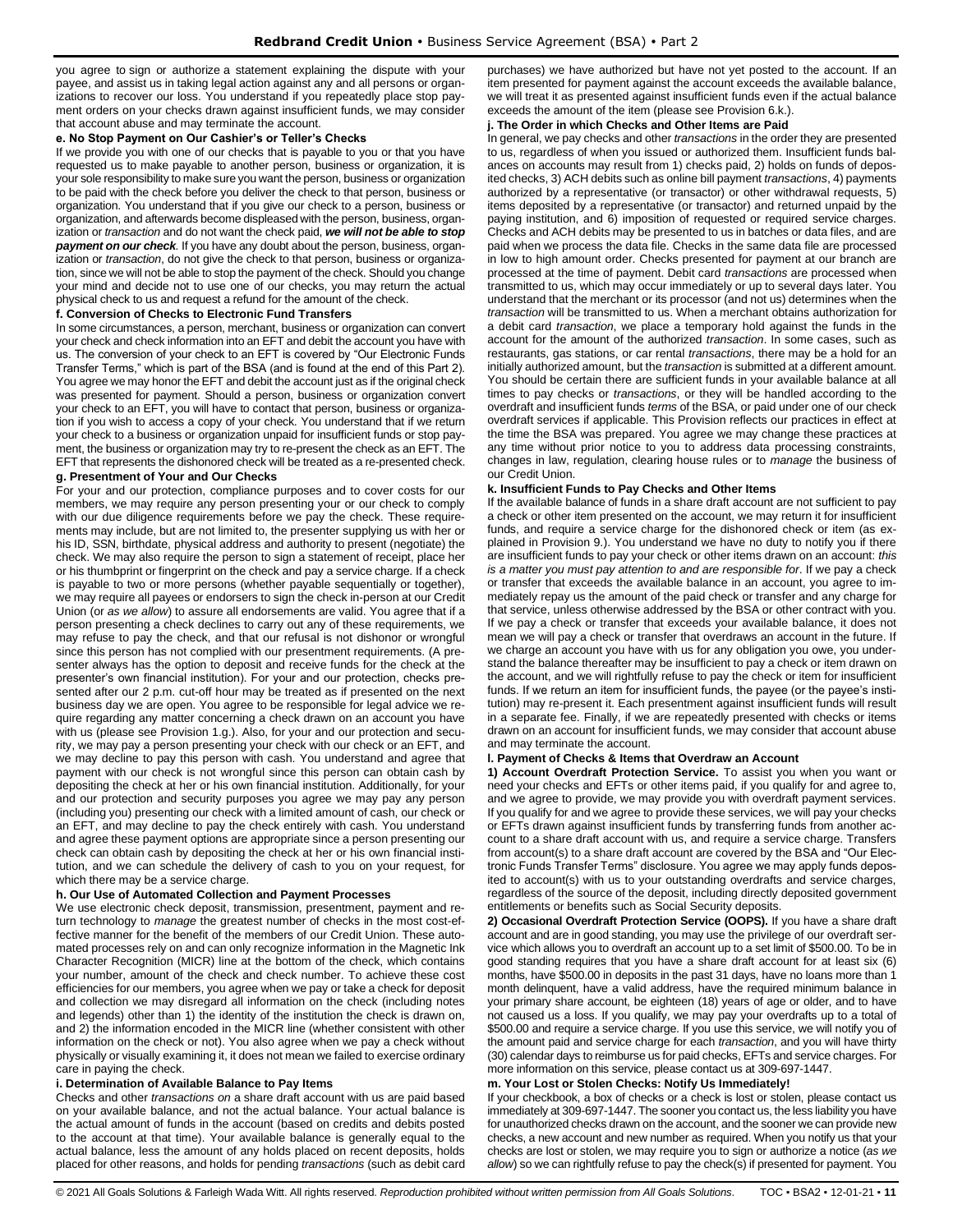further agree that for your and our protection we may terminate an existing account and provide you with a new account (and potentially a new number to replace your number) to avoid a loss to you or us. In fairness to our members, there may be a service charge for all termination and replacement costs when you lose your checks. However, there will not be a service charge when your checks are stolen. If you give, mail or send your check to your payee (such as a creditor) who informs you that your check is purportedly lost or stolen, please contact us immediately at 309-697-1447. When you notify us that your check to a payee is lost or stolen, for your and our protection you agree to sign or authorize a notice (*as we allow*) so we can rightfully refuse to pay the check if presented for payment.

#### **n. Lost or Stolen Cashier's or Teller's Checks**

If one of our cashier's or teller's checks in your possession is lost, stolen or destroyed, you (and your payee if applicable) agree to sign or authorize a notice (*as we allow*) so we may rightfully refuse to pay the check if presented for payment. We may require you (or your payee if applicable) to post a bond, furnish us with collateral or a security interest in collateral, or wait ninety-one (91) calendar days from the date of the check, to receive a replacement check or refund. If you do not receive one of our checks that was sent or mailed to you, you agree to sign or authorize a notice (*as we allow*) so we may rightfully refuse to pay the check if presented for payment. At our discretion, we may require you to post a bond or furnish us with collateral or a security interest in collateral, prior to obtaining a replacement check or refund for our check that you did not receive.

**1) Delivery of Our Checks to You.** When you request one of our cashier's or teller's checks and are unable to take possession of the check in-person, we may send the check to you by a secure delivery service. This service may include but is but not limited to using Federal Express or United Parcel Service, which require your signature and proof of receipt. We use this secure method to deliver our checks for your and our protection to assure only you receive the check, and to spare you from having to post a bond and/or furnish collateral. Since this service is for your convenience and protection, you may be responsible for the cost of this method of check delivery. If you authorize us to deliver the check to you by regular U.S. mail, you agree to all time delays and to repay all costs and losses if the check is lost or stolen.

#### **o. Your Checks & Family Members, Friends and Employees**

If you report your check has been forged or altered, we will investigate the potential crime. If we determine your family member, friend or employee committed or assisted with the crime, we will investigate your use of ordinary care in the matter. If we determine you failed to use ordinary care (i.e., were negligent) in handling or managing the check (or your ID), you agree to take responsibility for recovering any loss for the check. You understand you, like each member of our Credit Union, are in the best position to both prevent and address the crime with your family member, friend or employee, rather than imposing the cost on the members of our Credit Union.

#### **p. Right to Refuse Payment for Potential Risks**

For your and our protection, we may refuse to pay any check or item we believe has a potential payment or fraud problem. Payment problems include, but are not limited to, insufficient funds, stop payment, closed account, illegible checks or checks or items written in a language other than English. Fraud problems include, but are not limited to, alterations and forgeries. You understand our nonpayment or non-action under these circumstances is beneficial to you because it protects your funds and reduces the risk of loss and is therefore not wrongful. Alternatively, if we believe there is a fraud problem with your check and the presenter is the perpetrator of the fraud, you agree that for your and our protection we may retain the check to determine if it is fraudulent. You understand that our retention of the check protects you and us from incurring a loss on the account. You also agree that retaining the check is not wrongful because it may substantiate the commission of a crime, and its retention eliminates potential additional crimes. Following appropriate due diligence, if we determine the check is not fraudulent, we will either pay the check or offer to return it to the presenter. Finally, if we believe there is a fraud problem with your check and the presenter is not the perpetrator of the fraud, you agree that for your and our protection we may note the type of fraud on the face of the check before returning it to the presenter to alert branches and other institutions of the potential fraud problems with the check. Our action or inaction in these circumstances is purely at our discretion. You agree we are not required to take or refrain from taking any particular action on any of these matters.

#### <span id="page-11-0"></span>**7. Your Deposits to an Account with Us**

*Please see our "Summary of Our Service for Your Checks Offered for Deposit" for an overview of our check deposit services.*

#### **a. How You May Deposit Funds**

You may make deposits to an account with us *by any method we allow*, including in-person, mail, phone, online, ATMs, night depository, wire transfer and EFT. You may deposit funds in the form of cash (U.S. dollars), check, wire transfer and EFTs as we offer.

#### **b. Our Rights on Your Deposit**

When we agree to take your deposits we are providing you a service by saving you the time and expense of having to go to the paying institution to receive your funds. In providing this service, we will credit the amount of the deposit to the account you have with us. However, depending on the type of deposit, we may hold some or all of the funds from the deposit. We may also refuse or return a deposit if we believe it is necessary to prevent you and us from incurring a loss. If we elect to hold the funds from your deposit the time period for the hold will depend on 1) the type of

deposit (cash, check, wire, etc.), 2) the amount, 3) the account it goes into, 4) the source of funds, 5) our ability to verify persons, organizations and institutions issuing, negotiating and making payment, and 6) any other facts we consider important. In addition to this Provision, we encourage you to review "Funds Availability of Deposits," which is part of the BSA and found at the end of this Part 2. You understand if we make funds available to you from a check you deposit (in cash or otherwise) we are only *providing you with credit,* and are not *cashing, promising or guaranteeing payment of the check you deposited*.

Please be aware any check you deposit that is drawn on another financial institution can come back to us for a number of reasons. For reference, we group these reasons into two categories: nonpayment reasons (such as, but not limited to, insufficient funds, stop payment, closed account) and fraud reasons (such as, but not limited to, alterations or forgeries). It may take as many as nine days (seven business days and two weekend days), and in some instances more, for your deposited check to be returned by the paying institution for a nonpayment reason. If there is a fraud problem with the check, the paying institution may make a claim against us (even after the check has been paid) and demand repayment for the amount of the check for several years after you deposit the check (the number of years varies by state). If your deposited check is returned unpaid or we are required to repay the amount of the check for any reason, you are responsible for the amount of the check and all related service charges and costs. Accordingly, when we take your checks drawn on other institutions for deposit, to attempt to prevent losses for you and us, you agree we may hold the funds from the deposited check for a period of time. Also please see "Funds Availability of Deposits" at the end of this Part 2.

If we have reasonable cause to doubt collectability of a check you offer for deposit (typically for a nonpayment or fraud reason), we may hold the funds from the check. If we hold the funds in a share draft account, we will provide you with a notice of the status of your deposit and when the funds will be available. If we believe there may be a problem with a check, we may choose to not take the check for deposit unless you agree that we may place an extended hold on the funds of the check offered for deposit. The extended hold is for your and our protection to determine if the check will be paid or is not subject to a fraud claim. In such cases, if you do not want us to place an extended hold on the funds, please tell us before we have processed the check for payment and we will return the check to you so you may obtain payment elsewhere.

In some instances, we may require the check to be deposited into a share account that has transactional limitations, with the funds held for an extended number of days. We may provide you with a notice of the status of your deposit and when the funds will be available. We may choose to not allow you to deposit the check unless you consent to an extended hold on the funds of the check. The extended hold is for your and our protection because it gives us time to attempt to determine if the check will be paid and is not subject to a fraud claim. If you do not want us to deposit the check to a share account and place an extended hold on the funds, please tell us before we have processed the check for payment and we will return the check to you so you may obtain payment elsewhere.

On your request and consent, we may also send a check you offer for deposit for special collection. Special collection means that we will not deposit the check in an account, but rather send the check directly to the paying institution for payment (for which there may be a service charge). You understand if we send the check for special collection, no funds will be deposited to an account you have with us until the paying institution agrees to pay the check. If we send the check for special collection it may take an extended (indeterminate) amount of time for the check to be finally paid. If you do not want us to send a check you offer for deposit for special collection, please tell us and we will return the check to you so you may obtain payment elsewhere.

Please be aware that we have no way to guarantee that any check you offer for deposit that is not drawn on our Credit Union will not be sent back to us for a nonpayment, fraud or other reason that requires us to repay the amount of the check. This is true even if we place a hold on funds from the check or send it for special collection. You understand if the check comes back to us and we are required to repay it, you are responsible for the amount of the check, and all related service charges and costs. You also agree that before you deposit a check, you will tell us about any circumstances or information you are aware of that could indicate the check may not be paid, or may be fraudulent or issued in connection with an illegitimate, unlawful or fictitious *transaction* or enterprise. You understand, regardless of the facts, circumstances and information you disclose about the check, you are still completely responsible for the amount of the check and all service charges and costs if it is dishonored, returned or a claim is made. Further, you understand that for your and our protection, prior to or after your deposit, should we believe there is a problem with the check you have offered for deposit, we may refuse to take the check and may return it to you so you may obtain payment elsewhere. Alternatively, if you request us to take a check for deposit and we believe there is a fraud problem with the check, for your and our protection you agree we may retain the check to determine if the check is fraudulent, and if so, the identity of the perpetrator of the fraud. You understand that our retention of the check protects you and us from incurring a loss on the check. You agree that in such cases, our retention of the check is not wrongful because the check may substantiate the commission of a crime, and our retention of the check avoids additional potential crimes. Following appropriate due diligence, if we determine the check is not fraudulent, we may take the check for deposit or return the check to you. Finally, if we believe there is a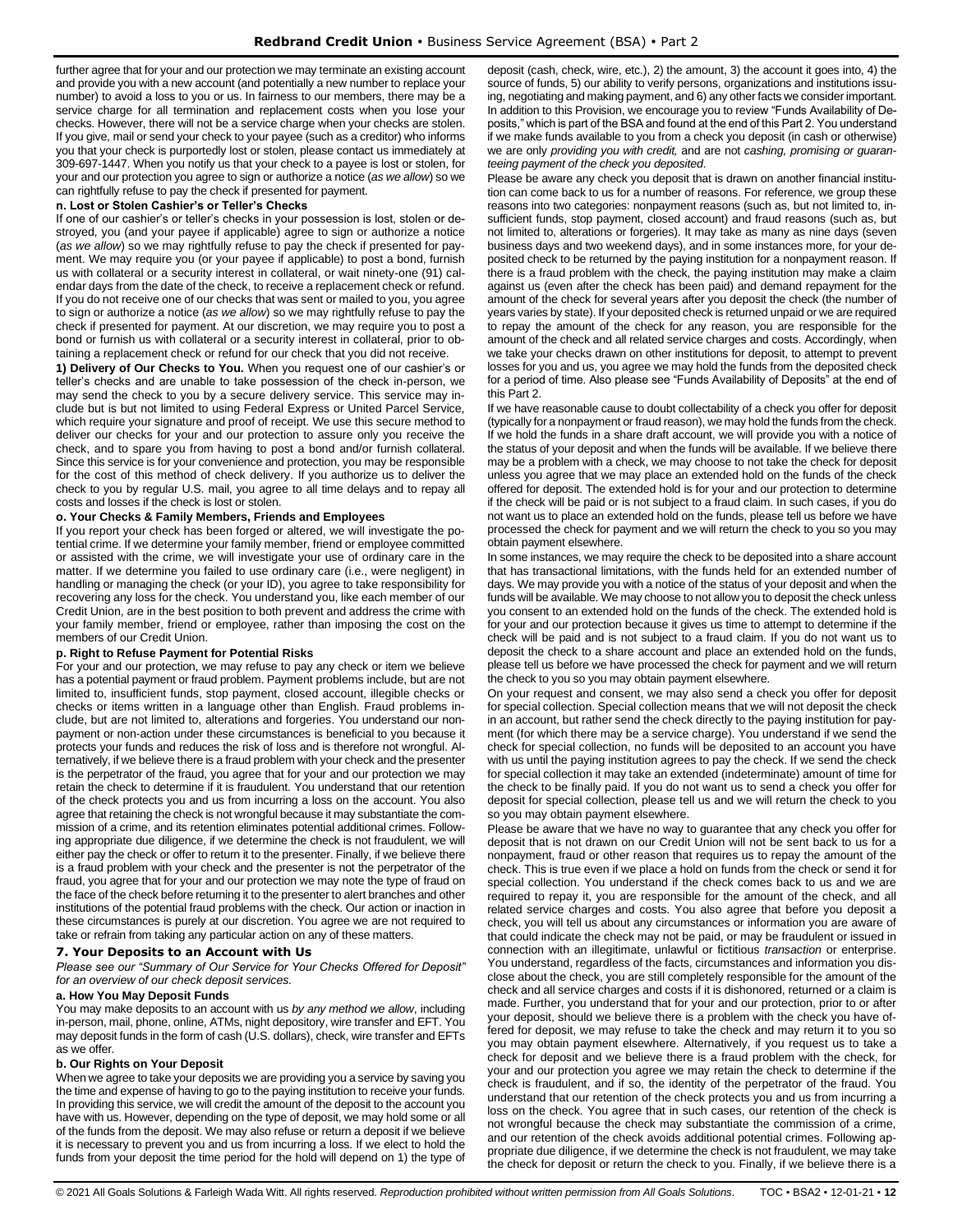problem with a check and elect to return the check to you, you agree we may note the problem on the face of the check to alert branches and institutions of any potential fraud or nonpayment problem. You understand that if you do not want us to retain or make a notation on a check with a potential problem, you should not offer the check to us, because once the check is offered for deposit it has potentially involved us in a criminal or nonpayment and collection matter.

## **c. How to Endorse a Check You Wish to Deposit**

When you wish to deposit a check payable to you in an account with us, please turn the check over and locate the designated place for your endorsement on the back of the check at one end (which may have pre-printed lines). We recommend you write the words "For Deposit Only," sign your name beneath those words, and write your number beneath your signature in the endorsement space. If there is no designated endorsement space (or lines) on the back of the check, please write "For Deposit Only," sign your name and write your number in the blank area no more than one and one-half (1½) inches from the top edge of the check. For all mobile check deposits, you must endorse the original paper check with your signature and write: "FOR REDBRAND CREDIT UNION MOBILE DEPOSIT ONLY" in the endorsement area. Please make sure the endorsement language, signature(s) and number go on the back of the check at the top edge, and are no more than one and one-half (1½) inches from the top edge of the check. Endorsing the check in any other way may risk the account not being credited for the amount of the check.

You agree we may ignore any other language or markings on the check, and you will be responsible for any loss that results from endorsements, language or markings inside or outside of your designated endorsement space. Also please use dark permanent ink (preferably black ink) for all endorsements, since you are responsible for any losses incurred for not meeting this requirement. Finally, you should use our deposit slips and envelopes when making your deposit. You understand you may not deposit 1) a substitute check without our consent, or 2) a substitute check or similar item you have created or for which no institution has made the substitute check warranties and indemnity. If you do so, you agree to indemnify us for all losses we incur in connection with the substitute check or item.

For all mobile check deposits, you must endorse the original paper check with your signature and write: "FOR REDBRAND CREDIT UNION MOBILE DEPOSIT ONLY" in the endorsement area. If you fail to provide this endorsement, we may refuse the deposit and return it to you. You agree to indemnify our Credit Union from any liability or loss to our Credit Union arising from the payment of the original paper check without such required endorsement.

#### **d. How to Write Your Check for Deposit with Us**

If you want to write a check drawn on an account you have at another financial institution, and deposit it into an account with us (in order to receive money back for the deposited check), please complete the check as follows. Make the check payable to yourself as the payee, and then complete and sign the check. Turn the check over and write "For Deposit Only" on the top of the back of the check, sign your name below this language along with your number and offer the check to us for deposit. While your check will be treated as any other check offered for deposit that is drawn on another institution, should you have an immediate need for cash or credit, please let us know. We have a number of ways we may be able to assist you.

#### **e. Authority to Negotiate Checks and Endorsements**

We may take checks for deposit into any accounts you have with us, and recommend you endorse all checks you deposit. If we take a check for deposit without your endorsement, you agree that your liability for the check is the same as if you had endorsed it. If there are multiple representatives or transactors on the account, each representative or transactor may endorse and deposit checks for the business or organization. For identification and tracking purposes we may place your number on any check you offer for deposit. If you do not want your number on a check, please tell us and we may return the check to you to obtain payment elsewhere. For your and our protection, we may confirm the endorsement on any check you offer for deposit, and require you to carry out specific endorsement requirements for business, insurance or government checks.

If you wish to deposit any check payable to two or more persons, businesses or organizations (whether negotiable sequentially or together), we may require the check to be endorsed (or re-endorsed) in-person at our Credit Union by everyone required to endorse the check. However, we may choose to take such a check for deposit regardless of the number of endorsements on it (or whether those endorsements were made in-person at our Credit Union) if the check is deposited by you or a person you have authorized according to the BSA. For checks not made payable to you as the payee (or endorsee), we may require proof 1) of your authority to endorse a check on behalf of another person, business or organization, and 2) that any endorsement on a check prior to your endorsement is authentic and authorized. These measures are necessary so we can provide you with our check deposit services and for your and our protection. You agree to be responsible for legal advice we require regarding any matter concerning a check you offer for deposit (please see Provision 1.g.). Finally, if you send us a check for deposit (payable to you or us) and do not specifically tell us in writing what is to be done with the check (i.e., you do not explain the exact purpose or reason you are sending the check to us, such as for a loan payment), we may deposit the check to either a share draft or share account you have with us.

## **f. Your Options for Direct Deposit Services**

We offer direct deposit services that allow you to preauthorize deposits to accounts with us or preauthorize transfers from accounts with us (such as regularly-scheduled payments to creditors). You must initiate direct deposits by a method acceptable to the initiator of the deposit. You understand we may refuse and return any or all funds transfers for any lawful reason. Should we be required to reimburse the federal or state government or other initiator of a transfer for any payment directly deposited into an account you have with us, you agree we may deduct the reimbursed amount from the account, and may recover any amount you owe according to the *terms* of the BSA unless otherwise required by law. If you file for bankruptcy and do not cancel a direct deposit authorization to an account, you agree we should continue to apply your direct deposits according to the instructions previously given to us.

# **g. Deposits Made at a Night Depository**

If you make deposits at a night depository, you agree to use any special container, bag or envelope we may require. You understand we access night depositories only once on each business day we are open. Containers, bags or envelopes placed into the night depository before we access it are processed that business day, whereas those placed after we access it are processed the next business day. Night depositories are opened and items placed in the depository are removed and logged in the presence of two (2) of our employees or associates. The contents of each container, bag and envelope is counted, and we issue a credit to the account on the deposit ticket accompanying the deposit for the amount, as indicated by our count.

You agree we are a bailee of items placed in the night depository (i.e., we are simply in possession of the container, bag and envelope) until we have opened the containers, bags and envelopes, verified the contents, and credited the contents to an account you have with us or returned the container, bag or envelope and contents to you. You acknowledge that our count of any deposit placed into the night depository is the final determination of the contents of a container, bag or envelope placed in the depository. We will use reasonable efforts to notify you of any difference between the amount of a deposit we counted and that shown on a deposit ticket, though we will not be liable for any delay or failure of this notification. No deposit is considered to have been made until we have removed it and processed it as explained in this Provision, and a credit has been issued to the account you have with us. You agree you will be responsible for any damage to the night depository or delay in crediting deposits if you use a container or bag other than those we supply or you do not follow our instructions on the use of envelopes. You understand and agree the procedures explained in the BSA are commercially reasonable, and if we follow these procedures, we are not negligent in handling items placed into the night depository.

#### **h. Taking Checks from You for Deposit is a Service**

You understand that in handling checks, drafts, items, images or money you wish to deposit, we are providing you a valuable service. Not only are we saving you the time and expense of having to take checks or items to the institution they are drawn on and present them in-person for payment, we are also safeguarding and paying dividends/interest on your money. While we are pleased to provide you with this service when collecting the payment of your deposited checks or items, we act only as your agent, and assume no responsibility for the checks or items beyond using ordinary care as a depositary institution. We are also not responsible for any deposit sent by mail or made at an unstaffed facility (for example, an ATM not at a branch) until we actually receive the deposited item or money. We are not liable for the negligence or default of any correspondent institution or for loss in transit, and each correspondent will only be liable for its own negligence. You agree we may send any check offered for deposit for special collection, as explained in Provision 7.b. You further agree we have the right to charge an account you have with us for any check taken for deposit should it become lost in the collection process.

### **i. When Your Deposits Will be Credited to an Account**

Deposits to an account with us will generally be credited on the business day of the deposit. Deposits made after our cut off hour or on a Sunday or holiday, will be credited to the account on the next business day we are open (please see the "Funds Availability of Deposits" disclosure at the end of this Part 2). Deposits made at unstaffed facilities (for example, an ATM that is not at a branch) will be credited to an account on the day funds are removed and processed by us. Deposits of coin or currency will not be finally credited until we have counted the deposit and confirmed the amount. If we are aware of a discrepancy between the amount on a deposit slip and the cash or checks we count, we will provide you with a notice of the discrepancy by mail or other method accessible to you. In rare instances, an actual discrepancy may not be detected. In such cases, the amount credited will be the final amount of your deposit unless you or we discover the discrepancy and are able to correct it without loss to our Credit Union. Credit to an account you have with us for funds deposited is conditional (provisional) until we are actually paid for the deposited items (i.e., when we receive final payment). We do not process checks drawn on institutions outside the U.S. Upon the discovery of deposit of an item drawn on an institution outside the U.S., proceeds will be withdrawn from the account.

#### **j. When We Do Not Take a Check for Deposit**

For your and our protection, we may decline to take a check from you for deposit if we believe the check has a potential nonpayment, fraud or other problem. Nonpayment problems include, but are not limited to, insufficient funds, stop payment, closed account, illegibility or checks or items written in a language other than English. Fraud problems include, but are not limited to, potential alterations and forgeries. We may also decline a check that we have agreed is ineligible for deposit under this or any contract you have with us (typically for the type or amount of the check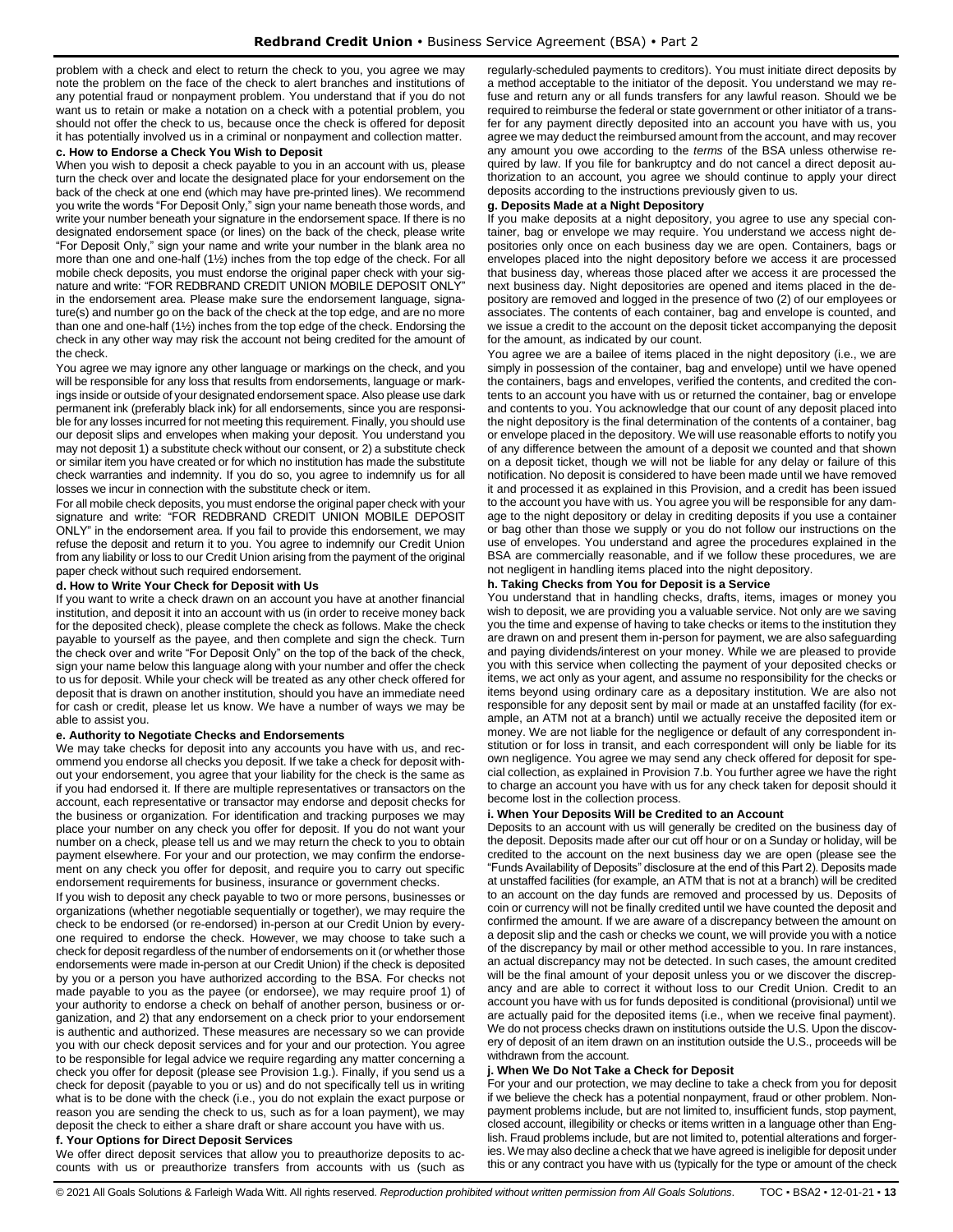when deposited online or at an ATM). You understand that when we decline to take a check from you for deposit, we are providing you with an important service by sparing you from being obligated to us for the amount of the check and all related service charges and costs if the check is dishonored and returned or a claim is made.

#### **k. Erroneous or Fraudulent Deposits to an Account**

If a deposit, payment or other credit (whether by check, cash, EFT, wire or otherwise) is made in error or by fraud to an account you have with us, we may debit the account for the amount of the erroneous or fraudulent deposit, payment or credit. We may do so without notice to you, regardless of when the original deposit, payment or credit took place. If you withdraw any or all of the funds erroneously or fraudulently deposited, paid or credited to an account or you, you agree you will reimburse us for the amount of the erroneous or fraudulent *transaction*, plus all dividends/interest paid on the erroneous or fraudulent amount, along with all service charges and costs.

# **l. Your Responsibility for Unpaid Deposits and Claims**

All deposits or other credits to an account (including checks, items, EFTs, ACH transfers, wire transfers, etc.) are subject to being paid (they are "provisional"). This means if we do not receive final payment on any deposit or credit, we will charge an account you have with us for the amount of the unpaid check or item and a return service charge. Further, if we incur a service charge or any cost to collect a check or item deposited by you, we may charge that service charge or cost to the account you have with us. If the amount in the account is not sufficient to cover the unpaid check or item, and all related service charges and costs, you are responsible for the difference.

After we have received final payment, we refer to these deposits as collected items. If any check or other item deposited to an account is returned to us for any reason, we have the right to charge the account you have with us for the amount of the check or item, plus any service charge incurred. We may charge an account regardless of whether the amount of the check or item was available for your use or not. If any check or other item credited to an account you have is returned to us for any reason, you waive your right to any notice of non-payment or dishonor for the check or item. For your benefit and ours, you agree we may pursue payment of a dishonored check or other item at any time, including giving the financial institution the check or item is drawn on extra time beyond any midnight deadline limits.

Furthermore, if anyone makes a claim against us based on a check or other item credited to an account you have with us, we may charge the account for the amount of the check or item and all service charges and costs even if you have already received final credit and withdrawn the funds. Such claims may include, but are not limited to, forged or missing endorsements, alterations or conversion. If the amount in the account is not sufficient to cover the claim on the check or item, and all service charges and costs, you are responsible for the difference. Finally, even if we provide you with *immediate availability of funds* for your deposited check or other item, you are responsible for the amount of the check or item and all related service charges and costs if we do not receive final payment or whenever a claim is made.

#### **m. Your Deposit Returned as a Substitute Check**

Any check drawn on another financial institution that you deposit in an account you have with us can come back to us for a nonpayment, fraud or other reason. When a check you deposited is sent back by another financial institution, under federal law that institution may send the check back to us as a "substitute check." A "substitute check" is a paper image of the front and back of the original check that satisfies certain legal requirements. The front of a substitute check states: "This is a legal copy of your check. You can use it the same way you would use the original check." If the check you deposited is sent back to us as a substitute check, we will debit the account you have with us for the amount of the check and all service charges and costs owed to us. If the account with us is not overdrawn, we will return the substitute check to you along with a notice that explains your rights when you receive a substitute check. Should you have any questions about checks being returned as substitute checks, please contact us during business hours and we will be happy to assist you.

#### **n. Depositing Checks Through a Mobile or Online Service**

We may offer an internet service that allows you to deposit checks to an account you have with us online. For your convenience, and in order to remind you to go online to start the service, we may note your request for this service on a form or enter it in *our records*. This internet service is governed by the contract you agree to online, the BSA, all other contracts, as applicable, and *our records* (please see Provision 7.c. for endorsement requirements for checks deposited by image). Should you have questions about this service, please contact us at your earliest convenience.

# <span id="page-13-0"></span>**8. Your Dividends (or Interest) and Our Rates**

The dividends/interest earned on account(s), the dividend/interest rates, balance requirements, annual percentage yields, compounding, crediting and *terms* are provided to you in "Our Rates & Service Charges" of the BSA. Some of this information is also in your periodic statement. To serve the best interests of the members of our Credit Union, we may change or add account dividend/interest rates and annual percentage yields from time to time as explained in that disclosure and this Part 2. You understand you may request and confirm the rate on any account or your information in *our records* (particularly for a term account), or request a copy of the disclosure, by contacting us during business hours. You may also

review and confirm the rates on accounts on your periodic statement or through the use of internet services we offer. Further, you can access "Our Rates & Service Charges" of the BSA (along with this Part 2 and all our disclosures) on our website. You may also confirm the rate on a loan by contacting us any time we are open for business.

#### <span id="page-13-1"></span>**9. Our Services, Related Service Charges & Costs**

We require the payment of service charges and the reimbursement of costs in two circumstances: 1) for products and services that we provide, or services you incur, or 2) as a result of another person's, organization's or your requests or claims for funds or information concerning you or the products and services you have with us. (Please see the definition of "Service Charge" in Provision 1.e.) The amount of each service charge is provided or accessible to you in "Our Rates & Service Charges," and may be noted in your periodic statement. In general, there will be a service charge to cover some of our employees' time and other costs of *managing* a product or service, *action* or *transaction*, or addressing any request or claim for information or funds. We require service charges so that each member is responsible for the cost of each product, service, *action*, *transaction*, request or claim applicable to that member, rather than imposing that cost on the members of our Credit Union. To serve the best interests of the members, you understand and agree we may change or add product and service charges from time to time. We will notify you of changes and additions as explained in the BSA or as required by law. We would be pleased to show you a number of ways to reduce service charges by maintaining sufficient funds to pay checks and EFTs, timely payments on obligations or through the use of the internet services we offer. For help with these cost-savings recommendations, please contact us any time we are open for business.

You may also confirm the amount and reason for a service charge related to a loan by contacting us any time we are open for business.

#### <span id="page-13-2"></span>**10. Funds Held in Accounts with Us are Insured**

We are committed to protecting our members' savings and deposits held with us. In addition to the strength provided by our capital, members' funds are insured at a minimum of \$250,000 for each member by the National Credit Union Share Insurance Fund (NCUSIF). If you are interested in learning more about the account insurance coverage for your funds, please contact us at your earliest convenience.

#### <span id="page-13-3"></span>**11. Maintenance of Products and Services with Us**

Because you are a valued member, we strive to provide you with excellent service when assisting you with the accounts, loans, products and services we maintain and *manage* for you. To assure you are aware of the advantages of membership and new product and service opportunities that may benefit you, you agree we may contact you by any method you have consented to as explained in the BSA. We maintain and *manage* the accounts, loans, products and services you have with us (and your *actions* and *transactions* on the same) to assure they are active, operational and beneficial to you, and to provide you with the best financial service possible. You, in turn, maintain products and services by using or retaining them with us. By maintaining the products and services you have with us and allowing us to maintain and *manage* them for you, you confirm your ongoing consent to the BSA, your other contracts, as applicable, and any changes and additions we make to them from time to time. Should you have any questions about the maintenance and *management* of our products and services, please contact us during business hours and we will be happy to assist you.

### **a. Safeguard all Information and Documents**

You may request to review and access a copy of your information and *documents* in *our records* for products and services any time we are open for business. Please be aware that a copy of your information or *documents* may contain all your personal financial information, along with passwords, codes, PINs and other data to access the products and services with us. If you request a copy of your information or a *document*, you agree it is your responsibility to keep all information and *documents* confidential, in a secure location, and assure that no one else can access them. If any of your information, *documents*, checks or cards are lost or stolen, please contact us immediately to minimize your liability (please see Provisions 12. and 15.). In fairness to the members, if a copy of your information or a *document* you requested or your passwords, codes, PINs or other data, is/are lost or stolen, we will investigate your use of ordinary care in the matter. If we determine you failed to use ordinary care (i.e., were negligent) in handling or safeguarding a copy of your information or a *document* or any access information, and your negligence contributes to a loss from *actions* or *transactions*, you may be responsible for all losses, costs and service charges that we incur as a result of the loss or theft.

#### **b. Reviewing Products and Services with Us Online**

We may offer an internet service that allows you to review and maintain the products and services you have with us online. For your convenience, and in order to remind you to go online to start the service, we may note your request for this internet service on a form or enter it in *our records*. You understand this service may be governed by the contract you agree to online, the BSA, all other contracts, as applicable, and *our records*. Should you have any questions about these services, please contact us at your earliest convenience.

# **c. Lack of Capacity and Undue Influence**

If we believe you do not have the capacity to *take actions* or *conduct transactions*, or a person is exerting undue influence over you, we may act to prevent losses for you and us (though are not obligated to do so). Such measures include, but are not limited to, 1) declining to follow instructions, 2) suspending all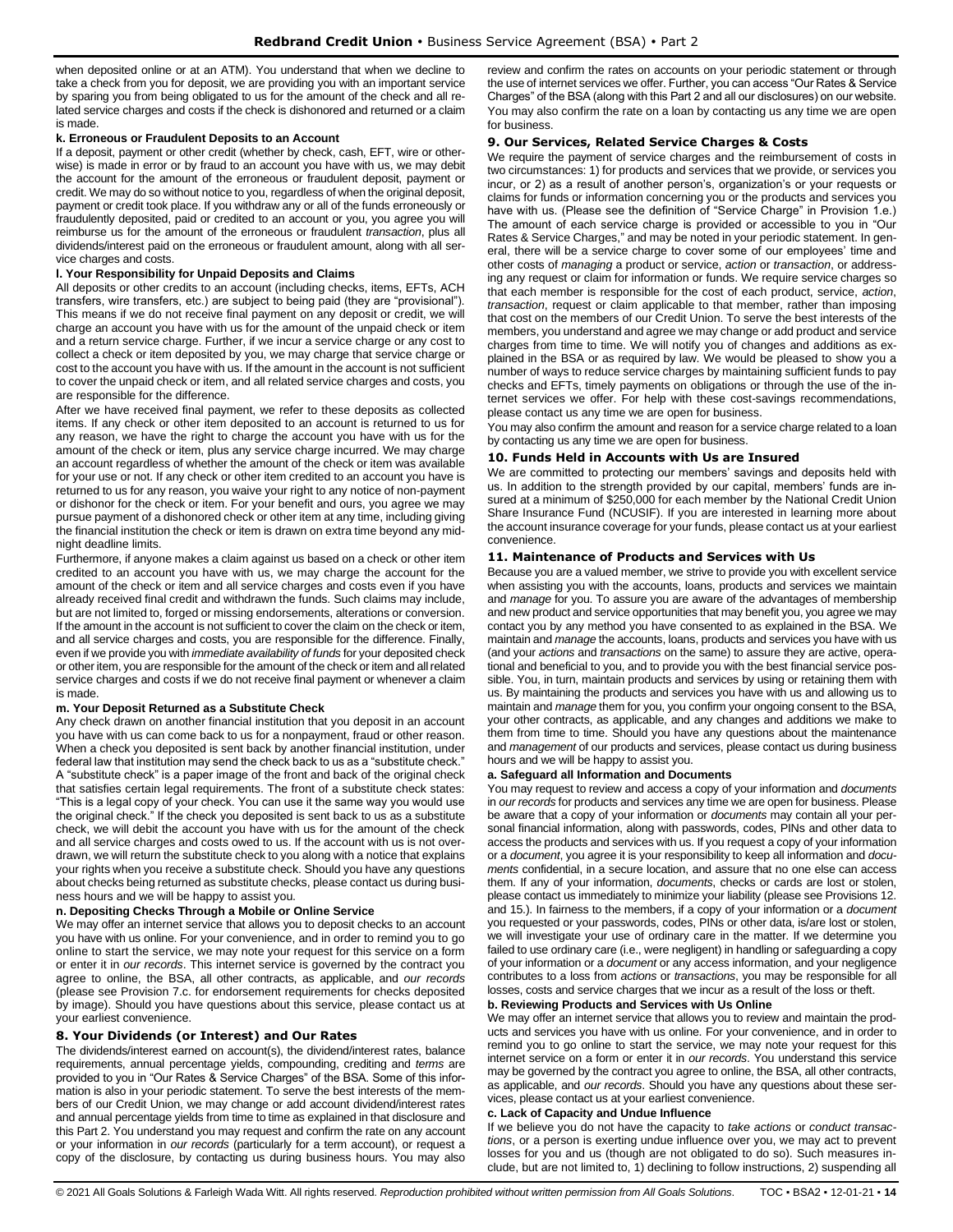methods to access the accounts and any loan or line of credit (or any other product or service) with us, 3) placing a hold on the funds in the accounts (as explained in Provision 19.b.) with us, 4) performing due diligence to determine if you have the capacity to *take actions* or *conduct transactions* or are a victim of undue influence over your affairs with us, and 5) notifying the appropriate authorities. Though we may undertake any of these activities, you agree we are not required to do so. You further agree we may continue the hold on the funds and decline all requests and the continue suspension of all methods to access the products and services you have with us, until we 1) determine that you can personally handle your own business and affairs and/or are not the victim of undue influence, or 2) receive lawful notice instructing us otherwise.

#### **d. Computer System and Internet Service Disruptions**

While we do our best to minimize disruptions to our internet services, website, phone system and any other component of our *computer system*, disruptions may occur on a planned and unplanned basis. We strive to restrict such disruptions to non-business hours, but are not always able to do so. In the event of planned disruptions (for upgrades and repairs), we may provide advanced notice and assist you when contacted during business hours. In the event of unplanned disruptions (caused by natural disasters or other emergencies or problems), we have taken every precaution to protect your information and funds, and will be working to restore our internet services, website or *computer system* to normal operations as soon as possible. We apologize in advance for any inconvenience a disruption causes you, and greatly appreciate your patience and understanding. Should you need assistance during a disruption, please contact us during business hours and we will do our best to assist you.

#### **e. Proactive Steps for Data Security Incidents**

While we take every precaution to protect the information in our *computer system*, in the event of a data security breach we (or our associate) may notify you about the specific matter and information involved, along with any instructions for you to minimize or eliminate potential problems. Please be assured we have taken every proactive measure to safeguard the information and funds you have with us. Should you have any questions about a data security incident, please contact us at your earliest convenience and we will be happy to assist you.

#### **f. Please Help Us with Recommendations or Complaints!**

*We apologize in advance* for any inconvenience or dissatisfaction we may cause you, and thank you for giving us the opportunity to address any recommendation or complaint. Excellent member service and your complete satisfaction with our accounts, loans, products and services is extremely important to us. Therefore, *we take all complaints very seriously*, and *greatly appreciate any recommendations to improve our service*. Please contact us during business hours and we will do our best to address your suggestion or problem immediately.

We thank you in advance for your time and valuable input, and will do our utmost to address all suggestions or concerns expediently and in a manner that serves the best interests of the members and you.

#### **g. Suspension of an Action or Transaction**

For your and our protection and/or to *manage* our business, you understand we may suspend (hold and delay) an *action* or *transaction on* an account, loan, product or service for any reason not prohibited by law, including but not limited to, 1) our methods are inoperative due to emergencies or problems, 2) the product or service has been terminated, 3) we are unable to contact you, 4) failure to provide required documentation, information or ID, 5) failure to use a required method or *document*, 6) exceeding a limit or an amount set by us, 7) failure to meet a minimum balance for thirty (30) days, 8) inactive or abandoned products or services, 9) deposited check funds are not available, 10) funds are collateral for an obligation, 11) overuse of *actions* on our products or services, 12) any lost or stolen check, card or access device, 13) a breach of or unauthorized access to a product or service, 14) business or compliance purposes, 15) to stop or prevent a loss, 16) potential lack of capacity or victim of undue influence, 17) failure to comply with any *term* of a contract, 18) funds held or offset per a security interest or lien, 19) account and/or funds held for a dispute or uncertainty, 20) unpaid check(s) or EFT(s) for insufficient funds or stop payment orders, 21) deposited item(s) charged back for nonpayment or a claim, 22) a garnishment, levy or similar legal claim or notice, 23) default on any obligation, 24) limited to a share account and voting by mail, 25) ineligible for membership, 26) membership terminated, 27) notification of death, 28) the person for IRS reporting is removed or deceased, 29) causing us a loss, 30) not voluntarily repaying a loss, 31) anything unethical or unlawful concerning your business or organization, you or our business, 32) our belief that an *action* or *transaction* may be fraudulent, 33) any alteration, forgery or fraud concerning your business or organization, you or our business, 34) any falsification or misrepresentation concerning your business or organization, you or our business, 35) any alleged crime concerning your business or organization, you or our business, 36) abuse of or threats to anyone associated with us, or 37) any other reason we believe is appropriate to *manage* the business of our Credit Union.

# <span id="page-14-0"></span>**12. Lost, Stolen or Breached Products & Services**

If a check (or checks), ATM card, PIN, our check, any of your information or *documents* (that we have provided or made accessible to you), is/are lost or stolen, or there is unauthorized access to any account or service, please call us immediately at 309-697-1447. If a debit card, PIN, any of your information or *documents* (that we have provided or made accessible to you), is/are lost or stolen, or there is unauthorized access to any account or service, please call us immediately toll free at 800-472-3272. The sooner you contact us, the less liability you will have for unauthorized *actions* or *transactions*, and the sooner we can provide new accounts, products, services, checks, cards, PINs, internet services and numbers. Also, if a credit card is lost or stolen, please call us immediately toll free at 800-215-6280. In fairness to the members, we may require a service charge for terminating and starting new accounts, products, services and numbers (and replacing checks or cards) when you lose a check (or checks), ATM or debit card. However, we will not require a service charge when checks, ATM or debit card are stolen. We may also require a service charge for terminating and starting a new internet service and related accounts, products and services. Additionally, in fairness to the members, if you notify us of unauthorized access, *actions* or *transactions on* an account, we will investigate your use of ordinary care in the matter. If we determine you failed to use ordinary care (i.e., were negligent) in handling or safeguarding the methods of access to the account, you agree to take responsibility for all losses, costs and service charges that you or we incur. If we incur a loss or a crime or potential crime is committed concerning the products or services you have with us, you agree to cooperate with us and any person and organization with a business or law enforcement interest in the loss, crime or potential crime to assist in the enforcement of rights or the prosecution of the crime. To protect you and the members of our Credit Union, if we incur a loss or a crime or potential crime is committed against you or us pertaining to the products or services you have with us, on our request you agree to file a police report and assist with the prosecution of anyone associated with the crime or potential crime. Additionally, if we incur a loss or a crime or potential crime is committed against us or an associate pertaining to the products or services you have with us, we may file a police report. While we will always comply with all required applicable law in addressing a loss, purported loss, crime or potential crime, you understand and agree that your failure to fulfill the obligations of this Provision in specific, and the BSA in general, may result in the termination of products, services and membership with us after we have complied with all applicable law.

#### <span id="page-14-1"></span>**13. Membership, Product and Service Information**

You understand the business or organization and any representative, transactor, information user or other person you authorize may access information about the accounts, loans, products and services you have with us. You also understand any person you authorize may be able to see, access and release all information about all the accounts, loans, products or services you have with us, even if they have no interest in, or access to, such accounts, loans, products or services. You understand if this person is a representative, transactor or information user you may remove this person or otherwise change or terminate the account, loan, product and service any time we are open for business and as *we allow*. For these reasons, you agree that all *actions* and *transactions on* accounts, loans, products and services with us by this person are authorized, even if they are not conducted for your benefit or according to your instructions. If you do not want another person to be able to see, access, use and release all information about the accounts, loans, products or services you have with us (or potentially *take actions* or *conduct transactions on* the accounts, loans, products or services), please let us know and we will explain your options to remove this person or change or terminate the accounts, loans, products or services. We may also be able to offer new or additional accounts, loans, products or services that only you may access (which may require the payment of a service charge).

We may require a service charge for research to cover any employee time and other costs involved in addressing your request, or another person's or organization's lawful claim, for information concerning the accounts, loans, products or services you have with us. To save you time, money and avoid or reduce research service charges, we encourage you to ask us about and use the internet services we offer that enable you to access your information.

We will not release your information to any person or organization without your consent unless the person or organization provides us with a valid subpoena, summons, search warrant, court order or other required documentation, or the disclosure of your information is otherwise permissible under applicable law. We may require a service charge from you for our time spent researching the information. Again, we require this charge so that each member is responsible for the time and expense we incur for any research caused by a third-party's (non-Credit Union) demand for member information, rather than imposing those costs on the members of our Credit Union. You also agree that we may require a service charge for research when addressing any claim you make concerning an *action* or *transaction on* accounts, products or services that is determined to be authorized. We require this service charge so that each member is responsible for the time and expense we incur addressing an authorized *action* or *transaction* involving that specific member, rather than imposing those costs on the members of our Credit Union. You agree to be responsible for legal advice we require to assist with or that results from any matter concerning a claim for information involving you (please see Provision 1.g.). Finally, you agree if you are ever obligated to repay us for any service charges, costs, losses or liability in connection with any product or service you have or had with us, we may share your information with any associate (including but not limited to credit reporting services, collection agencies or attorneys) assisting us with the collection of your obligation, whether or not you are still a member of our Credit Union.

#### **a. Our Records Govern Account Features**

Depending on the accounts selected, we may provide or make accessible to you a number of *documents* (i.e., periodic statements, information returns, maturity notices, etc.) that contain account information. You may also be able to access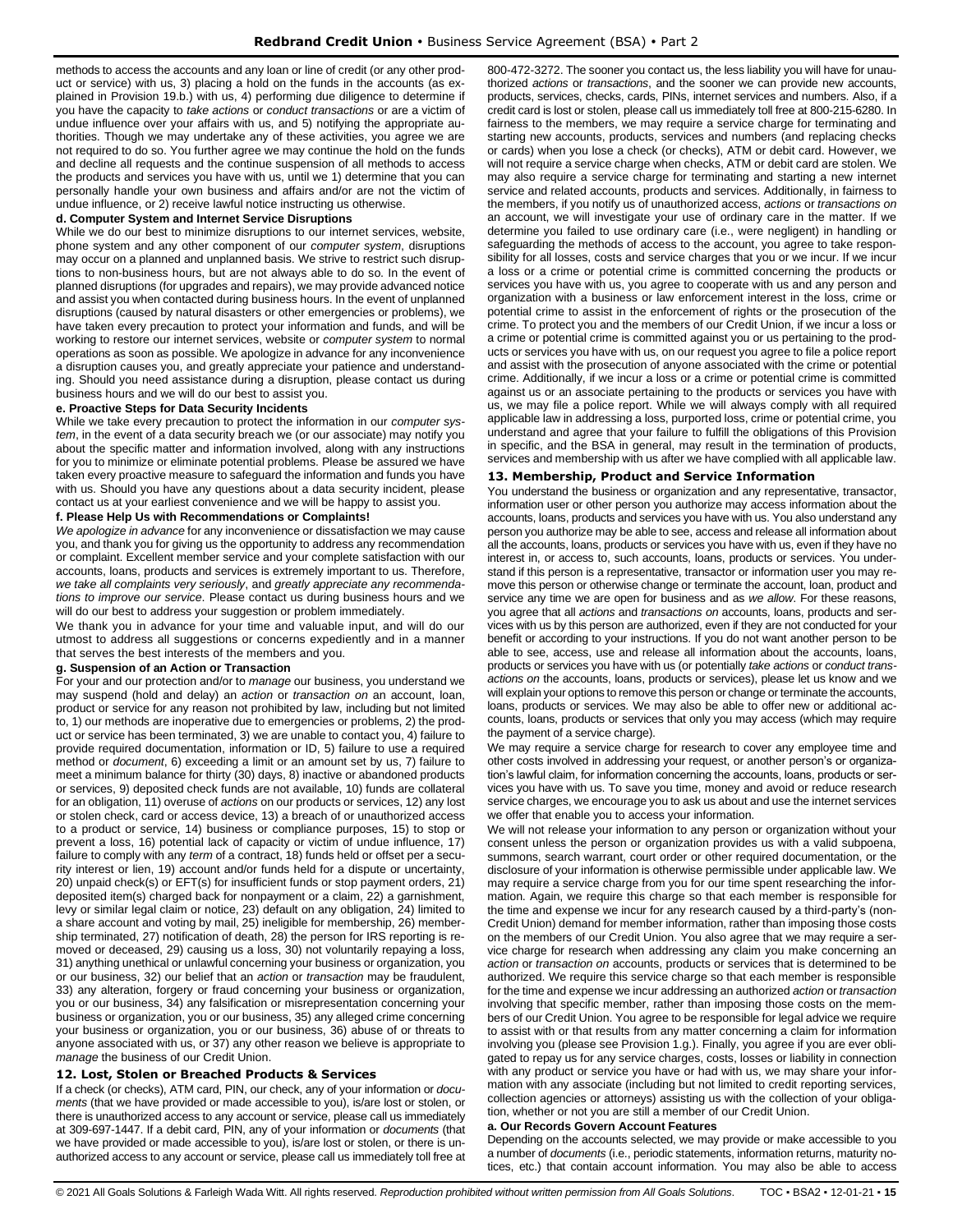information about the account(s) you have with us through an internet service we offer. You understand that for confidentiality purposes and data processing constraints, *documents* and internet services may not include all the information about and do not control the accounts, products and services you have with us. You agree only the most recent service form we use (and if applicable previous forms) and/or *our records*, control the number of representatives (transactors and information users, if any) the accounts, products and services with us. To confirm the specific *terms* of any account, product or service with us, please contact us or request a copy of your information or a *document* in *our records* any time we are open for business.

# <span id="page-15-0"></span>**14. Notice by Us to You and Notice by You to Us**

To benefit our members, we may change and add to the *terms* of the BSA, which is accessible to you anytime on request and on our website. We will also notify you of any changes or additions to *terms*, rates and service charges that affect our accounts, products and services as required by law. Written notice we provide to you is effective when sent to you at the address or contact information in *our records* or made accessible through an internet service we offer. You understand we may rely on the information you provide to us in *our records*, for all *actions* and *transactions on* the accounts, loans, products or services you have with us. It is your responsibility to notify us of any changes to this information, and if we accept them, those changes are part of the BSA. You agree we may communicate with and contact you at all addresses, phone numbers and email addresses you provide in *our records*. You further agree we may contact you by any of these methods to assure you are aware of the privileges and advantages of new product and service opportunities that may benefit you. If we are unable to locate or contact you, we may suspend (or terminate) products and services and/or require a service charge for our attempt to locate you. For accounts, products and services with multiple representatives, you agree that notice to one representative is notice to all representatives and the business or organization. Should you have questions about any matter we have notified you of regarding accounts, loans, products or services, please contact us at your earliest convenience. You may communicate with us about matters pertaining to accounts, loans, products, services, *actions*, *transactions* or any other matter *by any method we allow*. To provide excellent service and assure we know the key persons to contact about any matter concerning your products and services, you agree to notify us if the beneficial owner(s) or control person of the business has changed. We may require you to notify us about any matter in writing or to confirm the matter in writing. Any written notice from you is effective only when actually received and confirmed by us in writing at P.O. Box 4128, Bartonville, IL 61607. You agree your failure to notify us in writing about any matter on our request may have the same effect as if no notice was provided by you about the matter. You also understand that any messages, instructions or recordings (including text messages and emails) you leave with us are not effective unless we agree to them in writing or note that we agree to them in *our records*. You agree it is your sole responsibility (and not our responsibility) to confirm any messages, instructions or recordings you leave with us in-person or by phone during business hours. Should you have questions about any matter you have communicated with us (or attempted to communicate with us), please contact us during business hours and we will be happy to assist you.

#### <span id="page-15-1"></span>**15. Periodic Statements: Receipt/Access & Review a. Purpose, Receipt of or Access to & Copies of Checks**

We will provide or make accessible to you a periodic statement that shows the *transactions* and may also show *actions on* the accounts, products and services you have with us during the statement period. For accounts, products and services with multiple representatives, you agree that one statement mailed to the address in *our records* or otherwise made accessible as requested, is sufficient for all representatives and the business or organization. To minimize unnecessary losses, please review your statements and the accounts, products and services often, as well as your information that can be reviewed instantly online as we offer. You can learn more about our internet services by going to our website or by contacting us during business hours.

If you do not receive or cannot access your periodic statement, you agree to notify us within fourteen (14) calendar days of the time you regularly receive or can access your statement. This notification will assist you and us in avoiding and reducing losses on the accounts, products and services you have with us. You further agree your statement is correct for all purposes and we have no liability to you for any *action* or *transaction on* the accounts, loans, products or services unless you notify us within the stated time periods for unauthorized *transactions*, *actions*, errors or irregularities, as explained in the BSA or other contracts, as applicable. Your statement may also provide you with an opportunity to review all rates paid on accounts, payments made on loans and any service charges incurred during the period. When a check drawn on an account with us is paid, you understand we own the original check. We will make a copy of the check accessible to you on request for which we may require a service charge. You understand that both your statements and copies of checks are accessible to you on the date the statement is mailed to you or when they are accessible to you online as you have requested. If you request an original or sufficient copy of a check, you agree we may provide you with a substitute check or an *electronically managed* copy of the original check. **b. Your Responsibility to Look for Errors and Fraud**

You are responsible for looking at every statement and notifying us of all unauthorized *actions* and *transactions on* accounts, products and services with us (particularly withdrawals) and any fraud, errors, inconsistencies or irregularities as soon as possible. We may require you to confirm your notification in writing (or as *we allow*) and assist us in addressing the *action*, *transaction*, fraud, error or problem. You are responsible for any altered, forged or unauthorized check drawn on an account you have with us if: 1) you do not notify us within thirty (30) calendar days of the mailing or accessibility of the statement identifying the matter, or 2) someone could not reasonably detect the fraud (such as the unauthorized use of facsimile signatures). You assume this liability because you, as the drawer of your checks, are in the best position to prevent and detect any altered, forged or unauthorized check drawn on the account. You can determine an unauthorized amount, because the amount of the check on your paper and *electronic* statement does not match the amount of the check you recorded in your check register or payment records. Similarly, you can identify forged drawer's signatures on checks, counterfeit checks and unauthorized remotely-created checks, because there may be a check number on your paper and *electronic* statement for a check you did not write. Only you will know the checks you authorized as well as the amount you authorized, and can compare the information provided on your paper and *electronic* statement with your register or records. You agree that our retention of your checks does not affect your responsibility to look at your paper and *electronic* statements and notify us of any and all unauthorized *actions*, *transactions*, fraud, errors or irregularities within the stated time limits explained in the BSA, other contracts, as applicable, or as required by law. You agree our retention of your checks does not affect your responsibility to look at your statements and notify us of any and all unauthorized or erroneous *actions*, *transactions* (including cash transactions), fraud, errors or irregularities within the stated time limits explained in the BSA, other contracts, as applicable, or as required by law.

**1) EFT Notification Time Periods.** Please see "Our Electronic Funds Transfer Terms" (at the end of this Part 2) to review the notification time periods for erroneous and unauthorized EFTs.

# **c. Actions and Transactions that Appear or are Removed**

On your request, we may agree to allow you to *take actions* and *conduct transactions on* products and services with the assistance of our employees or the use of our *computer system* (please see Provision 1.f.1)). Depending on the *action* or *transaction*, you understand that some information pertaining to your request may appear on or be removed from your periodic statement (or the internet services we offer) and some may not. You understand and agree if the information pertaining to the requested *action* or *transaction* appears on or has been removed from your periodic statement (or an internet service we offer), it provides you with notice of and another method to confirm the *action taken* or *transaction*. Should you need to confirm the information pertaining to your request in *our records*, you may contact us any time we are open for business.

## **d. Electronic Periodic Statements Accessible Online**

We may offer an internet service that allows you to access *electronic* periodic statements (a.k.a., e-statements) online. For your convenience, and in order to remind you to go online to start the service, we may note your request for this service on a form or enter it in *our records*. This internet service may be governed by the contract you agree to online, the BSA, all other contracts, as applicable, and *our records*. Should you have any questions about this service, please contact us at your earliest convenience.

# <span id="page-15-2"></span>**16. Exceptions to the Business Service Agreement**

We may, at our discretion, and for any reason not prohibited by law, make exceptions to or waive any of the *terms* of the BSA to serve the best interests of our Credit Union. If we make an exception to the BSA, you understand it does not affect our right to rely on or apply any of the *terms* of the BSA in the future. You further understand and agree we may decline to make an exception to the *terms* of the BSA based on any reason not prohibited by law.

# <span id="page-15-3"></span>**17. Changes and Additions to Products & Services**

You may *take action* to change any information or matter pertaining to a person, account, product or service as *we allow*. Changes include, but are not limited to, updating addresses, phone numbers and email addresses, revising passwords, codes and PINs, adding or terminating overdraft services or internet services, adding or removing transactors and information users, and adding or removing a representative (please see the definition of "Change" in Provision 1.e.). You may also simultaneously terminate an account, product or service along with any change to an account, product or service, which may be reflected as a "change" in *our records*. As addressed later in this Provision, you may also *take action* to add a new account, product or service with us as we offer *by any method we allow* (please see the definition of "Addition" in Provision 1.e.).

Where there are multiple representatives on the accounts, products and services, any representative acting alone may take *action* to make any changes or additions to an account, product or service, including the addition or removal of a representative, transactor or information user. When any person is removed from an account, product or service it is your responsibility to change (or request our help in changing) any password, code, PIN or other security identifying number for all the accounts, loans, products or services you have with us, to prevent the person removed from *taking actions* or *conducting transactions on* the products or services. You agree that until you make such a change (or request our help in making such a change) all *actions* or *transactions on* the accounts, loans, products or services conducted by this person with the password, code, PIN or other security identifying number are authorized. By maintaining the accounts, products and services with multiple representatives, you consent to any changes or additions to (along with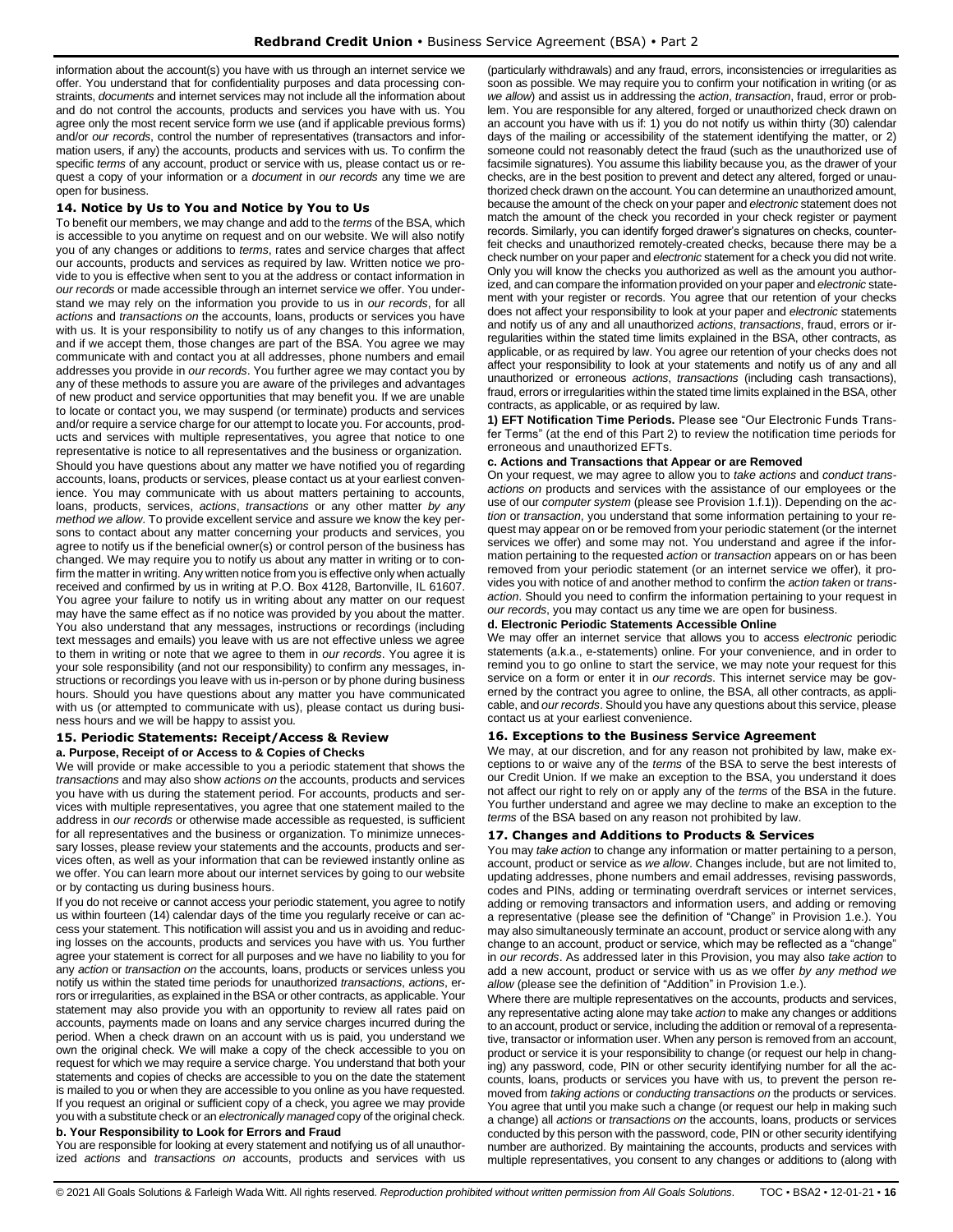any other *actions* or *transactions on*) the accounts, products and services by any representative. Prior to honoring your request to make a change to an account, loan, product or service we may require you to provide us with your ID and confirm your SSN and other confidential information (as explained in Provision 3.). When you request us, or we require you, to *take action* to make a change to an account, product or service, we may require you to sign or authorize a service form to *manage* the changed account, product or service. We may note the change by placing a "C" (for changed) in a box on the form. Alternatively, on your request we may agree to *manage* any changes to products and services with the assistance of our employees or the use of our *computer system* (please see Provision 1.f.1)). You understand and agree that all ID, photographs, images, film, voice and image recordings, fingerprints and other biometrics obtained when you make any change to a product or service are *managed* by us as explained in Provision 3.b. You understand we may require a service charge for multiple changes to accounts, products or services in a calendar year. If the person whose SSN is used for IRS reporting purposes on accounts, products and services with multiple representatives is removed or is deceased, we may at our discretion permit you to keep the account open. You may request or we may allow you to continue to use the account and your number by completing a new service form or by entering the information in *our records* as *we allow*.

To start a new additional account, loan, product or service we may require you to provide us with your ID and confirm your SSN and other confidential information (as explained in Provision 3.). We (or you) may also complete a service form, *document* or enter the information in our *computer system* to start the requested the new additional account, loan, product and service. Once you have reviewed your information you will consent to the *terms* of the BSA (and any other contract) and to the account, loan, product or service added (please see Provision 17.a. to see the matters we address for additions of new products and/or services). We may require you to sign or authorize a service form to *manage* the new product or service. We may note the addition by placing an "A" (for added) in a box on the form. You may also simultaneously terminate an account, product or service along with an addition of a new account, product or service, which may be reflected as an "addition" in *our records*. If you wish to start new accounts, products or services under a different number (or *as we allow*), we may require you to sign or authorize a service form to *manage* the new product or service. We may note the original use of the form by placing an "O" (for original) in a box on the form. Alternatively, on your request we may agree to start, obtain your consent, add and *manage* the new products and services with the assistance of our employees or the use of our *computer system* (please see Provision 1.f.1)). You understand and agree that all ID, photographs, images, film, voice and image recordings, fingerprints and other biometrics obtained when you add a new product or service are *managed* by us as explained in Provision 3.b. You agree we may review your account, employment and credit history to confirm your eligibility for any new additional account, loan, product or service. We may also require additional information from you to serve any currency needs for the new accounts, loans, products and services you have requested. You understand we may require a service charge for multiple additions to accounts, products or services in a calendar year. You agree for purposes of accuracy, we may subsequently verify and correct, complete or update your information concerning any changes or additions in *our records*. You also agree to notify us if the beneficial owner(s) or control person of the business has changed to assure we know the key persons to contact concerning any requested change to or addition of a product or service on behalf of the business. To protect all information, reduce costs and for the convenience of the members, you agree we may *electronically manage* (e.g., image or otherwise enter in our *computer system*) all changes and additions that pertain to the accounts, loans, products or services you have requested. For these same reasons, you understand and agree once we have *electronically managed* any paper *document*  along with your information addressing the change or addition*,* we may also destroy the paper *document* and the information unless otherwise required by law. You agree that along with all paper *documents* and any information*,* all *electronically managed documents* and your information addressing the change or addition in *our records* are binding on you and us. You understand you may request to review or receive a copy of the information or a *document* pertaining to a change or addition in *our records* during business hours or *by any method we allow*. You agree that for all changes and additions, we may rely exclusively on the BSA, other contracts, as applicable, *our records* and any changes and additions we make to these contracts from time to time. Further, you understand any changes or additions you make to the account, loan, product or service are governed by the BSA, other contracts, as applicable, *our records* and any changes and additions we make to them from time to time.

For the benefit of our members and our Credit Union, you understand and agree we may make changes and additions to our products and services as well as changes and additions to the terms of the BSA at any time. We will notify you of changes and additions we make to our products, services, the BSA and other contracts, as applicable, as required by law. You understand and agree you are bound by these changes and additions, and may access the current version of this Part 2 and all disclosures by contacting us during business hours, and visiting our website. If you do not want to be obligated to any change or addition we make to our products, services, the BSA and other contracts, as applicable, you may always terminate the products, services and/or membership you have with us any time we are open for business as explained in the BSA and other contracts, as applicable.

#### **a. Matters We Address to Start a New Product and Service**

When you start a new additional account, loan, product or service we: 1) may require additional documentation and information that validates the business's or organization's request and the authority of any person making the request, 2) may obtain relevant account, employment and credit reports, as needed, 3) review important information about the new account, loan, product or service with you, 4) enter the information about you and the product(s) and/or service(s) in a form or our *computer system* and review that information with you, 5) offer you a paper Part 2 of the BSA (or offer to mail it to you), email you the Part 2 of the BSA (if we have an address on file), and make the Part 2 of the BSA accessible to you on our website or in an internet service we offer, 6) run all required verifications and reviews, and address all applicable compliance requirements, 7) have you consent to the new account, loan, product, service and the BSA *as we allow*, 8) start the new additional account, loan, product or service you have requested, and 9) ask you (or advise you to ask) if you have any questions and encourage you to contact us during business hours about any matter pertaining to the new additional products or services. Finally, we will remind you that you may always access a current Part 2 of the BSA and disclosures on our website, and contact us about the information or *documents* in *our records* any time we are open for business.

## **b. Changes and Additions to Products and Services Online**

We may offer an internet service that allows you to *take action* to change a product or service, or add a new product or service, you have with us online. For your convenience, and in order to remind you to go online to start the service, we may note your request for this internet service on a form or enter it in *our records*. This internet service may be governed by a contract you agree to online, the BSA, all other contracts, as applicable, and *our records*. Should you have questions about this service, please contact us at your earliest convenience.

# **c. Changes and Additions to Products and Services by Mail**

On your request and for your convenience, we may at our sole discretion mail *documents* with your information to you to make changes or additions to products and services. We do not advise mailing your confidential information since it exposes you to numerous problems (ID theft, fraudulent *transactions*, etc.). We recommend you come to our Credit Union at your convenience (or use an internet service we offer) to make changes or additions to products and services. In fairness to the members, if you request us to mail your information you agree to take responsibility for all losses, costs and service charges that you or we incur as a result of the theft and unauthorized use of your information. Please contact us during business hours for any questions about changes or additions by mail. **d. Denial of Additional Products or Services**

For your and our protection and/or to *manage* our business, you understand we may deny a requested new additional product or service for any reason not prohibited by law, including but not limited to, 1) our methods are inoperative due to emergencies or problems, 2) the product or service has been terminated, 3) we are unable to contact you, 4) failure to provide required documentation, information or ID, 5) exceeding a limit or an amount set by us, 6) failure to meet a minimum balance for thirty (30) days, 7) inactive or abandoned products or services, 8) any lost or stolen check, card or access device, 9) a breach of or unauthorized access to a product or service, 10) overuse of *actions* on our products or services, 11) information from a third-party report,12) business or compliance purposes,13) to stop or prevent a loss,14) potential lack of capacity or victim of undue influence, 15) failure to comply with any *term* of a contract, 16) funds held or offset per a security interest or lien, 17) account and/or funds held for a dispute or uncertainty, 18) unpaid check(s) or EFT(s) for insufficient funds or stop payment orders, 19) deposited item(s) charged back for nonpayment or a claim, 20) a garnishment, levy or similar legal claim or notice, 21) default on any obligation, 22) chronic dissatisfaction with us, 23) disparaging our reputation, 24) limited to a share account and voting by mail, 25) ineligible for membership, 26) membership terminated, 27) notification of death, 28) the person for IRS reporting is removed or deceased, 29) causing us a loss, 30) not voluntarily repaying a loss, 31) anything unethical or unlawful concerning your business or organization, you or our business, 32) our belief that an *action* or *transaction* may be fraudulent, 33) any alteration, forgery or fraud concerning your business or organization, you or our business, 34) any falsification or misrepresentation concerning your business or organization, you or our business, 35) any alleged crime concerning your business or organization, you or our business, 36) abuse of or threats to anyone associated with us, or 37) any other reason we believe is appropriate to *manage* the business of our Credit Union.

#### <span id="page-16-0"></span>**18. Lien and Security Interest in Funds**

To protect all our members' funds, the law provides us with a lien on the funds in the account(s) you have with us under federal or state law, as applicable. This means we have a right to retain the funds in the account(s) you have with us to pay any debt or obligation owed to us by you or another responsible person or organization. Additionally, to protect all members' funds, you grant us a contractual security interest in the funds in the account(s), checks and EFTs you have an interest in, which also secures any amount you owe us for any reason. Our lien rights, contractual security interest and any right of set off apply no matter the source of funds in the account, check or EFT, including directly deposited government entitlements or benefits, such as Social Security deposits. However, they do not apply to any retirement accounts.

At our discretion, we may at any time apply the funds from an account, check or EFT you have any interest in to pay off your obligations to us without notice to you. You agree if you owe us money and either you or we have terminated an account,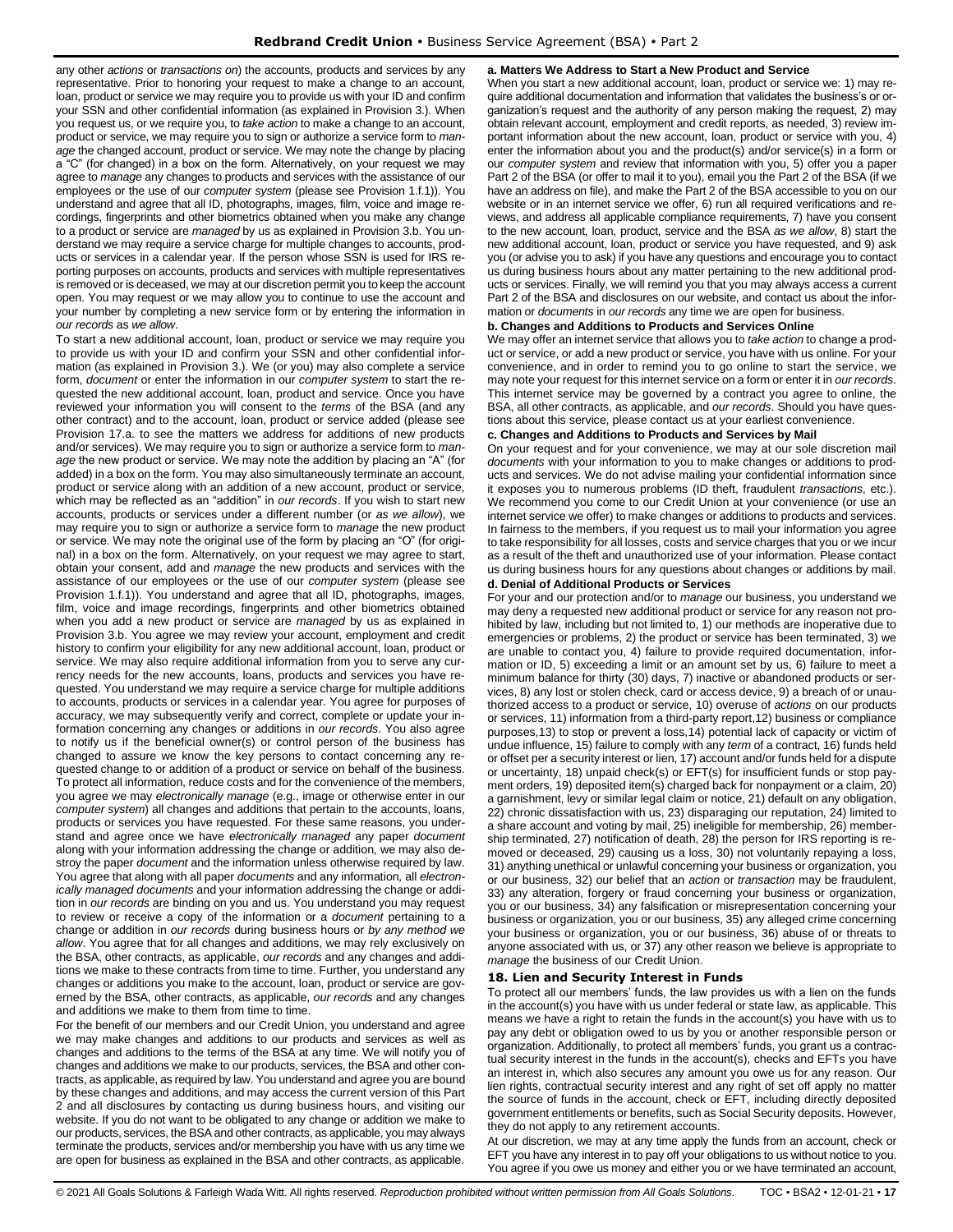we may re-start the account to collect or obtain money owed to us, and may subsequently terminate the account again. You understand and agree if you owe us money, our lien rights and security interest also apply to any funds, check or item you deposit to any other account with us. You also agree that if you (or anyone you allow to use the accounts, products or services with us) owe us money and we are uncertain whether our lien rights, security interest or right of set off apply to the funds, we may hold and not release the funds as explained in Provision 19.b. If we decide not to enforce our lien or contractual security interest at any time, our nonaction is not a waiver of our right to enforce our lien or security interest at a later time. You agree that a security interest granted by or on behalf of the business or organization on its account(s) with us will continue to secure that business's or organization's obligation to us until that obligation is completely satisfied.

# <span id="page-17-0"></span>**19. Third-Party Actions and Uncertainty about Funds**

## **a. Third-Party Legal Actions or Matters Concerning You**

If a person or organization notifies us of a legal action or other matter concerning you or the accounts, products and services you have with us, we may provide information and pay funds from an account in response to that legal action or matter. Alternatively, we may withhold information and hold funds in an account until the legal action or matter is resolved or we have completed any necessary due diligence. Examples of such actions and matters include, but are not limited to, a levy, garnishment, attachment, claim, subpoena, summons, court order, litigation, prosecution, investigation or other dispute. All legal actions or matters are subject to our lien rights and contractual security interest in the funds in an account (please see Provision 18.). You understand and agree we may require a service charge for research for any time spent by our employees (or associates) addressing any legal action or matter concerning you or the accounts, products and services you have with us. We require this service charge so that each member is responsible for the time and expense we incur addressing a third-party's (non-Credit Union) legal action or matter pertaining to you, rather than imposing those costs on the members of our Credit Union. You also agree to be responsible for legal advice we require in connection with any third-party's (non-Credit Union) legal action, matter or dispute involving you or the accounts, products and services you have with us (please see Provision 1.g.).

#### **b. Disputes or Uncertainty about Accounts and Funds**

If there is a dispute over, or we are uncertain who is authorized to access an account, the funds in an account or funds in our possession, you agree we may hold the funds, and suspend all *actions* and *transactions on* the account(s), products and services. The hold on the funds and suspension on the account, products and services will continue until either 1) all persons and organizations affected by the dispute or uncertainty agree in writing regarding what should be done with the account(s), products, services and/or funds, or 2) we receive appropriate notice or direction from a court or other legal authority instructing us on what to do with the account(s), products, services and/or funds. Examples of uncertainty include, but are not limited to, 1) conflicting, illegible or missing information and/or *documents* in *our records*, 2) competing claims to the account(s), products, services and/or funds, 3) our need to complete due diligence on any claim made to the account(s), products, services and/or funds, 4) a person's potential lack of capacity or victim of undue influence (e.g., elder abuse), or 5) the applicability of lien rights or security interests. During the hold period, we will continue to pay dividends/interest on the funds held in an account as explained in "Our Rates & Service Charges." You understand a suspension of access to the account(s), products and services, and/or hold on funds, is beneficial to you and us to assure only an authorized person or organization may access the account(s), products, services or funds. You agree to be responsible for the cost of legal advice we require in connection with any matter concerning a dispute or uncertainty involving the account(s), products, services or funds with us or you (please see Provision 1.g.). Alternatively, in the event of a dispute or uncertainty over who is authorized to access the account(s), products, services or funds, at our discretion we may deposit the funds with a court and ask the court to resolve the dispute or uncertainty over who is authorized to access the funds. In such instances, we may deduct our attorney fees and court costs from the funds to be deposited with the court. If we deposit the funds with a court, you agree the account(s), products and services may be terminated and all persons and organizations will need to claim the funds by contacting the court.

# <span id="page-17-1"></span>**20. Your Obligations to Us**

If we incur any fees, charges, costs, interest, losses, liability or obligation (including reasonable attorney fees) in connection with an account, loan, product or service we have provided you, or as a result of any *action*, *transaction*, error, dispute, uncertainty, membership or other matter concerning any obligated person or you, you agree you are jointly and individually liable to us. This means you are responsible for the full repayment of any fees, charges, costs, interest, losses, liability or obligation (including reasonable attorney fees), whether you are a member or not. If another person, business or organization is also responsible, we may attempt to collect from that person, business or organization, but we have no obligation to do so. You understand if you owe us money and use another person's, business's or organization's account at our Credit Union for a *transaction* and deposit your funds or a check in that account, funds from the deposit or check are also subject to our lien rights, security interest and your obligations and may be claimed by us. You agree we may contact you about any fees, charges, costs, interest, losses, liability or obligation (including reasonable attorney fees) you owe to us at all addresses, phone numbers and email addresses you have shared with us by any method of communication you have

agreed to. You understand since membership is a privilege, if you cause us a loss (even if discharged in bankruptcy), we may request you to voluntarily repay that loss to retain the privilege of membership, accounts, products and services, or to be eligible for additional new products and services. Your failure to voluntarily repay a loss may result in denial or termination of existing accounts, products and services and expulsion from membership. You also agree that if you are ever obligated to us for anything, we may share your information with any associate (such as collection agencies or attorneys) assisting us with the collection of your obligation, whether or not you are still a member of our Credit Union. You understand we may report any delinquent obligations you owe to us to account and credit reporting agencies. In some circumstances, federal law requires us to report a cancellation of indebtedness to the IRS even if we still retain the right to collect that debt. If we are required to report a cancellation of a debt to the IRS, we retain the right to collect that debt from you unless we have reached a settlement with you or we are barred by law from collecting the debt.

We may deduct any fees, charges, costs, interest, losses, liability or obligation (including reasonable attorney fees) from the account(s) you have with us without notice to you, regardless of the source of those funds according to our lien rights and contractual security interest (please see Provision 18.). You agree if you owe us money and either you or we have terminated an account, we may re-start an account to receive a deposit or credit, collect the money owed to us, and then terminate the account again. You also agree to pay any other reasonable fees, charges, costs, interest, losses, liability or obligation (including reasonable attorney fees) we may incur in providing you with accounts, loans, products, services, membership and *action*s or *transaction*s *on* the same, regardless of whether they are specifically covered by the BSA or other contract with us. Additionally, you understand that in the event of your death, if you owe us money for any reason, funds held in the accounts you have with us (or otherwise) may be used to repay your obligations to us before any funds are released to any other person or organization.

If either you or we commence legal proceedings to enforce or interpret any of the *terms* of the BSA, you and we agree the successful party is entitled to payment by the losing party for any reasonable attorney fees and costs, including those incurred on any appeal, bankruptcy proceeding and post-judgment action, unless otherwise limited or prohibited. You agree to indemnify, defend us against, and hold us harmless from any loss, damage, claim, liability or legal action (including reasonable attorney fees) arising from or related to membership, accounts, loans, products and services and your *actions* and *transactions on* the same. If any account is overdrawn, any loan is past due, or you are otherwise in default under any contract you have with us, we may suspend your ability to conduct *actions or transactions* on any or all accounts, products and services, until the default is cured.

#### **a. Full Payment Checks for Loans and Obligations**

If you are making a payment on a loan or other obligation you owe to us, please direct that payment as explained in the loan agreement or as we otherwise instruct. If you write, endorse or negotiate a check or any item to us that has a "full payment" legend or memo (such as "Paid in Full") or other language intended to indicate full satisfaction of any outstanding obligation, you must mail or deliver the check or other item to the attention of our CEO at the office or branch where she or he works. Otherwise, any payment you make is accepted with full reservation of our rights to recover any and all outstanding obligations or indebtedness you owe us.

# <span id="page-17-2"></span>**21. Our Responsibility for Errors**

If we are responsible for an erroneous *action* or *transaction*, we may be liable to you for losses up to the amount of the *action* or *transaction* unless otherwise required by law. We will not be liable for losses arising from: 1) insufficient funds to complete a *transaction*, 2) your negligence or the negligence of others, 3) your failure to follow any time limits, deadlines or amount limits as explained in the BSA, your other contracts and loans with us, as applicable, 4) circumstances beyond our control that prevent the performance of an *action* or *transaction*  (such as natural disasters or other emergencies or problems), 5) occasions where you or we have entered information about an account, loan, product, service, *action*, *transaction* or you in *our records* on your request that you could have reviewed, changed, corrected and/or terminated but failed to do so, or 6) any losses caused by your failure to follow any *term* of the BSA, your other contracts or loans with us, as applicable. Our conduct in *managing* all products, services, *actions* and *transactions* will constitute the use of ordinary care if such conduct is consistent with applicable law, Federal Reserve regulations and operating circulars, clearing house rules and general banking practices followed in the area in which we service the accounts with us. If we ever disburse an amount of funds greater than you request or order to any person or organization you know (e.g., relative, friend, employee, business associate, creditor, etc.), you agree to assist us in recovering our funds, including participation in collection, litigation and prosecution. Finally, if you report that an *action* or *transaction on*  an account, loan, product or service is erroneous or unauthorized, and we determine the *action* or *transaction* was taken, conducted and/or assisted by your family member, friend or employee (which is potentially a crime), we will investigate your use of ordinary care concerning the *action* or *transaction*. If we determine you failed to use ordinary care (i.e., were negligent) concerning the *action* or *transaction on* the account, loan, product or service, you agree to take responsibility for recovering any loss. You understand you are in the best position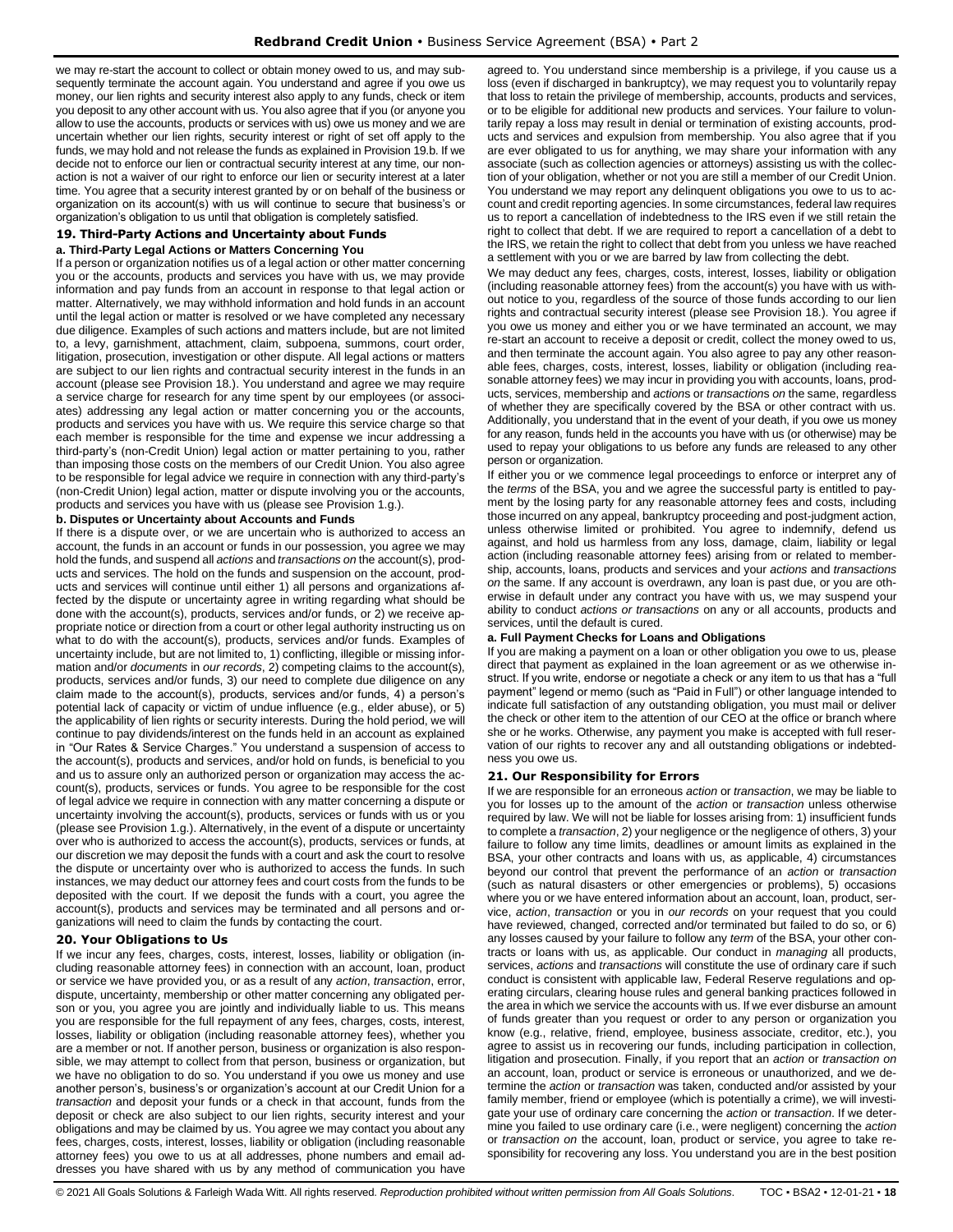to address the loss and potential crime with your family member, friend or employee, rather than imposing the cost on the members of our Credit Union.

# <span id="page-18-0"></span>**22. Inactive Accounts and Unclaimed Property**

# **a. Accounts Determined Inactive**

If the amount of funds in an account falls below the minimum balance required by "Our Rates & Service Charges" of the BSA, and you are not using specific products or services, we may consider an account inactive. If an account you have with us is inactive, we may require a service charge (and may require a service charge to notify you of any inactivity). We require service charges on inactive accounts because of the cost incurred by the members in *managing* accounts not being used by a member (who is also not using products or services that would otherwise justify this cost). We will discontinue the service charges once you meet the balance or product or service use requirements. We may also terminate an inactive account and deposit the funds in another account, mail a check to you at an address in *our records*, or if allowed remit the funds to a state as unclaimed property.

#### **b. Funds & Checks Presumed Unclaimed Property**

If there is no activity on an account, such as deposits and withdrawals, and we are unable to contact you for a set period of time, state law considers the funds in the account "abandoned" and requires or allows us to send the funds to the state as unclaimed property. Once we have sent the funds to the state, the account will be terminated and you will need to reclaim the funds by contacting the appropriate state agency. Similarly, if our cashier's or teller's checks are outstanding and unpaid for a specified period of time, state law also considers them "abandoned," requiring or allowing us to send the funds to the state as unclaimed property. If anyone presents our check after the funds have been sent to the state as unclaimed property, she or he will need to seek payment by contacting the appropriate state agency.

#### <span id="page-18-1"></span>**23. Termination of Products and Services**

Any representative (whether on the accounts, products and services individually or with multiple representatives) may terminate the accounts, products and services with us acting alone *by any method we allow*. When you request us, or we require you, to terminate an account, product or service, we may require you to sign or authorize a service form to *manage* the termination. We may note the termination by placing a "T" (for terminate) in a box on the form. Alternatively, on your request we may agree to *manage* the termination of products and services with the assistance of our employees or the use of our *computer system* (please see Provision 1.f.1)). You understand and agree that all ID, photographs, images, film, voice and image recordings, fingerprints and other biometrics obtained when you terminate any product or service are *managed* by us as explained in Provision 3.b.

You agree that you (and not us) are responsible for any *actions* or *transactions on* an account, loan, product or service until the account, loan, product or service is terminated. You also agree that if we pay any check or transfer on an account you have with us after the account is terminated, you will reimburse us for the amount of the check or transfer, including any service charges and costs. If you ask us to change an existing account, product or service, you agree we may require you to terminate and start a new account, product, service and number *as we allow*. To cover our employee's time and costs, we may require a service charge for multiple terminations and new accounts, products or services (a.k.a. multiple *actions*) in a calendar year.

We may terminate accounts, products, services or your number with us at any time and, without notice for any reason allowed by law, including but not limited to, 1) the product or service has been discontinued, 2) a request to change a product or service, 3) we are unable to contact you, 4) failure to provide required documentation, information or ID, 5) failure to meet a minimum balance for thirty (30) days, 6) exceeding a limit or an amount set by us, 7) inactive or abandoned products or services, 8) failure to use products or services to justify membership, 9) any lost or stolen check, card or access device, 10) a breach of or unauthorized access to a product or service, 11) overuse of *actions* on our products or services, 12) business or compliance purposes, 13) to stop or prevent a loss, 14) potential lack of capacity or victim of undue influence, 15) failure to comply with any *term* of a contract, 16) funds held or offset per a security interest or lien, 17) account and/or funds held for a dispute or uncertainty, 18) unpaid check(s) or EFT(s) for insufficient funds or stop payment orders, 19) deposited item(s) charged back for nonpayment or a claim, 20) a garnishment, levy or similar legal claim or notice, 21) default on any obligation, 22) chronic dissatisfaction with us, 23) disparaging our reputation, 24) limited to a share account and voting by mail, 25) ineligibility for membership, 26) membership terminated, 27) notification of death, 28) the person for IRS reporting is removed or deceased, 29) causing us a loss, 30) not voluntarily repaying a loss, 31) anything unethical or unlawful concerning your business or organization, you or our business, 32) our belief that an *action* or *transaction* may be fraudulent, 33) any alteration, forgery or fraud concerning your business or organization, you or our business, 34) any falsification or misrepresentation concerning your business or organization, you or our business, 35) any alleged crime concerning your business or organization, you or our business, 36) abuse of or threats to anyone associated with us, or 37) any other reason to *manage* the business of our Credit Union.

If we terminate an account, we may deposit the funds into another account you maintain with us, or mail you a check for the balance in the account at an address in *our records*. If we cannot locate you and it is allowed by law, we may remit the funds to a state as unclaimed property. You understand whether the accounts, loans, products and services are terminated by you or us, once terminated all *actions* or *transactions* will be dishonored, not paid, refused, rejected or returned. You agree any termination does not release you or any person from any service charges, costs, losses, obligations or liabilities incurred on the account, loan, product or service under the BSA or other contract you have with us, as applicable. Finally, you agree if you owe us money and either you or we have terminated an account, we may re-start the account to collect or obtain money owed to us, and may then terminate the account.

#### **a. Termination of Products and Services Online**

We may offer an internet service that allows you to *take action* to terminate a product or service with us online. For your convenience, and in order to remind you to go online to start the service, we may note your request for this internet service on a form or enter it in *our records*. This internet service may be governed by a contract you agree to online, the BSA, all other contracts, as applicable, and *our records*. Should you have any questions about this service, please contact us at your earliest convenience.

#### <span id="page-18-2"></span>**24. Termination of Membership with the Credit Union**

Membership with us is a privilege granted to you by our Credit Union under applicable law. However, you may terminate membership with us at any time by communicating to us your desire to no longer be a member of our Credit Union. When you request us to terminate membership, we may require you to sign or authorize a service form to assist us in *managing* the termination. We may note the termination by placing a "T" (for terminate) in a box on the form. Alternatively, on your request we may agree to *manage* the termination of membership with the assistance of our employees or the use of our *computer system* (please see Provision 1.f.1)).

In the interest of the members and to protect our Credit Union, we may terminate (expel) any member for cause, which includes: 1) ineligibility for membership, 2) we are unable to contact you, 3) failure to provide required documentation, information or ID, 4) exceeding a limit or an amount set by us, 5) failure to meet a minimum balance for thirty (30) days, 6) inactive or abandoned products or services, 7) failure to use products or services to justify membership, 8) any lost or stolen check, card or access device, 9) a breach of or unauthorized access to a product or service, 10) overuse of actions on our products or services, 11) business or compliance purposes,12) to stop or prevent a loss, 13) potential lack of capacity or victim of undue influence,14) failure to comply with any term of a contract, 15) funds held or offset per a security interest or lien, 16) account and/or funds held for a dispute or uncertainty, 17) unpaid check(s) or EFT(s) for insufficient funds or stop payment orders, 18) deposited item(s) charged back for nonpayment or a claim, 19) a garnishment, levy or similar legal claim or notice, 20) default on any obligation, 21) chronic dissatisfaction with us, 22) disparaging our reputation, 23) notification of death, 24) the person for IRS reporting is removed or deceased, 25) causing us a loss, 26) not voluntarily repaying a loss, 27) anything unethical or unlawful concerning your business or organization, you or our business, 28) our belief that an action or transaction may be fraudulent, 29) any alteration, forgery or fraud concerning your business or organization, you or our business, 30) any falsification or misrepresentation concerning your business or organization, you or our business, 31) any alleged crime concerning your business or organization, you or our business, 32) abuse of or threats to anyone associated with us, or 33) any other reason to manage the business of our Credit Union. You understand that for the protection and safety of our employees, volunteers, members or any associate, if you are abusive or threaten the safety of any of our employees, volunteers, members or associates, we may immediately suspend your privileges to enter our premises and do business with us in-person and may begin the process to lawfully terminate all aspects of the membership relationship you have with us. Whether the privilege of membership is terminated by you or us, the termination does not release any person or you from any loans, service charges, costs, losses, liabilities or other obligations to us as explained in the BSA or other contracts, as applicable.

#### <span id="page-18-3"></span>**25. Decedents' Accounts, Products and Services a. Disbursal of Funds to Representative or Claimant**

In the event your estate representative (or a claimant, such as a creditor or relative) attempts to claim the funds in an account with us, you agree that the estate representative or claimant is bound by the terms of the BSA. If we agree to investigate any claim, we may require an estate representative or claimant to prove her or his authority with documentation as an estate representative or claimant of the funds before we will release the funds held in any account. Any estate representative or claimant will also need to provide us with her or his ID, SSN, birthdate, physical address and other identifying information as we require (such as a second form of ID, thumbprint or fingerprint, etc.) for us to complete our due diligence before we can honor any claim for the funds in an account (or other product or service, such as a safe deposit box). We may require an estate representative or claimant to indemnify, defend us against and hold us harmless before we will release any of the funds held in an account. We may continue to honor all actions and transactions on an account, product or service until we receive a certified copy of the relevant person's death certificate, along with proof of the estate representative's or claimant's authority and identification as an estate representative or claimant. The business (and owner(s)) or organization agrees to be responsible for legal advice we require in connection with any matter concerning a claim involving the accounts, products and services with us (please see Provision 1.g.). The business (and owner(s)) or organization also understands if and when we honor a claim made on the funds in the accounts,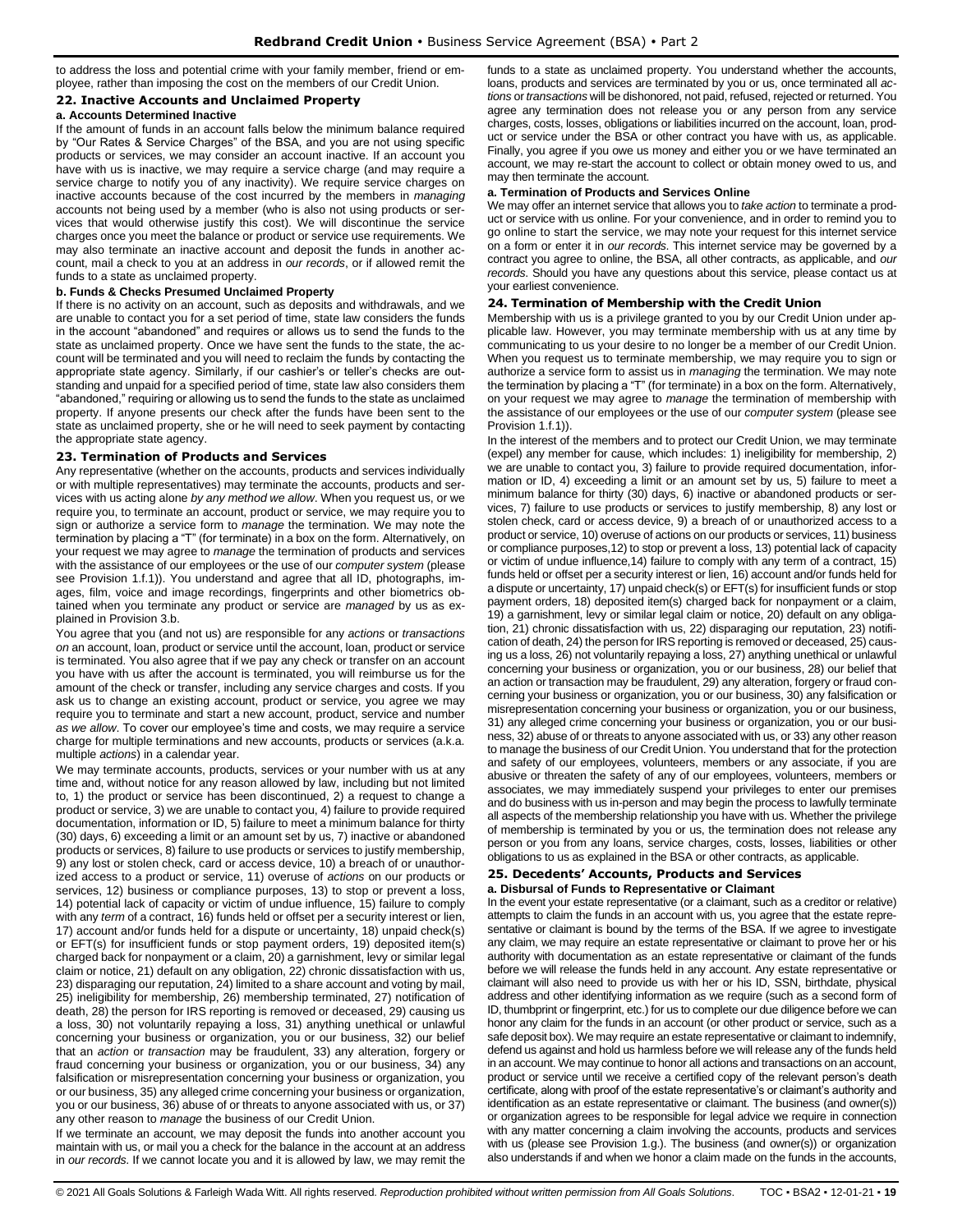we may do so by issuing our check payable to the business or organization or the relevant deceased person's estate. Alternatively, if there is a dispute or uncertainty about who is entitled to the funds in an account (or that we otherwise hold), we may either hold the funds or deposit them with a court at our discretion (please see in Provision 19.b.). Finally, the business (and owner(s)) or organization understands and agrees if the business (and owner(s)) or organization owes us money for any reason, the funds held in the account(s) or otherwise may be used to repay the business's (and an owner's) or organization's obligations to us before any funds are distributed to an estate representative or claimant.

#### **b. Disbursal of Funds to Beneficiaries and POD Payees**

If we allow one or more beneficiaries/POD payees to be designated on an account for a sole proprietorship, any distributions to a beneficiary or POD payee from the account will be governed by and made according to the Member Service Agreement. You understand you may contact us and request to review or access a paper or *electronically managed* copy of your information or *document*  in *our records* and a current version of the Member Service Agreement Part 2 any time we are open for business. You may also access a current version of the Member Service Agreement Part 2 on our website.

# **c. Non-Authoritative Requests for Product Information**

You agree it is your responsibility to communicate information about the accounts, loans, products and services you have with us to any person(s) you believe should have that information. You understand we will not be able to provide information or access to any product or service to a person until she or he has first established his or her legal authority to access the information, product or service with us.

#### <span id="page-19-0"></span>**26. Arbitration and Class Action Waiver Agreement**

RESOLUTION OF DISPUTES BY ARBITRATION: THIS AGREEMENT CONTAINS IMPORTANT INFORMATION REGARDING YOUR SHARE OR DEPOSIT ACCOUNTS AND RELATED ELECTRONIC FINANCIAL SERVICES. IT PROVIDES THAT EITHER YOU OR WE CAN REQUIRE THAT CERTAIN DISPUTES BE RESOLVED BY BINDING ARBITRATION. ARBITRATION REPLACES THE RIGHT TO GO TO COURT, INCLUDING THE RIGHT TO A JURY TRIAL AND THE RIGHT TO PARTICIPATE IN A CLASS ACTION OR SIMILAR PROCEEDING. IN ARBITRATION, THE DISPUTE IS SUBMITTED TO A NEUTRAL PARTY, AN ARBITRATOR, INSTEAD OF A JUDGE OR JURY. ARBITRATION PROCEDURES MAY BE MORE LIMITED THAN RULES APPLICABLE IN COURT.

# **a. Agreement to Arbitrate Disputes**

Either you or we may elect, without the other's consent, to require that any dispute between us concerning your Deposit Accounts (which includes share accounts) and the electronic financial services related to your Deposit Accounts be resolved by binding arbitration, except for those disputes specifically excluded below. This Arbitration Agreement and any arbitration conducted under it are governed by the Federal Arbitration Act (9 U.S.C. § 1 et seq.) and are not subject to any state law related to arbitration.

#### **b. Disputes Covered by Arbitration**

Claims or disputes between you and us arising out of or relating to your Deposit Account(s), transactions involving your Deposit Account(s) and any related electronic financial service with us are subject to arbitration. Electronic financial services include online and mobile account access, bill pay, telephone access, and any other electronic service provided pursuant to our Electronic Funds Transfer Disclosures. Any claims or disputes arising from or relating to this agreement, any prior account agreement between us, any advertising, the application for, or the approval or establishment of your account are also included. Disputes include not only claims made directly by you, but also made by anyone connected with you or claiming through you, such as a joint account holder, account beneficiary, employee, representative, agent, predecessor or successor, heir, assignee, or trustee in bankruptcy. Claims are subject to arbitration, regardless of what theory they are based on or whether they seek legal or equitable remedies. Arbitration applies to any and all such claims or disputes, whether they arose in the past, may currently exist or may arise in the future. All such disputes are referred to in this section as "Claims".

#### **c. Disputes Not Covered by Arbitration**

Both you and we have the right to pursue a Claim in state court instead of arbitration for claims related to our collection of any negative balance or amounts you owe us under our Membership and Account Agreement, including but not limited to fraud, counterfeit items and any unpaid account obligations. This exception applies if the Claim is in that court's jurisdiction and brought on an individual basis. Also, arbitration will not apply to your Account as long as you are an active duty Service Member. Otherwise, this Agreement to arbitrate will apply without limitation, regardless of whether 1) your account is closed; 2) you pay us in full any outstanding debt you owe; or 3) you file for bankruptcy.

#### **d. No Class Action or Joinder of Parties**

YOU ACKNOWLEDGE THAT YOU AND WE AGREE THAT NO CLASS ACTION, CLASS-WIDE ARBITRATION, PRIVATE ATTORNEY GENERAL ACTION, OR OTHER PROCEEDING WHERE SOMEONE ACTS IN A REPRESENTATIVE CAPACITY, MAY BE PURSUED IN ANY ARBITRATION OR IN ANY COURT PROCEEDING, REGARDLESS OF WHEN THE CLAIM OR CAUSE OF ACTION AROSE OR ACCRUED, OR WHEN THE ALLEGATIONS OR FACTS UNDERLYING THE CLAIM OR CAUSE OF ACTION OCCURRED. Unless you and we both agree, claims of two or more persons may not be joined, consolidated, or otherwise brought together in the same arbitration (unless those persons are joint account holders or beneficiaries on your account and/or related accounts, or parties to a single transaction or related transaction), whether or not the claim may have been assigned.

#### **e. Arbitration Procedures**

The arbitration must be filed with the following neutral arbitration forum and must follow its rules and procedures for initiating and pursuing an arbitration:

# JAMS

[www.jamsadr.com](http://www.jamsadr.com/)

1-800-352-5267 (toll-free)

The arbitration shall take place in the federal district in which you reside, or in which you entered into this Agreement. The arbitration shall be decided by a single, neutral arbitrator selected by both parties in accordance with the rules of the arbitration forum. The arbitration shall be administered by JAMS pursuant to its Comprehensive Arbitration Rules and Procedures or pursuant to JAMS' Streamlined Arbitration Rules and Procedures. Judgment on the arbitrator's award may be entered in any court having jurisdiction. This Arbitration Agreement does not preclude parties from bringing claims in small claims court or seeking provisional remedies in aid of arbitration from a court of appropriate jurisdiction. You or we may choose to have a hearing, be represented by counsel and conduct discovery. If the claim is brought by you, you will pay no more than \$250 of the filing costs and expenses and the remaining costs are borne by us. If we bring the claim, we pay for all filing fees and costs. Judgment on the arbitration award may be entered by any court of competent jurisdiction. We will not reimburse any fees if the arbitrator determines that your claim or dispute was frivolous or baseless. Each party shall be responsible for its own attorney fees in any arbitration unless the arbitrator awards attorney fees under applicable law or agreement.

#### **f. Right to Resort to Provisional Remedies Preserved**

Nothing herein shall be deemed to limit or constrain our right to resort to selfhelp remedies, such as our federal statutory lien; our right of set-off; the right to restrain funds in an account; to interplead funds in the event of a dispute; to exercise any security interest we may hold in property; to comply with legal process; or to obtain provisional remedies such as injunctive relief, attachment, or garnishment by a court having appropriate jurisdiction; provided, however, that you or we may elect to arbitrate any dispute related to such provisional remedies.

#### **g. Right to Reject this Arbitration Agreement**

You have the right to opt out of this agreement to arbitrate if you tell us within 30 days after you opened your first Account. If you are receiving this Agreement with a notice issued after your first account was opened, you must tell us within 30 days after we issued our notice and this Agreement. To opt out, send us written notice as follows: (i) your written notice must include your name, as listed on your account, your account number, and a statement that you reject this Arbitration Agreement, and (ii) you must send your written notice to Us at the following address: Redbrand Credit Union, P.O. Box 4128, Bartonville, IL 61607 Attn: Legal Department.

# **h. Acceptance of Arbitration and Class Action Waiver**

Following receipt of this Binding Arbitration and Class Action Waiver Agreement and expiration of the rejection period, your decision not to reject this Agreement as confirmed by your continued use of your Account, confirms your agreement to be bound by the above terms for all of your Accounts and your Accounts will be bound by this Arbitration and Class Action Waiver Agreement.

#### <span id="page-19-1"></span>**27. The BSA & State and Federal Law**

Membership, accounts, products and services you have with us are primarily governed by Parts 1 and 2 of the BSA, *our records* and/or any other contract with us, as applicable. They are also governed by the applicable law of the state in which the branch or service center where you started the account in-person is located. If you started the account by mail, phone or through our internet services (as we offer), the accounts, products and services are governed by the law of the State of Illinois. Finally, federal law and regulations, Federal Reserve operating circulars, and clearing house rules also govern our accounts, products, and services to the extent applicable. If any *term* of the BSA conflicts with controlling law, that *term* will be nullified and stricken from the BSA to the extent that it is inconsistent with the law and the law will govern. If any *term* of the BSA is declared invalid, unenforceable, unconscionable or unlawful by a court, that *term* will not affect the validity of any other *terms* of the BSA, which will continue in full force and effect.

# **Our Electronic Funds Transfer Terms**

<span id="page-19-2"></span>"Our Electronic Funds Transfer Terms" explains your and our rights and responsibilities concerning electronic fund transfer (EFT) debits from and credits to the accounts you have with us. EFTs are electronically initiated transfers of money involving an account with us and multiple access options, including Home Banking, direct deposits, automated teller machines (ATMs), Visa Debit or ATM cards (Card), and Audio Response Teller (ART) services.

# <span id="page-19-3"></span>**1. EFT Services**

# **a. Automated Teller Machines**

You may use your Card and personal identification number (PIN) at Automated Teller Machines (ATMs) of our Credit Union NYCE, CIRRUS, and Visa, and such other machines or facilities as we may designate. At the present time, you may use your Card to: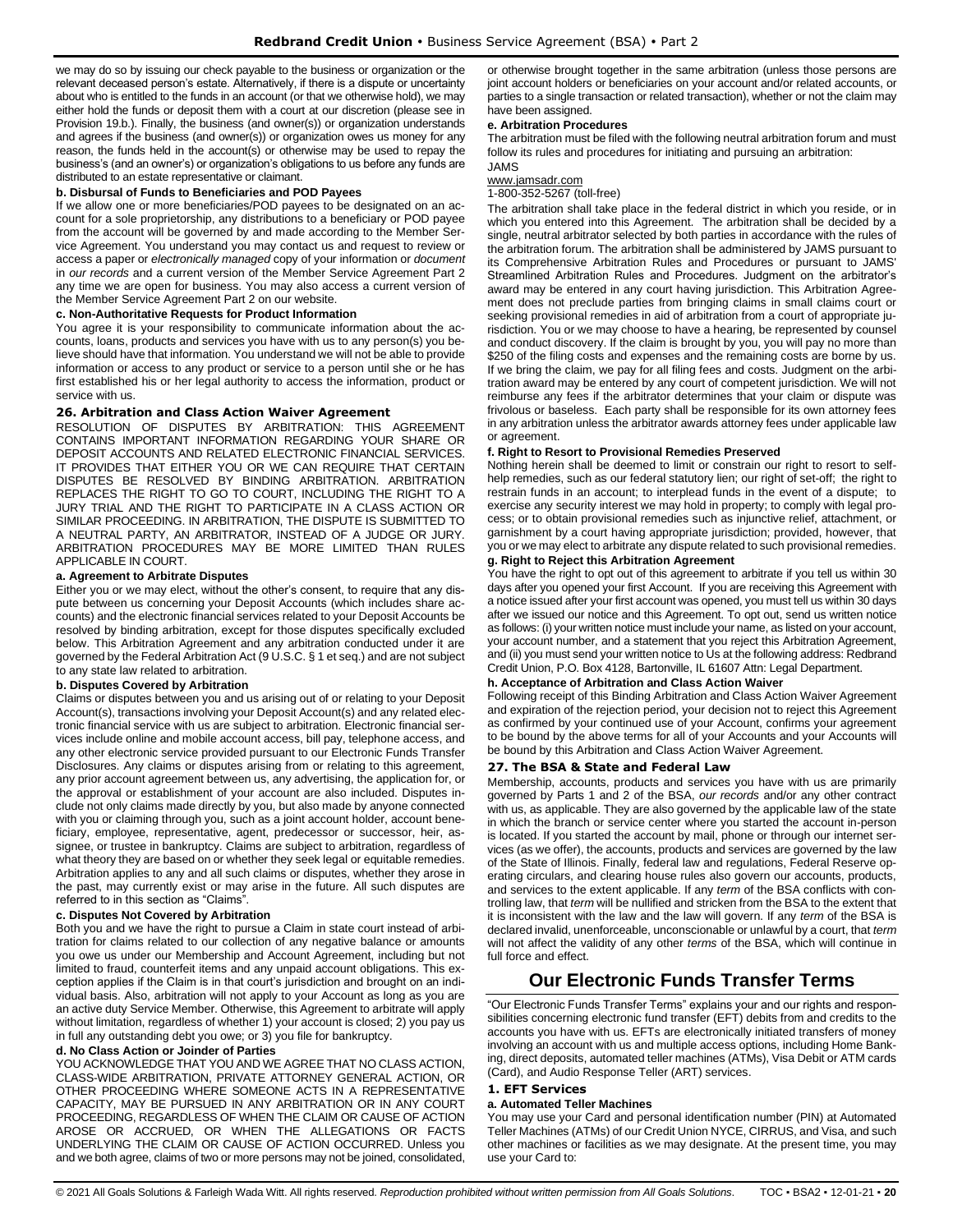- Withdraw cash from the share draft or share account with us.
- If you qualify, you may make deposits to the share draft or share account with us.
- Transfer funds between the share draft and share accounts.
- Check the balance of your accounts.

#### **b. Direct Deposit**

On the instruction of (i) your employer, (ii) the Treasury Department, or (iii) other financial institutions, we will accept direct deposits by EFT of your paycheck or of federal recurring payments, such as Social Security.

#### **c. Preauthorized Debits**

You may make direct withdrawals by EFT from the share draft or regular share account you have with us to a particular person or company, at least periodically, which you have arranged with that person or company, provided you have enough funds in the account with us to cover the payment.

#### **d. Audio Response Teller (ART)**

If we approve your application for telephone access to the accounts you have with us under Audio Response Teller (ART), you may use a telephone to access the account with us and conduct EFTs by calling 309-633-2912. You must use your PIN along with the account number you have with us to access the accounts. At the present time you may use Audio Response Teller (ART) to:

- Access balance information on the share draft, share and loan accounts with us.
- Transfer funds between the share draft, share and money market accounts.
- Access a variety of account history information.
- Make check withdrawals payable to the primary account holder at the address on file at the Credit Union from your share, share draft, or money market accounts.

#### **e. Home Banking**

If we approve your application for Home Banking, you may use the internet to access the accounts. For this service, you will need a personal computer or other device with internet access. The address for Home Banking services is www.redbrandcu.com. You may select a PIN. You must use your PIN along with the account number with us to access the accounts. You are responsible for the installation, maintenance, and operation of your computer and software. We will not be responsible for any errors or failures involving any telephone service, internet service provider, your software installation or your computer. At the present time, you may use the Home Banking service to:

- Access balance information on the share draft, share, or loan accounts with us.
- Access a variety of account history information.
- Transfer funds among the share draft, share, or money market accounts; transfers to other account numbers must have a signed cross account transfer application.
- Make check withdrawals payable to the primary account holder at the address on file at the Credit Union from the share draft, share, or money market accounts.
- Learn about current promotions offered.
- Contact us via email.
- Access and use online bill pay.

Transactions involving the accounts you have with us are addressed by the MSA, whereas transactions involving a loan are addressed by the applicable loan agreement(s).

#### **f. Bill Pay**

You may use the Bill Pay service (accessed through Home Banking or Mobile Banking) to make payments to third parties. Use of Bill Pay requires enrollment in Home Banking and acknowledgement of Redbrand Credit Union Bill Pay Agreement. You may use the Bill Pay service to:

- Make payments from any share draft or share account to another financial institution.
- Pay bills from any share draft account with us.

#### **g. Mobile Banking**

Mobile Banking is a personal financial information management service that allows you to access account information, make payments to merchants who have previously consented to accept payments through our Home Banking service and make such other transactions as described in the Home Banking Service Agreement using compatible and supported mobile phones and wireless devices ("Wireless Device"). You agree and understand that the Mobile Banking service may not be accessible or may have limited utility over some mobile telephone networks, such as while roaming. The services that you may access through Mobile Banking are the same account and service transactions available through Home Banking. When you register for Mobile Banking, the designated accounts and bill payment payees linked to the account through Home Banking will be accessible through Mobile Banking.

For all mobile check deposits, you must endorse the original paper check with your signature and write: "FOR REDBRAND CREDIT UNION MOBILE DEPOSIT ONLY" in the endorsement area. If you fail to provide this endorsement, we may refuse the deposit and return it to you. You agree to indemnify our Credit Union from any liability or loss to our Credit Union arising from the payment of the original paper check without such required endorsement.

#### **h. Visa Debit Card**

You may use your Visa Debit Card to purchase goods and services any place Visa is honored by participating merchants and merchants accepting the Card and PIN at point of sale (POS) terminals. Funds to cover your Card purchases will be deducted from the share draft account. If the balance in the account is not sufficient to pay the transaction amount, we may treat the transaction as an overdraft request pursuant to any overdraft protection plan, or we may terminate all services under the MSA.

Some merchants may permit you to initiate debit and bill payment transactions with your card using either the Visa network or another network shown on your card, such as the NYCE, CIRRUS, Accel/Exchange or Pulse networks. We will honor your debit transactions processed by any of these networks.

Depending on our authorization protocols and network availability, transactions processed over other networks may or may not require you to use your PIN to validate a transaction. Generally, you enter your card number or swipe your card and provide or enter a PIN. You may instead be asked to sign a receipt or payment authorization. Provisions applicable only to Visa transactions (such as Visa's zero liability protections) will not apply to non-Visa Check transactions and the liability rules for other EFTs in the section titled "Member Liability" will apply.

#### **i. Electronic Check Transaction**

You may authorize a merchant or other payee to make a one-time electronic payment from the share draft account using information from your check to pay for purchases, pay bills or pay other obligations ("Electronic Check Transactions"). You agree that your authorization for an electronic check transaction occurs when you initiate such a transaction after receiving any required notice regarding the merchant's right to process the transaction or payment, including any written sign provided by the merchant at the time of your transaction. All terms governing electronic funds transfer services will apply to Electronic Check Transactions. You remain responsible for notifying us of any unauthorized electronic check transaction shown on your statement.

# <span id="page-20-0"></span>**2. Service Limitations**

#### **a. Automated Teller Machines**

**1) Withdrawals.** You may make up to twenty (20) ATM withdrawals per business day with a debit or ATM card. You may withdraw up to \$310 (if there are sufficient funds in the account) per business day. For purposes of determining whether you have reached the daily limit, a day ends at 2:00 pm Central Time.

#### **b. Audio Response Teller (ART) Service**

The accounts with us can be accessed under Audio Response Teller (ART) via a touchtone telephone only. Not all push button phones are touchtone. Converters may be purchased for pulse and rotary dial phones. Audio Response Teller (ART) will be available for your convenience seven (7) days a week. This service may be interrupted for a short time each day for data processing. If you call during this time, you will hear a message directing you to call back. We may limit the number of certain types of withdrawals from some accounts, as described in "Our Rates & Service Charges." No transfer or withdrawal may exceed the funds available in an account with us. We reserve the right to refuse any transaction which would draw upon insufficient funds, exceed a credit limit, lower an account below a required balance or otherwise require us to increase our required reserve on the account.

# **c. Home Banking Service**

**1) Transfers.** You may make funds transfers to the accounts with us, or other accounts you authorize, as often as you like. We may limit the number of certain types of withdrawals from some accounts, as described in "Our Rates & Service Charges." You may transfer or withdraw up to the available balance in the account or available credit line at the time of the transfer, except as limited under other agreements. We reserve the right to refuse any transaction that would draw upon insufficient or unavailable funds, lower an account below a required balance or otherwise require us to increase our required reserve on the account.

**2) Account Information.** Account balance and transaction history information may be limited to recent account information. The availability of funds for transfer or withdrawal may be limited, due to the processing time for ATM transactions. See "Funds Availability of Deposits."

**3) E-Mail and Stop Payment Requests.** We may not immediately receive email communications that you send and we will not act based on e-mail requests until we actually receive your message and have a reasonable opportunity to act. Any stop payment request you transmit electronically is deemed to be a verbal request and will expire in fourteen (14) days unless confirmed in writing as addressed in the MSA. Contact us immediately regarding an unauthorized transaction or stop payment request.

## **d. Mobile Banking**

You are fully responsible for understanding how to use Mobile Banking before you actually do so, and you must use Mobile Banking in accordance with any use or operational instructions posted on our web site. You are also responsible for your use of your Wireless Device and the Mobile Banking Service software provided to you. We will not be liable to you for any losses caused by your failure to properly use Mobile Banking, the Software or your Wireless Device. You may experience technical or other difficulties related to Mobile Banking that may result in loss of data, personalization settings or other Mobile Banking interruptions. We assume no responsibility for the timeliness, deletion, misdelivery or failure to store any user data, communications or personalization settings in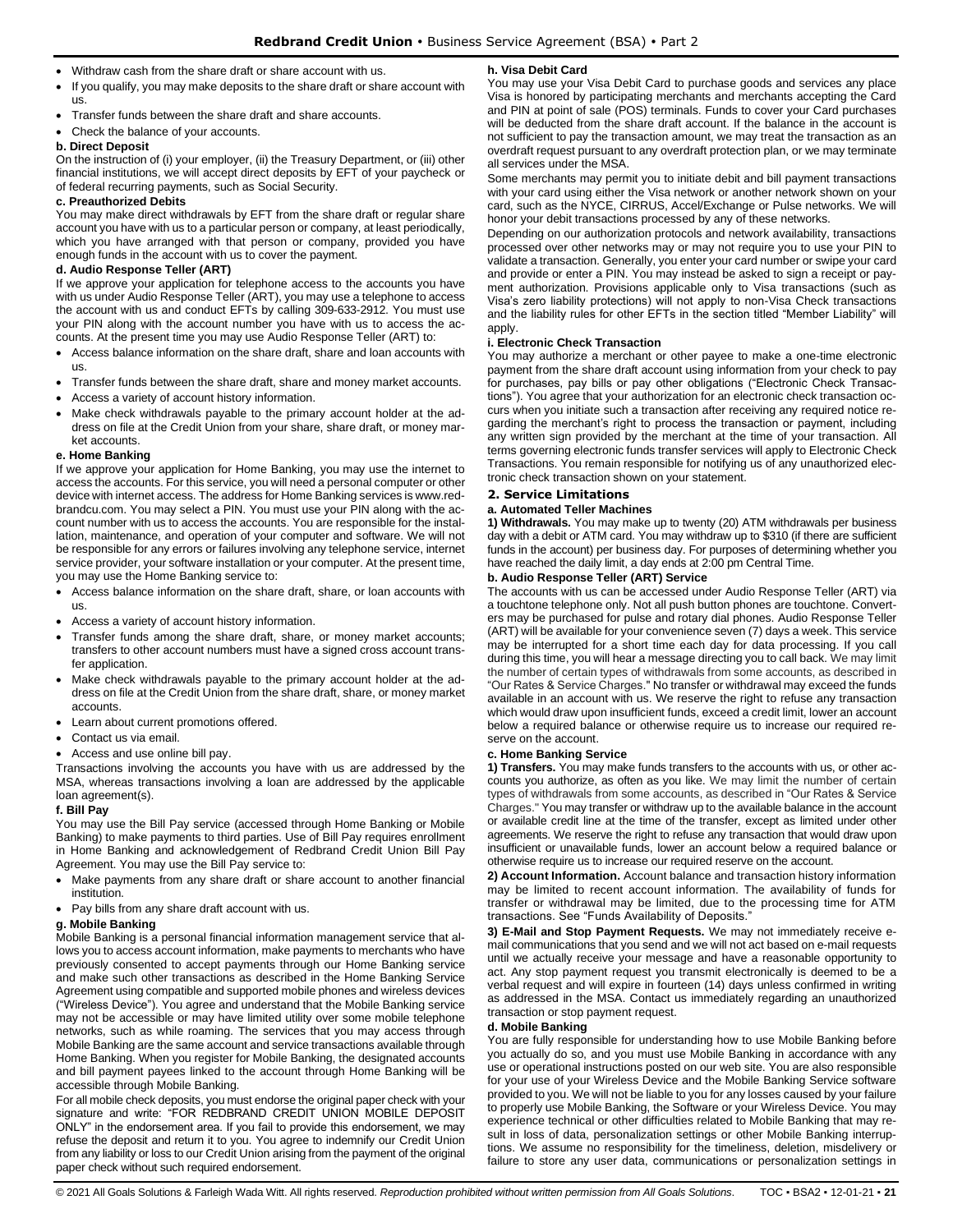connection with your use of Mobile Banking. We assume no responsibility for the operation, security, or functionality of any Wireless Device or mobile network that you utilize to access Mobile Banking. Financial information shown on Mobile Banking reflects the most recent account information available through Mobile Banking, and may not be current. You agree that we are not liable for delays in updating account information accessed through Mobile Banking. We are not responsible for any actions you take based on information accessed through the Mobile Banking app that is not current. If you need the most current account information, you agree to contact us directly.

#### **e. ATM Card**

You may not make more than a total of \$310 in combined ATM withdrawals and PIN-based transactions per day.

#### **f. Visa Debit Card**

You may make up to 30 Visa Debit Card purchase transactions per day. Visa purchases are limited to the balance available in an account. In addition, you may not make more than \$1,000 in purchase transactions in one day. We reserve the right to refuse any transaction that would draw upon insufficient funds or require us to increase our required reserve on the account. We may set other limits on the amount of any transaction, and you will be notified of those limits. You are solely responsible for any disputes you may have with merchandise or services received using the Visa Debit Card. We are not responsible for any damages, liability or settlement resolution as a result of the misrepresentation of quality, price, or warranty of goods or services by a merchant.

The use of a Card and Account with us are subject to the following conditions:

**1) Ownership of Cards.** Any Card or other device that we supply to you is our property and must be immediately returned to us, or to any person whom we authorize to act as our agent, or to any person who is authorized to honor the Card, according to instructions. The Card may be repossessed at any time at our sole discretion without demand or notice. You cannot transfer the Card or Account to another person.

**2) Honoring the Card.** Neither we nor merchants authorized to honor the Card will be responsible for the failure or refusal to honor the Card or any other device we supply to you. If a merchant agrees to give you a refund or adjustment, you agree to accept a credit to the account with us in lieu of a cash refund. You may not use the Card for any illegal or unlawful transaction. We may refuse to authorize any transaction that we believe may be illegal or unlawful.

**3) Currency Conversion; International Transaction Fee.** Purchases and withdrawals made in foreign countries will be billed to you in U.S. dollars. The currency conversion rate for international transactions, as established by Visa International, Inc., is a rate selected by Visa from the range of rates available in wholesale currency markets for the applicable central processing date, which may vary from the rate Visa itself receives, or the government-mandated rate in effect for the applicable central processing date. In addition, you will be charged an International Transaction Fee as set forth in "Our Rates & Service Charges" for any card transaction at a location in a foreign country or with a merchant located in a foreign country even if you initiate the transaction from within the United States.

## <span id="page-21-0"></span>**3. Security of Personal Identification Number**

The Personal Identification Number (PIN) is established for your security purposes. The PIN is confidential and should not be disclosed to third parties or recorded. You are responsible for safekeeping your PIN. You agree not to disclose or otherwise make your PIN available to anyone not authorized to sign on the accounts with us. If you authorize anyone to have or use your PIN, that authority will continue until you specifically revoke such authority by notifying us. You understand that person may use the online account access, online services or debit card to review all of your account information and make account transactions. Therefore, we are entitled to act on transaction instructions received using your PIN and you agree that the use of your PIN will have the same effect as your signature in authorizing transactions.

If you authorize anyone to use your PIN in any manner, that authority will be considered unlimited in amount and manner until you specifically revoke such authority by notifying us and changing your PIN immediately. You are responsible for any transactions made by such persons until you notify us that transactions and access by that person are no longer authorized and your PIN is changed. If you fail to maintain or change the security of these PINs and we suffer a loss, we may terminate your electronic fund transfer and account services immediately.

## <span id="page-21-1"></span>**4. Member Liability**

You are responsible for all transfers you authorize using your EFT services under this Agreement. If you permit other persons to use an EFT service, Card or PIN, you are responsible for any transactions they authorize or conduct on any of the accounts you have with us. However, tell us at once if you believe anyone has used the account, Card or PIN and accessed the accounts with us without your authority, or if you believe that an electronic fund transfer has been made without your permission using information from your check. Telephoning is the best way of keeping your possible losses down. For Visa Debit Card purchase transactions, if you notify us of your lost or stolen card you will not be liable for any losses provided that you were not negligent or fraudulent in handling your Card and you provide us with a written statement regarding your unauthorized Card claim.

# <span id="page-21-2"></span>**5. Charges for EFT Services**

There are certain charges for the EFT services as set forth on "Our Rates and Service Charges." We reserve the right to impose service charges at a future date after we give you notice of such changes as required by law. If you request a transfer or check withdrawal from your personal line of credit account, such transactions may be subject to service charges under the terms and conditions of your loan agreement. If you use an ATM that is not operated by us, you may be charged an ATM surcharge by the ATM operator or an ATM network utilized for such a transaction. The ATM surcharge will be debited from the account with us if you elect to complete the transaction.

## <span id="page-21-3"></span>**6. Our Liability for Failure to Make Transactions**

If we do not complete a transfer to or from an account with us on time or in the correct amount according to our agreement with you, we will be liable for your actual transaction loss or damage. Our sole responsibility for an error in a transfer will be to correct the error. You agree that neither we nor the service providers are responsible for any loss, property damage, or bodily injury, whether caused by the equipment, software, Credit Union, or by internet browser providers such as Microsoft (Microsoft Internet Explorer), Apple (Safari), Mozilla (Firefox), Google (Chrome) or by Internet access providers or by online service providers or by an agent or subcontractor for any of the foregoing. Nor shall we or the service providers be responsible for any direct, indirect, special, or consequential economic or other damages arising in any way out of the installation, download, use, or maintenance of the equipment, software, online access services, or Internet browser or access software. In this regard, although we have taken measures to provide security for communications from you to us via the online access service and may have referred to such communication as "secured," we cannot and do not provide any warranty or guarantee of such security. In states that do not allow the exclusion or limitation of such damages, our liability is limited to the extent permitted by applicable law. Our Credit Union will not be liable for the following:

- If, through no fault of ours, you do not have adequate funds in an account to complete a transaction, the account is terminated, or the transaction amount would exceed your credit limit on your line of credit.
- If you used the wrong identification code or you have not properly followed any applicable computer, Internet, or Credit Union instructions for making transfers.
- If your computer fails or malfunctions or if our Credit Union's online access system was not properly working and such problem should have been apparent when you attempted such transaction.
- If the ATM where you are making the transfer does not operate properly, does not have enough cash or you use your Card improperly.
- If circumstances beyond our control (such as fire, flood, telecommunication outages, postal strikes, equipment, or power failure) prevent making the transaction.
- If the account with us is frozen because of a delinguent loan or is subject to legal process or other claim.
- If the error was caused by a system beyond our Credit Union's control such as your Internet Service Provider, any computer virus, or problems related to software not provided by our Credit Union.
- If you have not given our Credit Union complete, correct, and current instructions so our Credit Union can make a transfer.
- If the error was caused by any applicable ATM or payment system network. The ATM machine may retain your Card in certain instances, in which event you may contact our Credit Union about its replacement.

We may establish other exceptions in addition to those listed above.

## <span id="page-21-4"></span>**7. Termination of EFT Services**

You agree that we may terminate this Agreement and your use of any EFT services, if you, or any authorized user of the account or PIN breach this agreement with us, or if we have reason to believe that there has been an unauthorized use of your Card, account or identification code.

You or any other party to the account can terminate this Agreement by notifying us in writing. Termination of service will be effective the first business day following receipt of your written notice. However, termination of this Agreement will not affect the rights and responsibilities of the parties under this agreement for transactions initiated before termination.

## <span id="page-21-5"></span>**8. Notices**

We reserve the right to change the terms and conditions upon which this service is offered.

#### <span id="page-21-6"></span>**9. ATM Safety Notice**

The following information is a list of safety precautions regarding the use of Automated Teller Machine (ATM) and Night Deposit Facilities.

- Be aware of your surroundings, particularly at night.
- Consider having someone accompany you when the ATM or night deposit facility is used after dark.
- If another person is uncomfortably close to you at the time of your transaction, ask the person to step back before you complete your transaction.